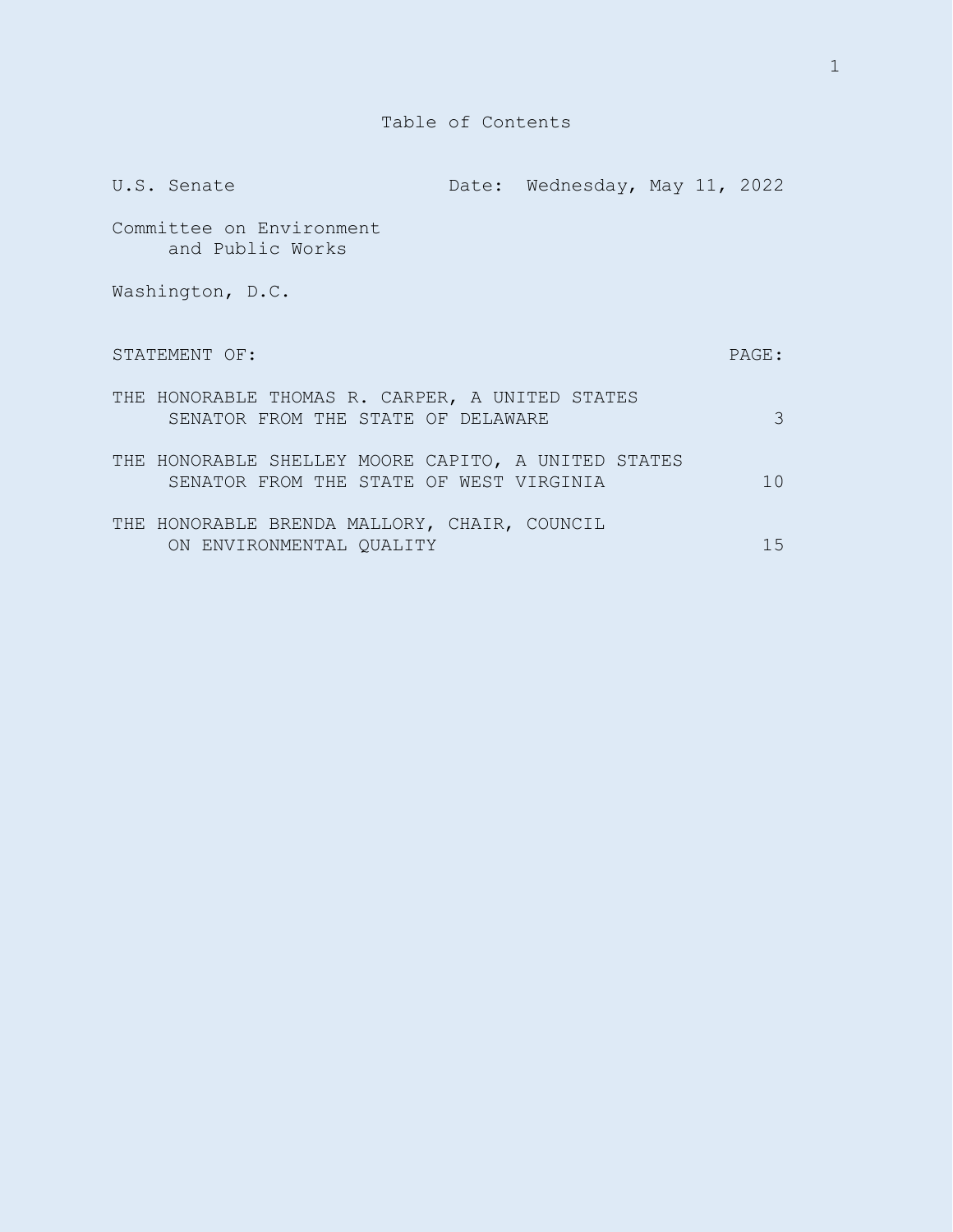OVERSIGHT OF THE COUNCIL ON ENVIRONMENTAL QUALITY: A YEAR IN REVIEW

Wednesday, May 11, 2022

United States Senate

Committee on Environment and Public Works

Washington, D.C.

The committee, met, pursuant to notice, at 10:00 a.m. in room 406, Dirksen Senate Office Building, the Honorable Thomas R. Carper [chairman of the committee] presiding.

Present: Senators Carper, Capito, Cardin, Whitehouse, Markey, Kelly, Padilla, Inhofe, Cramer, Lummis, Wicker, Sullivan, Ernst.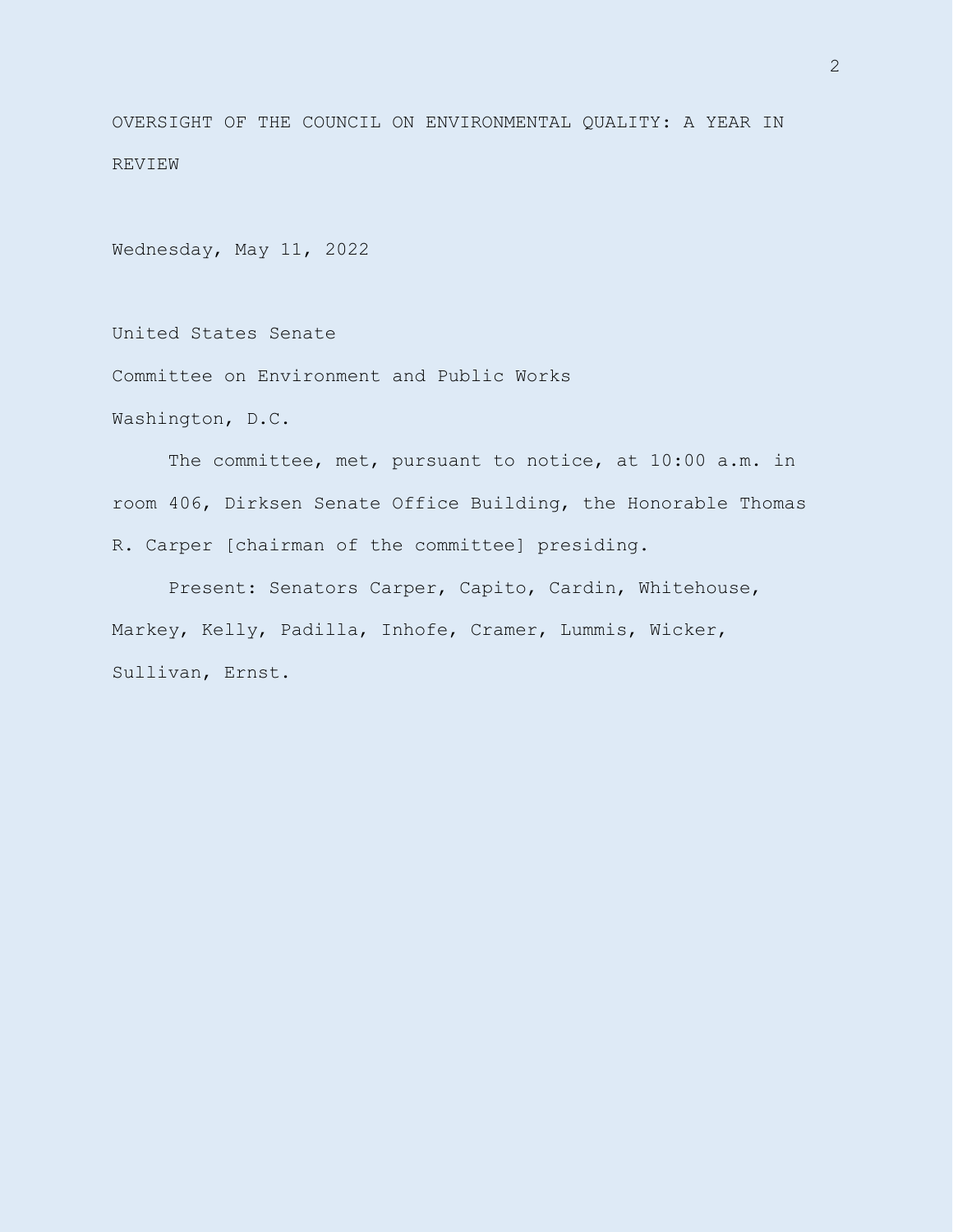STATEMENT OF THE HONORABLE THOMAS R. CARPER, A UNITED STATES SENATOR FROM THE STATE OF DELAWARE

Senator Carper. Good morning, everyone. I am pleased to call this hearing to order.

I want to begin by welcoming our witness, Brenda Mallory, Chair of the Council on Environmental Quality, back before our committee today. We appreciate your being here to discuss the CEQ's work since your confirmation last year.

Some of you have heard me, and she has heard me say this before, but I know one Delawarean who has been the Chair of the Council on Environmental Quality. He was a former governor, a Republican, and he had been a leader at the DuPont Company and became Governor of Delaware. When Richard Nixon was President, and later, Gerald Ford, they nominated Russell Peterson, who served under two presidents as Chairman of CEQ.

I used to ask, when I was in the State Treasury, I used to ask, Governor Peterson, just what did you do when you were chair of CEQ? He used a music analogy. He said, it is like, when you are CEQ chairman, you are the orchestra leader, and you have an orchestra with many people playing instruments. They make different sounds. But the idea of the chair of CEQ is to make sure that the different pieces that have, and the government have, just like musical instruments, to make sure that they play in harmony. That is the way he described it to me. I think it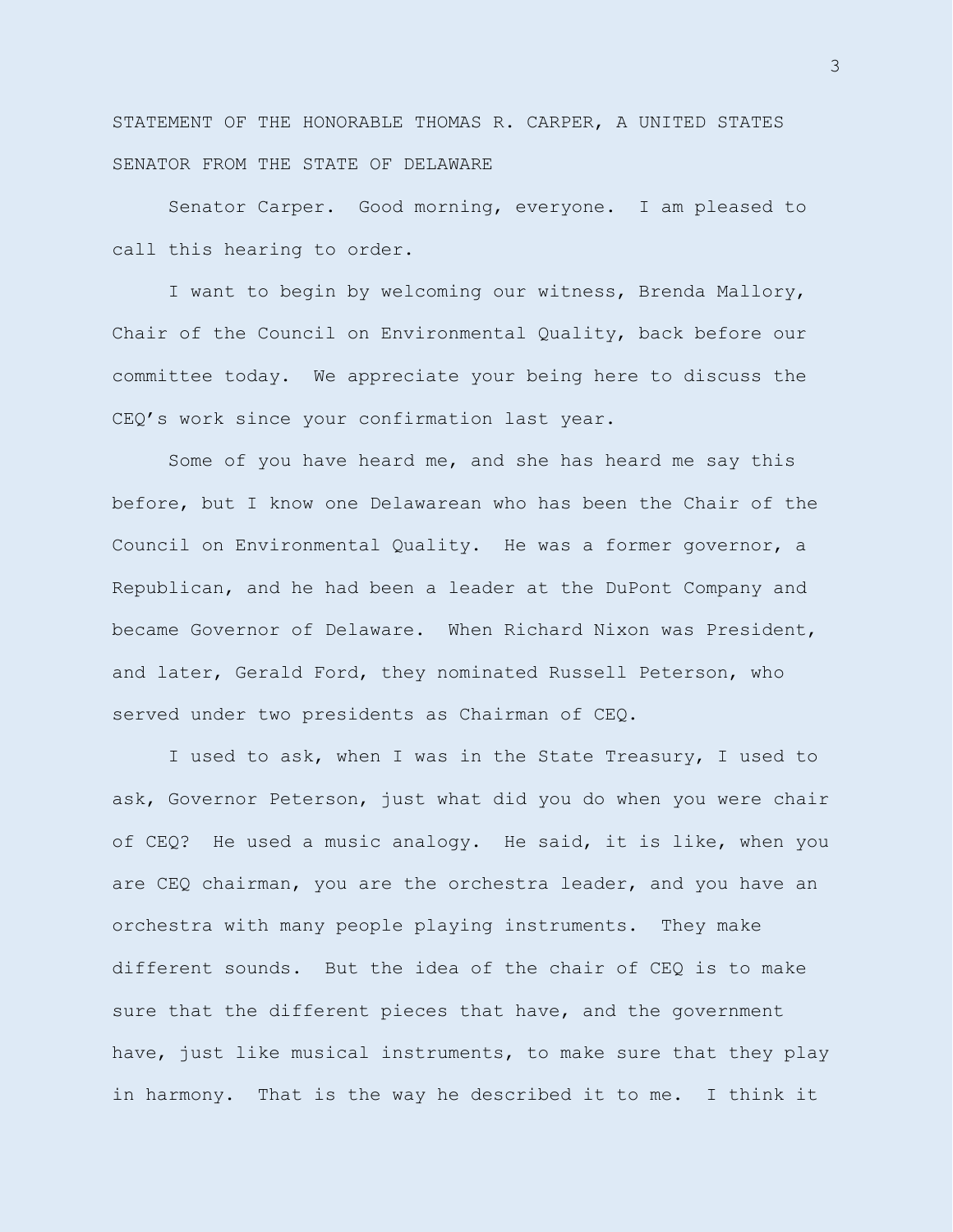is a pretty apt description, so the orchestra leader here today is Brenda Mallory. We welcome you.

We also thank you for celebrating Earth Day with us in Delaware last month. Your visit with us to Delaware State University and Delaware Technical Community College made a real impact on everybody we met, especially the kids, large and small. They ran the gamut, everything from kindergarten to doctoral programs as Delaware State University. You are welcome to visit us in Delaware at any time. Thanks for coming.

Since the moment that he took office, President Biden has made leading our Country out of the greatest economic downturn since the Great Depression, as well as addressing climate change and advancing environmental justice top priorities of his Administration. The role that CEQ plays in achieving these goals cannot be understated, but it is not well understood by a whole lot of people.

CEQ ensures, and I mentioned earlier, that federal agencies work in harmony to protect our environment and to improve public health, which is critical to creating a nurturing environment for job creation and job preservation. We are always interested in how to create, we don't create jobs in what we do, but we help create that nurturing environment, and CEQ plays a vital role.

With more than eight million Americans back to work since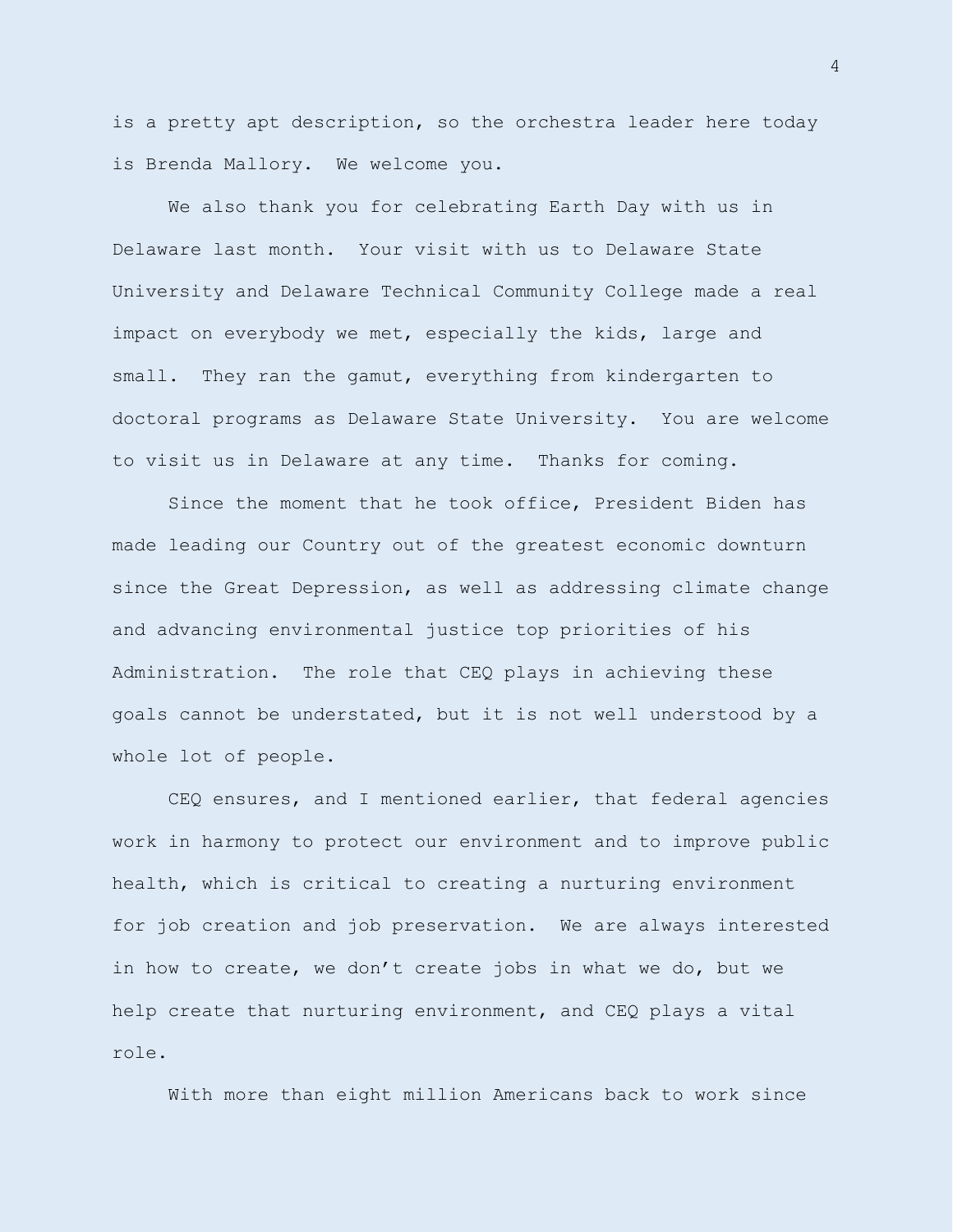President Biden took office, that is a lot of people working who weren't working a year ago, it is clear that CEQ's urgent work is not stymying economic growth.

Earlier this year, the Fourth National Climate Assessment made clear that nations throughout the world must dramatically and urgently reduce emissions if we are to avoid the most devastating impacts of climate change. Driving to the train station this morning, I was hearing the kinds of problems that they are having in New Mexico with fires, wildfires. Really devastating stuff. That is just another example of what we face.

These impacts are already being felt in communities in the United States and across our planet, showing us just how vulnerable we are to climate change and extreme weather. Just last week, I don't know about where you all live, but on the East Coast, we had four days of rain. We saw some of that in Washington, and it produced flooding in places where, frankly, it doesn't flood a whole lot, including Delaware.

Prior to that, in the last year alone, we witnessed record heat waves in Oregon, where only a third of households have air conditioning. Think about that. Wildfires burned millions of acres in California, Montana, Arizona, and other western States.

The same hurricane that knocked out access to power and water for a million people in Louisiana and Mississippi then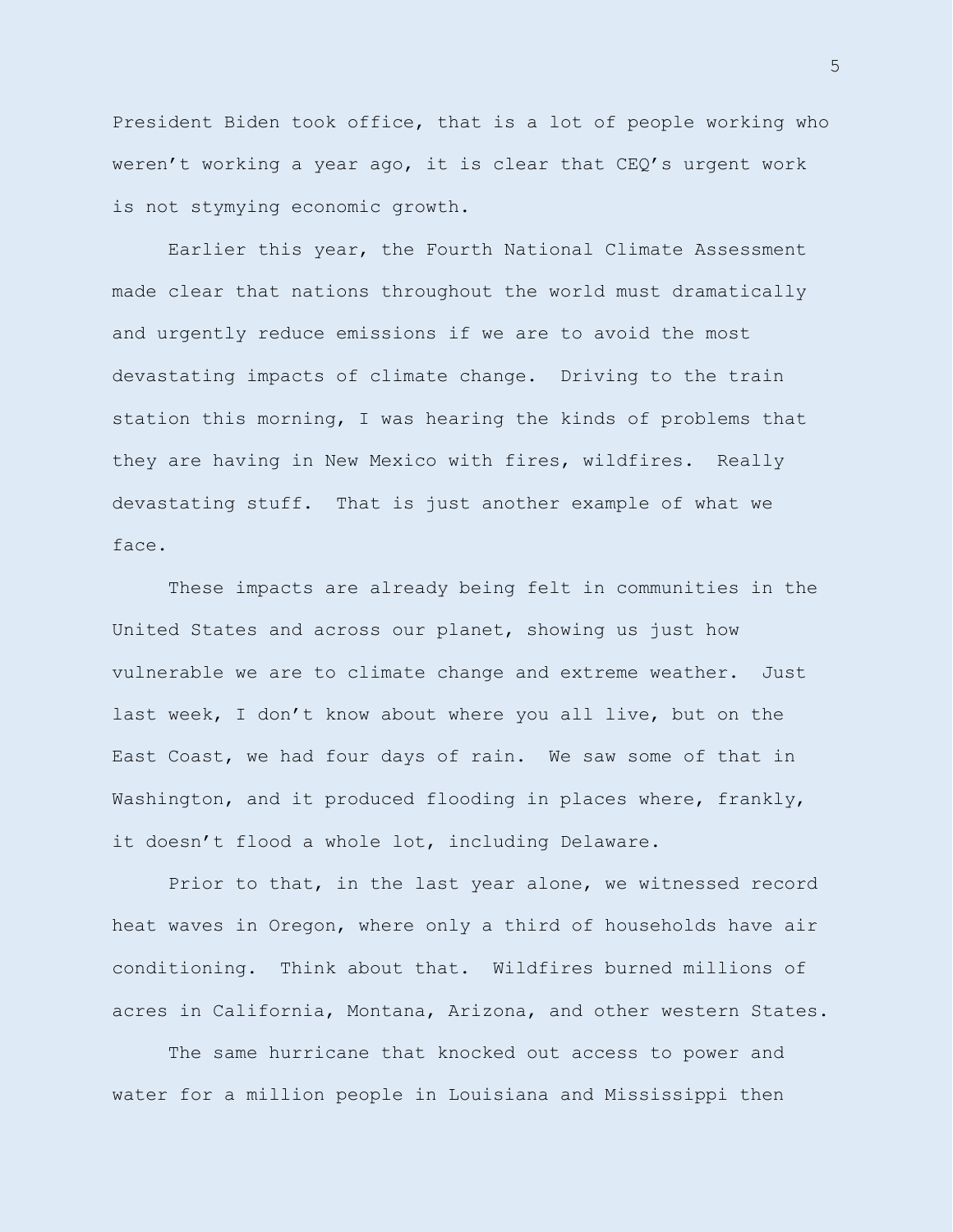went on up the East Coast to produce flash floods in New Jersey and New York. People there actually drowned in those places, especially in New York, actually drowned in their basements, unable to escape the torrent of floodwater.

According to the National Oceanic and Atmospheric Administration, damages from last year's disasters totaled roughly \$145 billion. That is just in one year. So it is becoming increasingly clear that the Administration's focus on climate change is both timely and, I believe, critical.

Addressing the longstanding environmental inequities in our Nation is equally important and also linked to climate change. We know that while climate change threatens to disrupt all communities and affects all aspects of our economy, it poses unique threats to communities that are already vulnerable.

In other words, Americans living in lower-income and marginalized communities have less ability to prepare for and recover from extreme weather. The least among us have the most to lose from inaction on climate.

That is why our federal agencies need to address these twin goals of climate action and environmental justice together. Fortunately, we have an important tool to improve federal analysis and decision-making, and that is the National Environmental Policy Act, known as NEPA.

NEPA established the Council on Environmental Quality in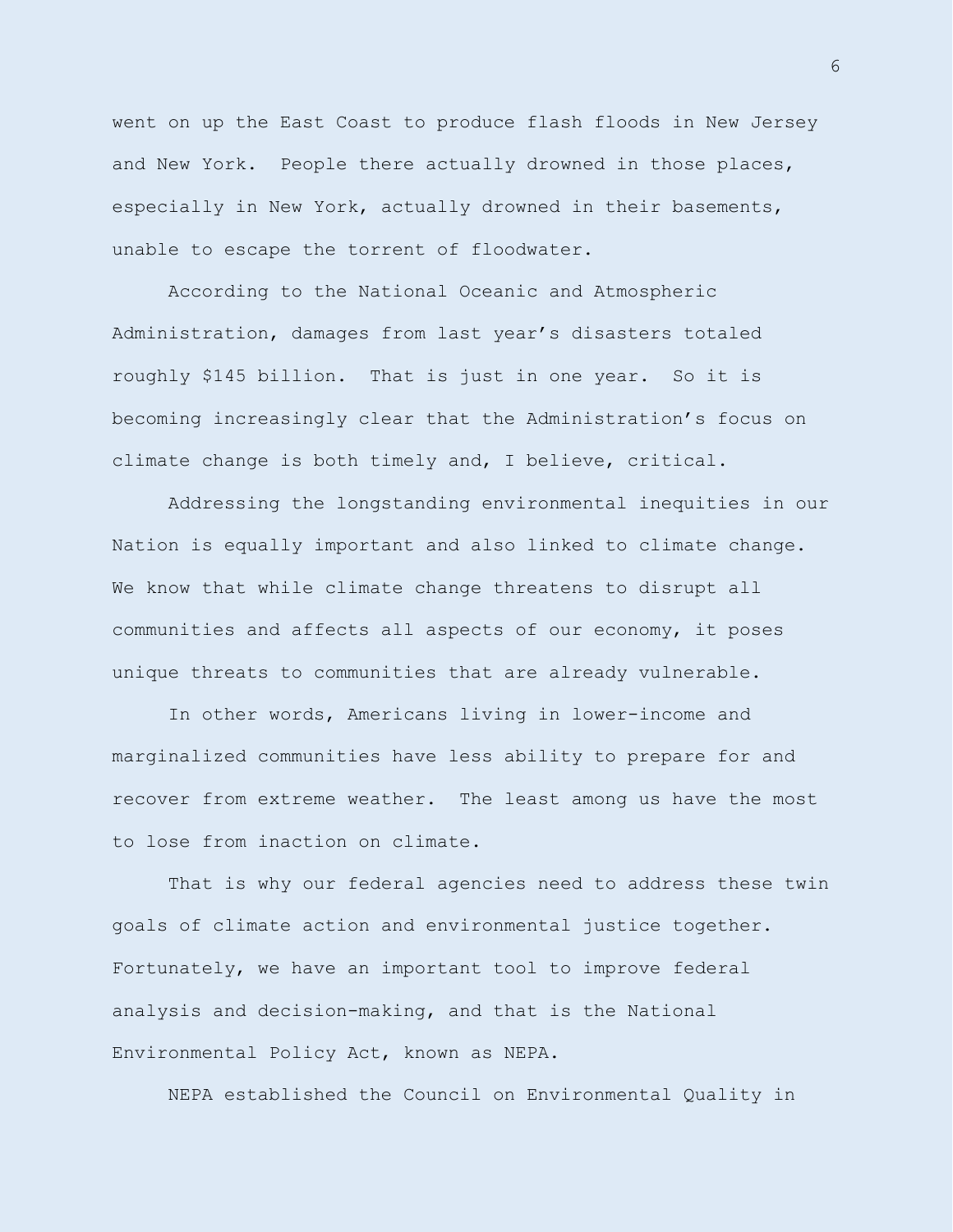1969. This was done in part to provide agencies with high quality information on the environmental effects of their proposed actions. Over the years, we have made a number of adjustments to NEPA. It is not exactly the same as it was in 1969. We have made some tweaks, I hope improvements, ensuring that the law functions as intended while also not being overly burdensome to industry.

Earlier this year, CEQ finalized revisions to the rule that implements NEPA. This restored critical protection under NEPA and also provided agencies and other stakeholders with greater certainty as they begin to implement the programs created under the Bipartisan Infrastructure Law, which has its roots, its origins, literally in this room, in this committee. These revisions will ensure that agencies consider the cumulative impacts of a project, such as the implications for climate change and the question of whether the impact is on a community that is already vulnerable.

CEQ also has been coordinating efforts across the Federal Government to improve the federal permitting process for clean energy technologies, such as carbon capture and sequestration, something that several of us are very much interested in. Today, we look forward to hearing more about those efforts from our witness.

I would also be remiss if I didn't set the record straight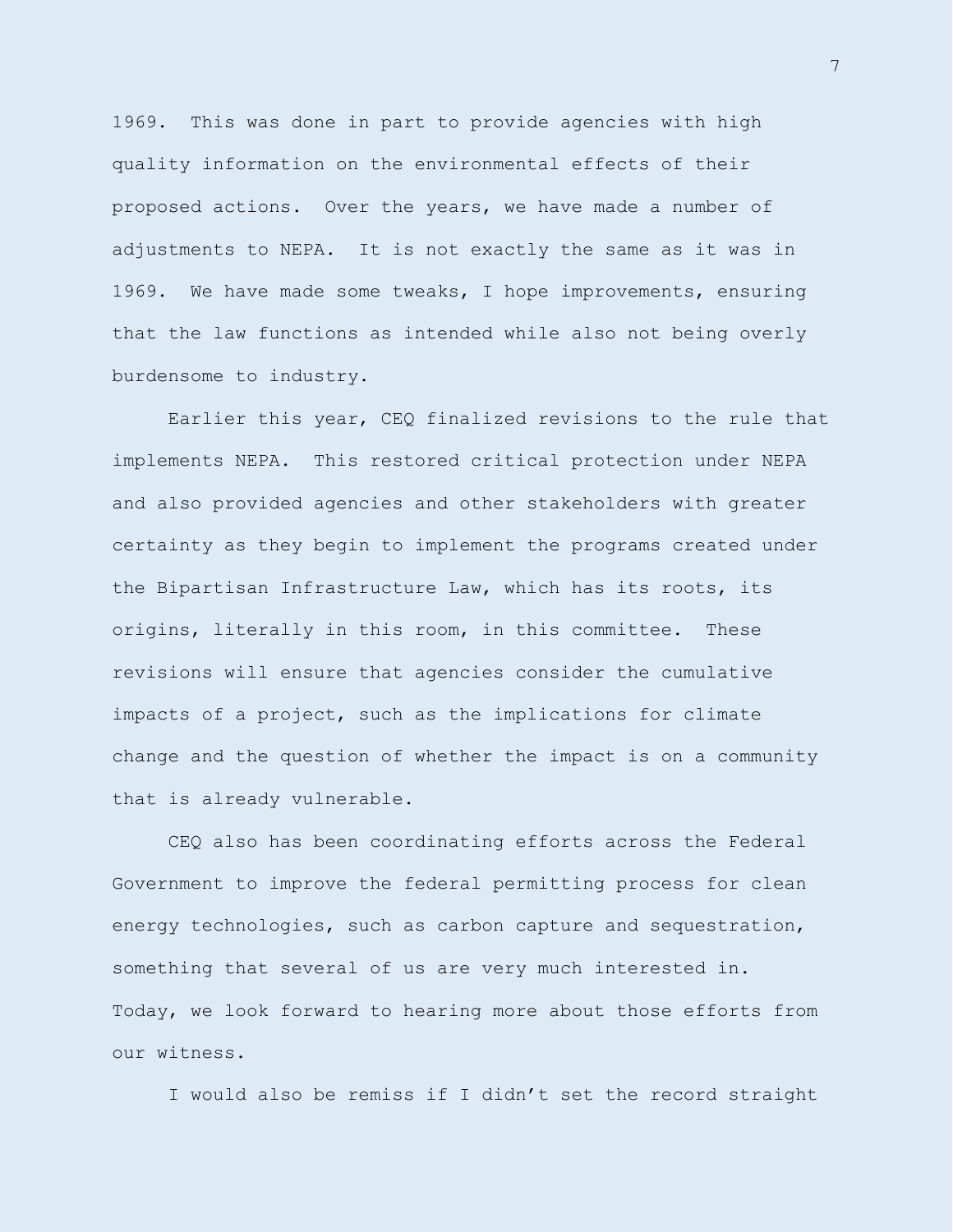with respect to the Biden Administration's policy actions and gas prices in our Country, something about which there is a fair amount of controversy, as we know. The last time I checked, the United States is still the top oil and gas producer in the world, producing more than we consume. With more than 9,000 unused, approved permits to drill offshore, the oil and gas industry, not the federal permitting process, bears more than a little responsibility for the current level of domestic production. But we can get into more of that later.

In addition to its permitting efforts, CEQ has also been hard at work delivering on the Administration's promise to prioritize environmental justice and equitably distribute the benefits of climate actions. As part of that effort, CEQ has released a draft version of its Climate and Environmental Justice Screening Tool, helping agencies to better identify underserved or overburdened communities. They have also recently hired, I believe, a new Director of Environmental Justice to oversee this important work.

CEQ has also established sustainability goals for federal buildings and other federal procurements and launched a \$1 billion effort, known as the America the Beautiful Challenge, to support conservation and restoration projects on federal lands. All of this demonstrates, I believe, the Administration's commitment to leading by example when it comes to doing what is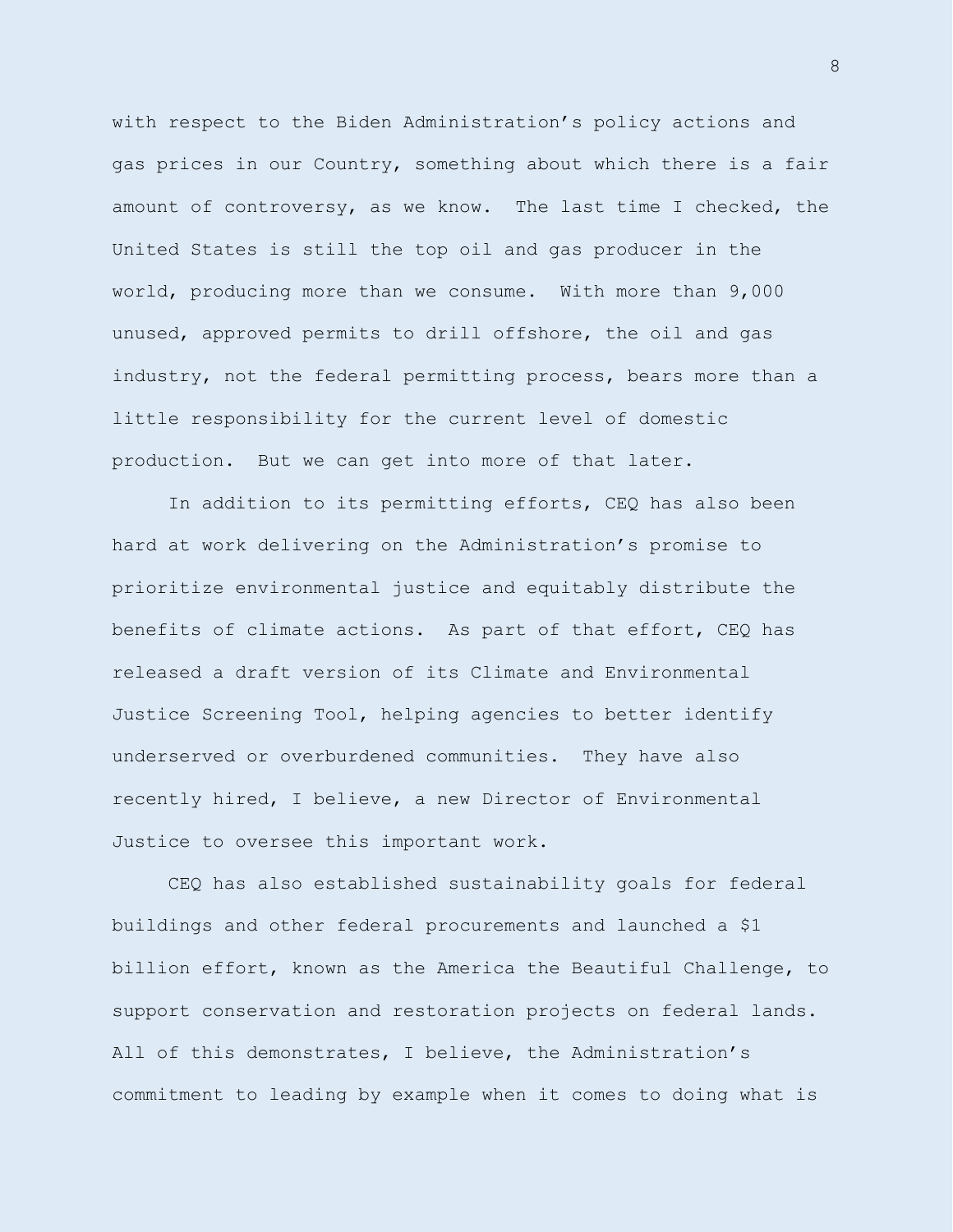good and what is right for our planet.

So, we are looking forward to hearing from you, Madam. Do people call you Chair Mallory? What is your official title?

Ms. Mallory. Yes, they do say Chair, if I am not able to stop them.

[Laughter.]

Senator Carper. All right, Ms. Mallory, we are delighted at the critical efforts that you are leading and whether CEQ has the resources it needs to effectively carry out your work.

Before we do that, I turn it over to our Ranking Member for opening remarks and get us started. We have a Delawarean, Greg Williams, who has been nominated to serve on a Federal District Court in Delaware. I am introducing him in about five minutes on the Judiciary Committee, so I will rejoin you shortly. In the meantime, I leave you in good hands. Thanks so much.

[The prepared statement of Senator Carper follows:]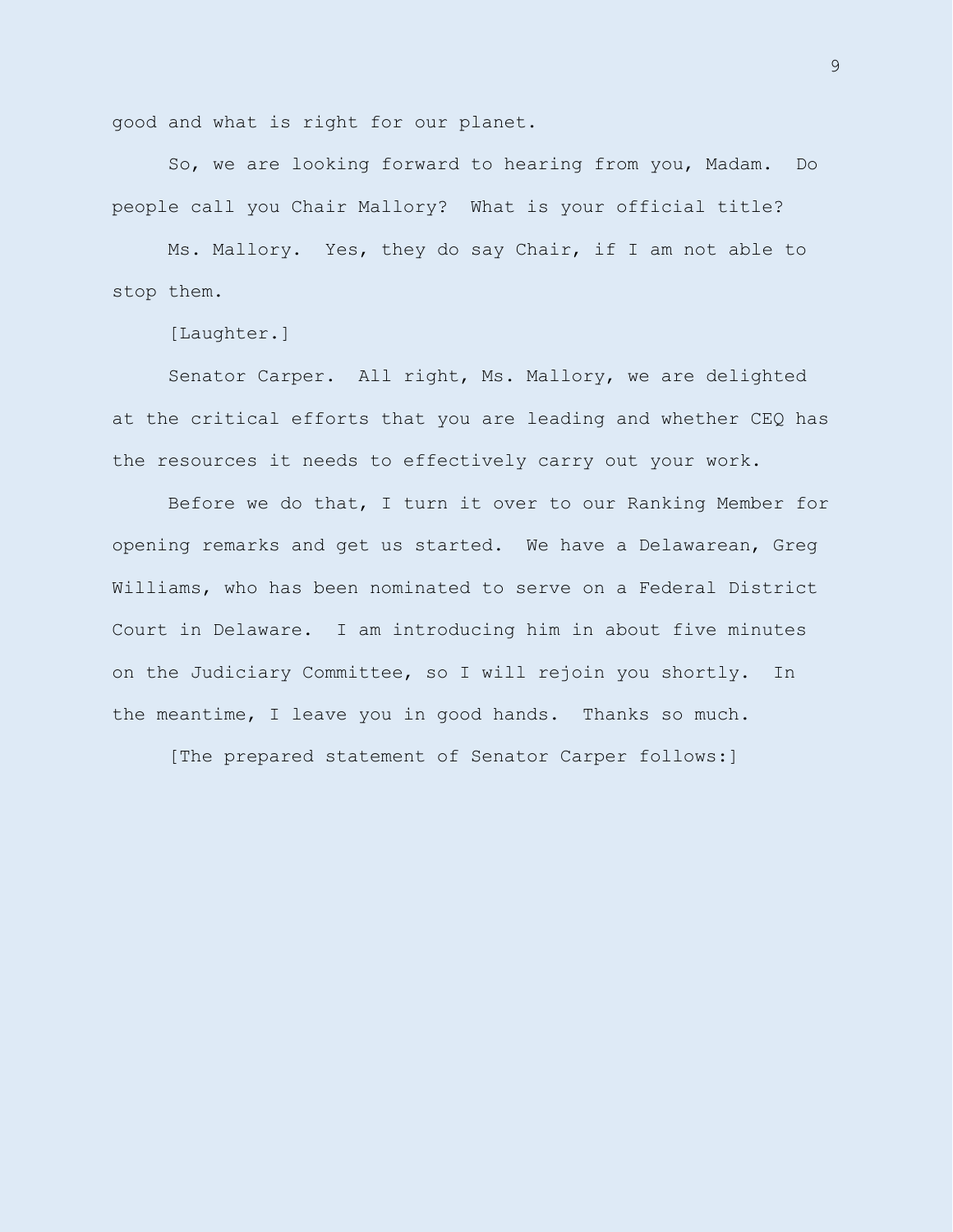STATEMENT OF THE HONORABLE SHELLEY MOORE CAPITO, A UNITED STATES SENATOR FROM THE STATE OF WEST VIRGINIA

Senator Capito. [Presiding.] Thank you, Mr. Chairman. Thank you for leaving me in charge, and thank you for holding today's hearing to conduct oversight on the Council on Environmental Quality, CEQ, and thank you for coming to be with us today, Chair.

I know that both you and I are very proud of this committee's monumental achievement of developing and reporting surface transportation and drinking and wastewater legislation unanimously last year. We are also very proud that when those bills became law at the end of the last year as part of the Infrastructure Investment and Jobs Act, IIJA, and soon, hopefully, our WRDA legislation, which we passed last week out of committee unanimously, will also join that IIJA into law.

A top priority for all of us in the committee is to make sure the programs and authorizations we carefully negotiated move from being words on a page to projects on the ground. If IIJA is implemented as Congress intended, we will develop modern roads and bridges to connect rural communities, critical water infrastructure projects to create access to clean water, improvements to our transmission system to ensure access to reliable and affordable power, and the development of natural gas pipelines and other energy projects to ensure fuel for both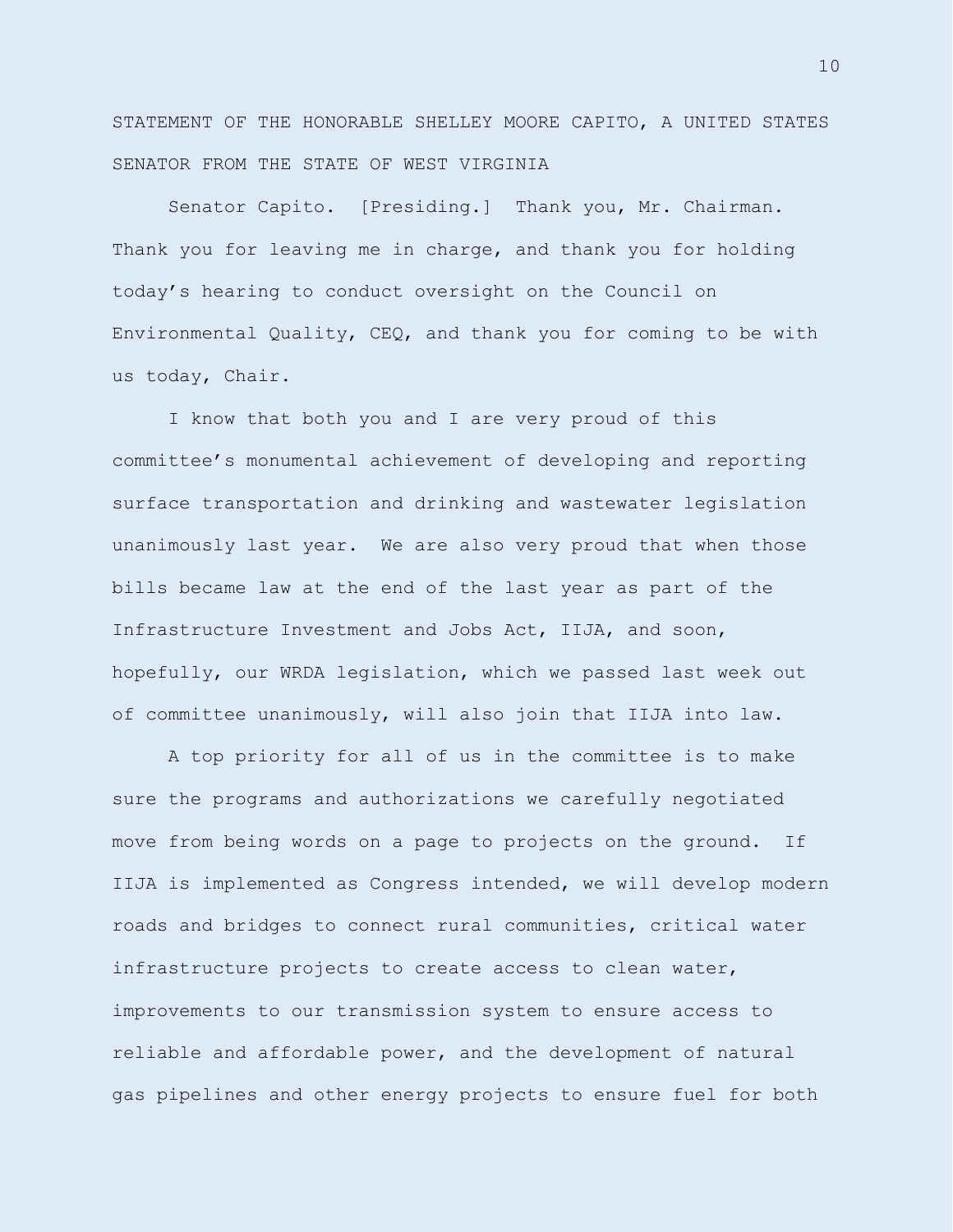here and exports abroad, a need that has been made all the more real by the Russia war in Ukraine.

The funding and authorizations provided by IIJA will propel development. But those projects must also complete environmental reviews and secure federal permits before shovels can actually go in the ground.

In that legislation, we also recognized that the status quo for NEPA reviews and permitting has been unacceptable, so a 2020 CEQ report found that the average environmental impact statement took four and half years to be completed. We know that some projects can take up to 10 years to get through the NEPA permitting process.

Congress explicitly directed streamlining of environmental reviews for transportation projects, particularly by codifying the One Federal Decision policy for certain transportation projects. That policy recognizes that delays caused by a neverending environmental review process can kill or stifle projects and investment.

IIJA puts in place a commonsense guidepost that NEPA reviews for major transportation projects will take no longer than two years and all environmental permits and other project authorizations should follow within 90 days after that. A clear project timeline will help to plan, finance, and construct transportation projects within the five-year authorization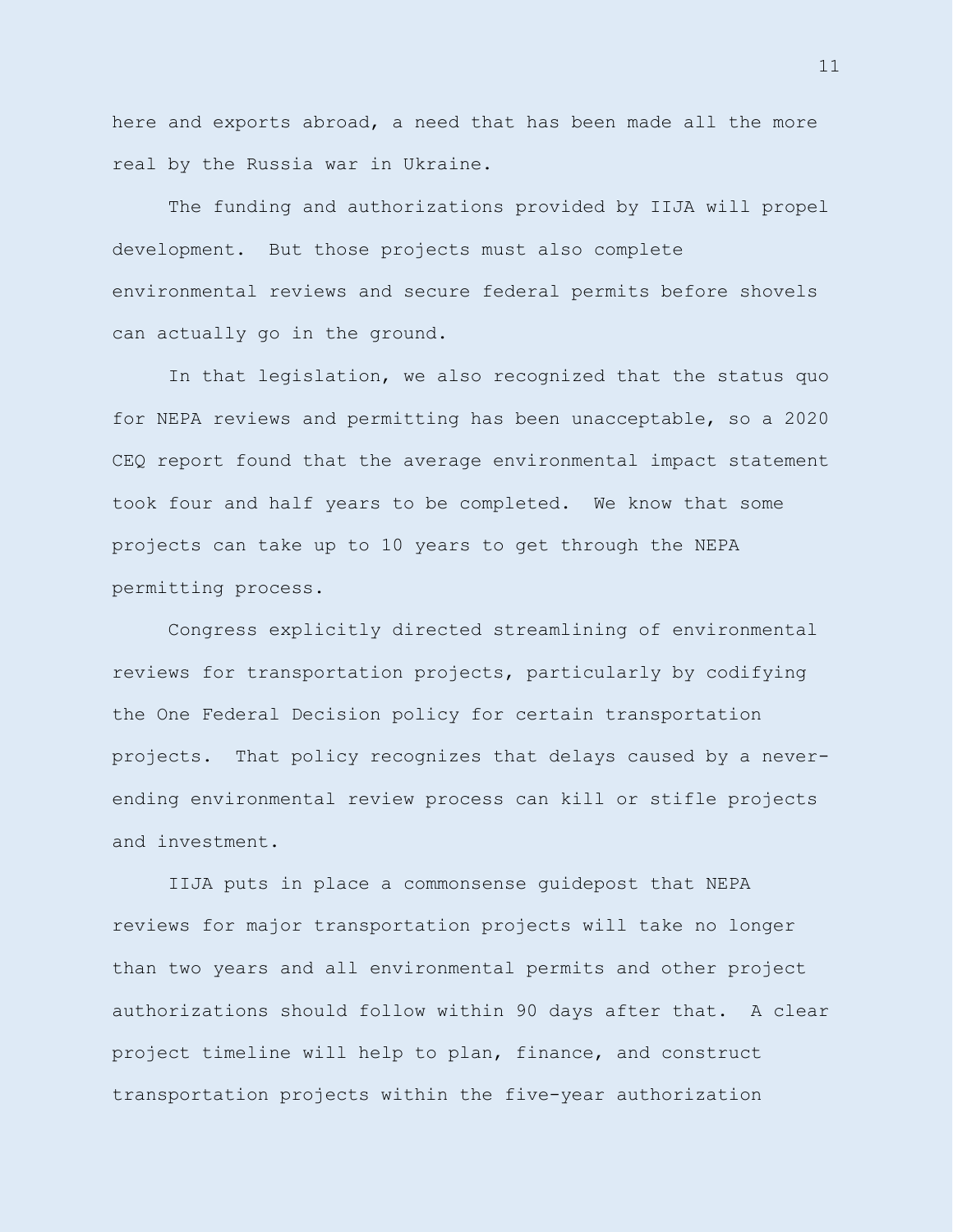window for the Federal Highway programs.

Congress's clear intent, both in the highway bill and in other portions of the IIJA, such as the permanent reauthorization of the Federal Permitting Improvement Steering Council, was to ensure projects are completed faster so the American people can benefit from the investments.

As the agency charged with overseeing implementation of the NEPA Act, as well as the agency that serves as an environmental coordinating hub Administration-wide, CEQ can play a unique and instrumental role in implementing Congress's goals.

CEQ could institute environmental review and permitting efficiencies that can make the IIJA implementation a success. I will say that nothing that I have seen coming out of CEQ assures me that this is what is going to happen. Certainly, improving NEPA efficiency does not appear to be a priority.

Instead, CEQ seems very busy implementing executive orders that direct CEQ to manage and develop countless new Administration-led policies not authorized in statute, from coming up with an environmental justice screening tool to be employed Administration-wide to managing new federal efforts to transition all government cars to electric vehicles in an unrealistic timeframe.

CEQ is bogged down with activities imposed by the President unilaterally, and even then, CEQ can't even keep up with the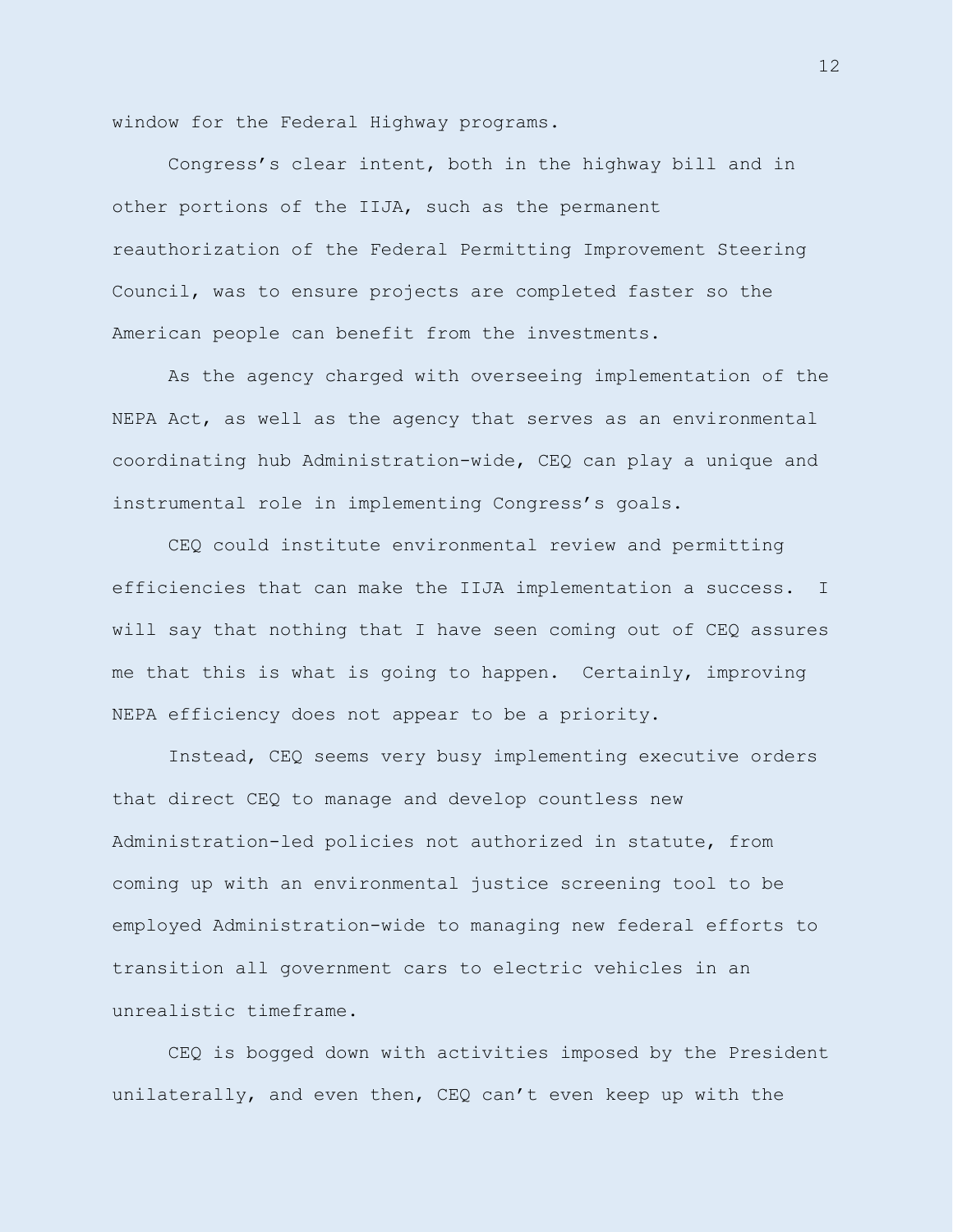President's own timelines. For example, the draft environmental justice tool was not released until this February, which is actually five months after the President's self-imposed deadline. In the meantime, CEQ has not provided, I don't think, adequate attention to actually implementing NEPA.

The one major action related to NEPA CEQ has taken I do not believe will speed up projects. Last month, the CEQ rolled back three key reforms made to NEPA under the Trump Administration. CEQ proposes to put the Federal Government in charge of deciding a project's purpose and need. CEQ would encourage individual federal agencies to layer on additional review requirements, and CEQ is directing agencies to bring in cumulative and indirect impacts that will have the effect of putting the thumb on the scale against certain projects. In doing so, CEQ has only amplified ambiguity and uncertainty that we are trying to get around within the NEPA review process, which will slow down our project delivery.

The opposition from project developers across industries, from roadbuilders to energy producers, has been swift and emphatic. Their message is clear: why is CEQ making the NEPA process more difficult, not faster and clearer? CEQ has shown no willingness to expedite the review and permitting review process for CCUS, as directed by Congress in the USE IT Act. CEQ has provided guidance that largely serves to present alleged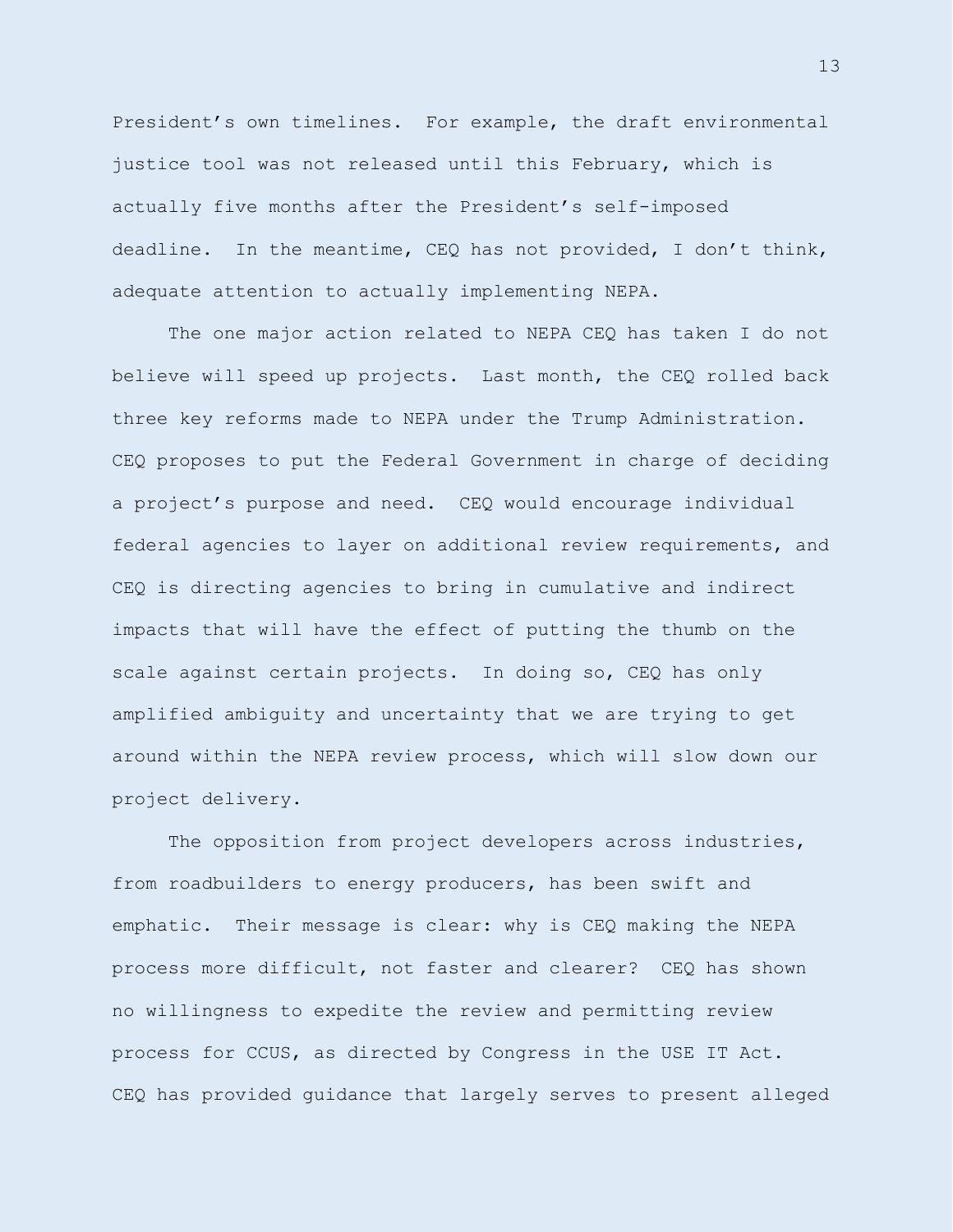pros and cons of CCUS and fails to provide concrete direction to federal agencies to actually expedite CCUS projects. That is disappointing to me, as somebody who is a big supporter of that, and telling, that even with respect to projects that are clearly necessary to the Administration's well-publicized climate goals, CEQ is apparently unwilling to propose reforms that could cut that red tape.

Chair Mallory, thank you for coming today to discuss some of the issues that I have brought up. I am sure you will. This could not be a more important time for this discussion. Just this morning, the Administration has released an action plan for expediting permitting decisions, and I look forward to learning more about that plan, as well as how the Administration will implement the project delivery improvements enacted by Congress.

The actions the Administration takes now concerning environmental review and permitting will determine the implementation of the IIJA, the USE IT Act, and other recent legislation, how it delivers to the American people the infrastructure improvements that Congress intended and that they deserve.

I look forward to today's hearing, and I will turn it over to you, Chair, for your opening statement.

[The prepared statement of Senator Capito follows:]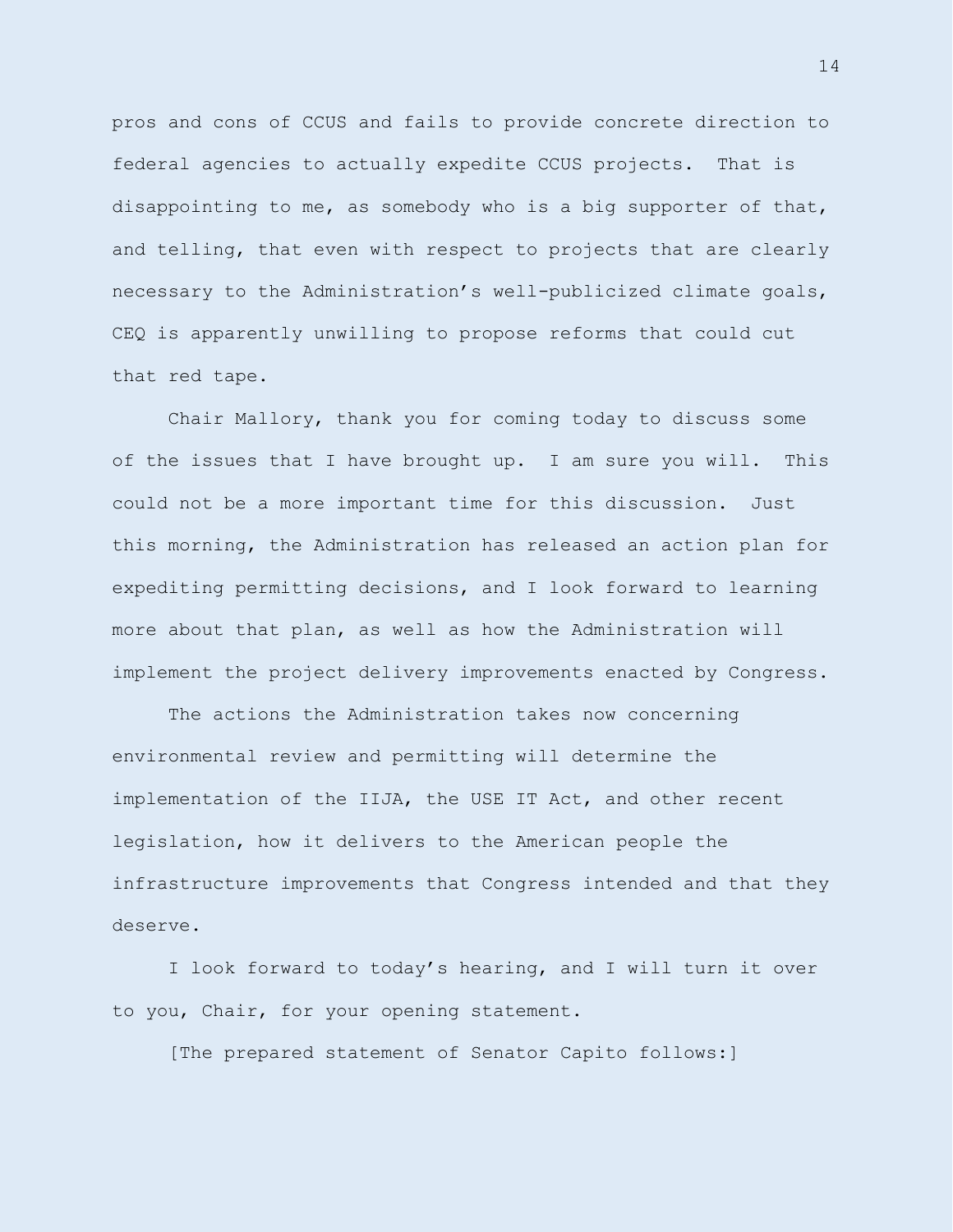STATEMENT OF THE HONORABLE BRENDA MALLORY, CHAIR, COUNCIL ON ENVIRONMENTAL QUALITY

Ms. Mallory. Thank you, Senator Capito, and also thank you to Chairman Carper. It is a pleasure to be here.

Chairman Carper, Ranking Member Capito, and members of the committee, I appreciate the opportunity to appear before you today. Last month marked one year since I was confirmed by this body. Since then, my staff and I have been working on behalf of President Biden and the American people to find common sense solutions to the environmental challenges that families face in their daily lives.

I have been fortunate to meet with a number of you to understand your priorities so that we can work together to deliver cleaner air, water, and lands to the American people. Serving in this role is an honor, and I am grateful to the President and to you for placing your faith in me.

In my travels over the past year, I heard from residents of one of Michigan's most polluted areas, from communities in Delaware, to families in New Orleans, and neighbors in Tampa, all of whom live in the shadow of polluting industries. These communities have been coping for decades with toxic pollution in the air they breathe and water they drink.

President Nixon once said, clean air, clean water, open spaces: these should once again be the birthright of every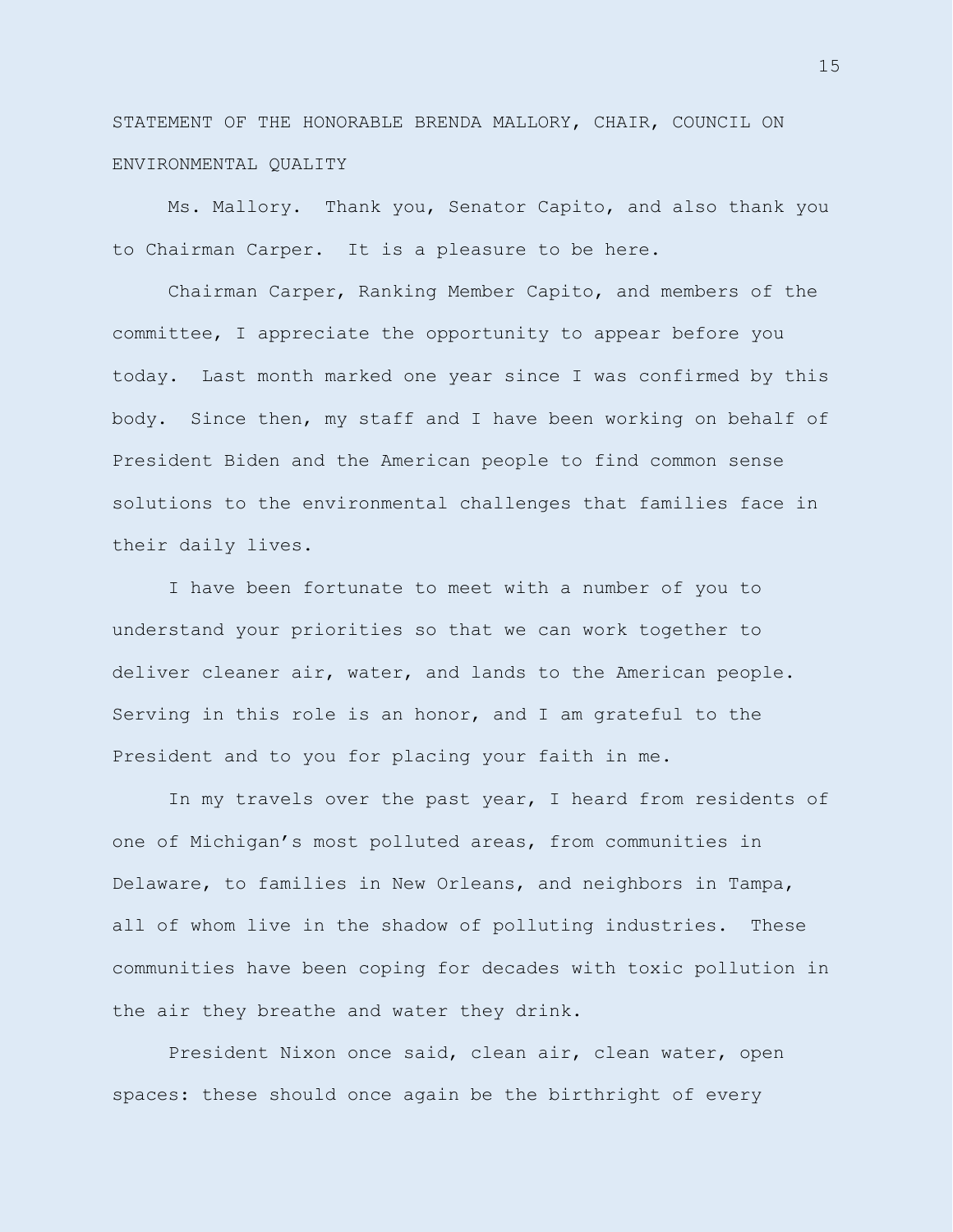American. Indeed, the mission of safeguarding clean are and clean water has long been a shared American value. This value grounds our work at CEQ.

Every person in this Country should be able to expect clean water from their tap or well. That is not the reality for far too many communities. Every person in this Country should be able to expect that air they breathe won't make them sick. That is also not the reality for far too many communities.

For too long, we have failed to deliver on these basic protections. That is why our environmental justice work in the Biden-Harris Administration is so important. While our work is far from over, I am proud of the work we have done so far to set the foundation to tackle a legacy of injustice. Together with Congress, we have begun the hard work of alleviating the environmental burdens that so many communities experience through unprecedented investments in the Bipartisan Infrastructure Law, many of which were unanimously supported by this committee.

We are replacing lead pipes, accelerating Superfund cleanups, cleaning up abandoned mines and oil wells, and protecting the most vulnerable communities from fires, floods, and storms. The impacts of these investments are not abstract. They are helping Americans right now.

The Bipartisan Infrastructure Law is also helping us to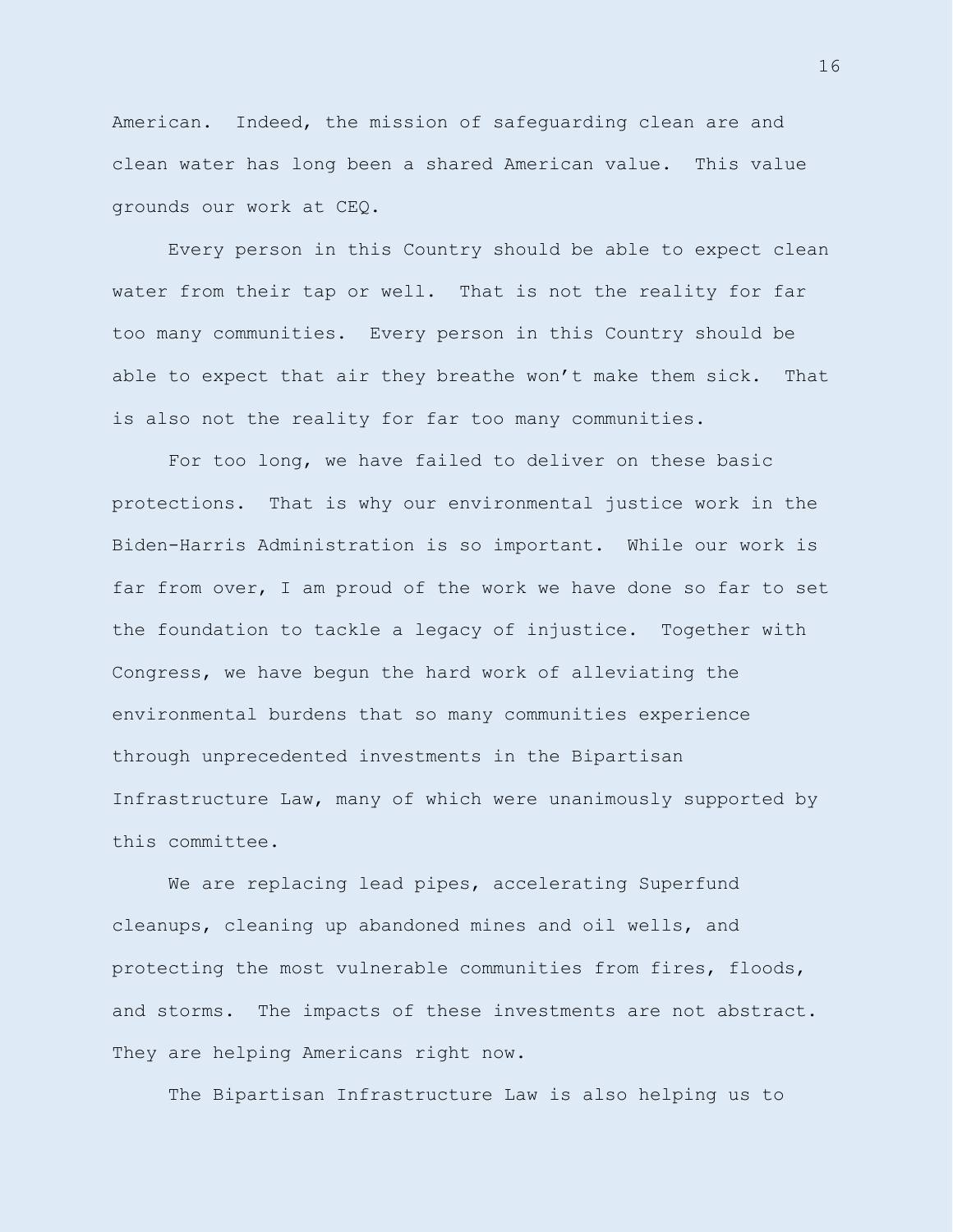plan for the future. Thanks to this historic funding, we are going to be doing a lot more building in the next few years, from electric vehicle charging infrastructure to wind turbines and solar farms, to the transmission that will move this new, clean power.

The question we are grappling with is, how will we build faster and better? How will we build so that we protecting communities while growing our clean energy economy at the pace required by the climate crisis?

This morning, we released a permitting action plan that tackles this challenge in four ways. First, we will set clear timelines for the projects to get reviewed and permitted. Second, we will use public dashboards so that everyone can track where projects stand in the process, including nearby communities. Third, we will hire more staff in the offices that are doing the hard work of permitting and reviews. Fourth, we will use the old saying, measure twice, cut once. Smart and early design, analysis, and public input save time by avoiding conflict, litigation, and waste.

I want to close by saying that the investments that President Biden and Congress made will deliver a cleaner environment for generations to come, but we also need Congress's continued help to transition to clean energy at the pace and scale required to meet the challenge of climate change.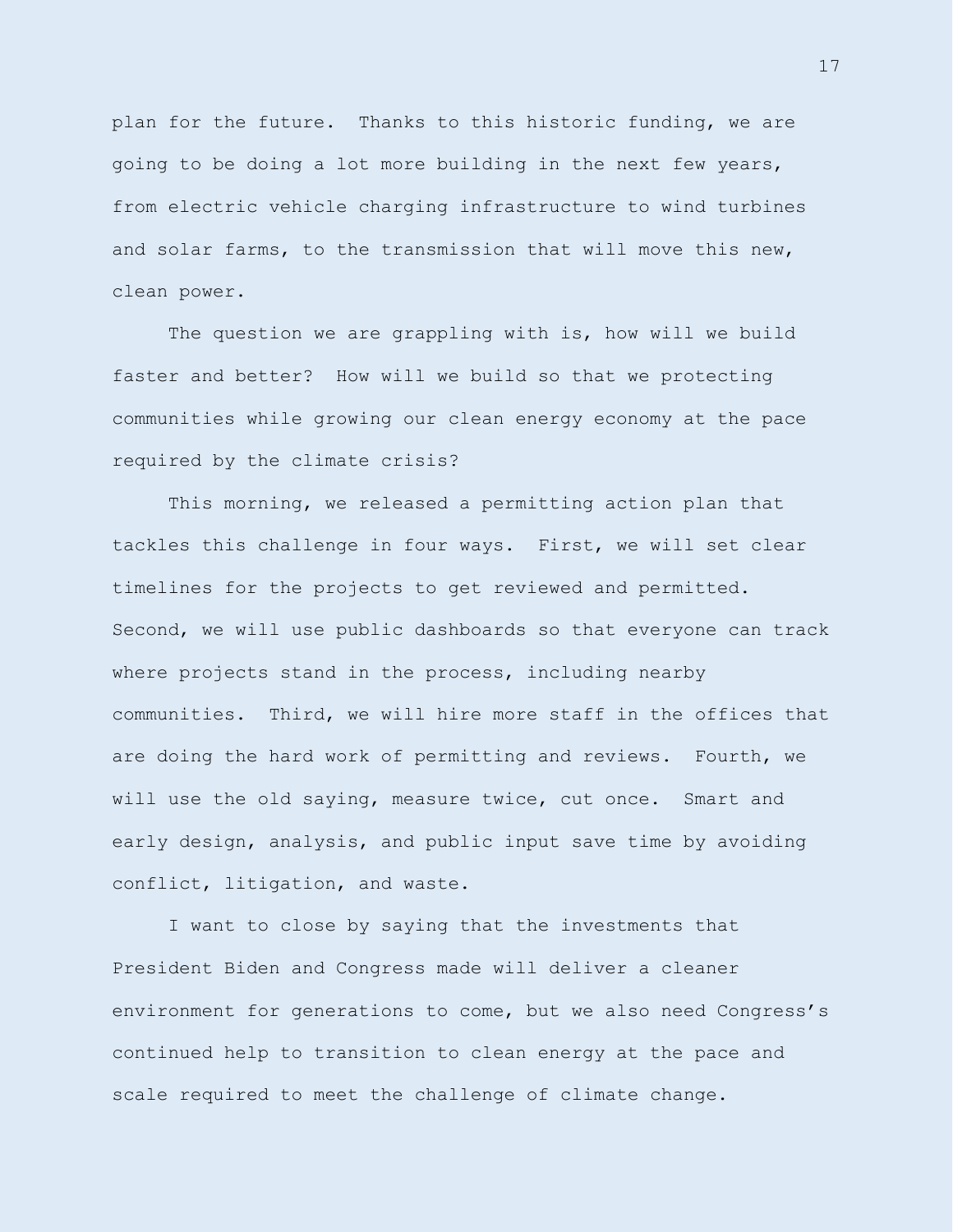The Bipartisan Infrastructure Law puts us on the right path, but there is still more work to be done. The clean energy provisions the Senate is considering would help clean up and reduce carbon emissions in the power and transportation sectors while cutting energy costs for American families.

Thank you for the opportunity to testify today, and I look forward to answering your questions.

[The prepared statement of Ms. Mallory follows:]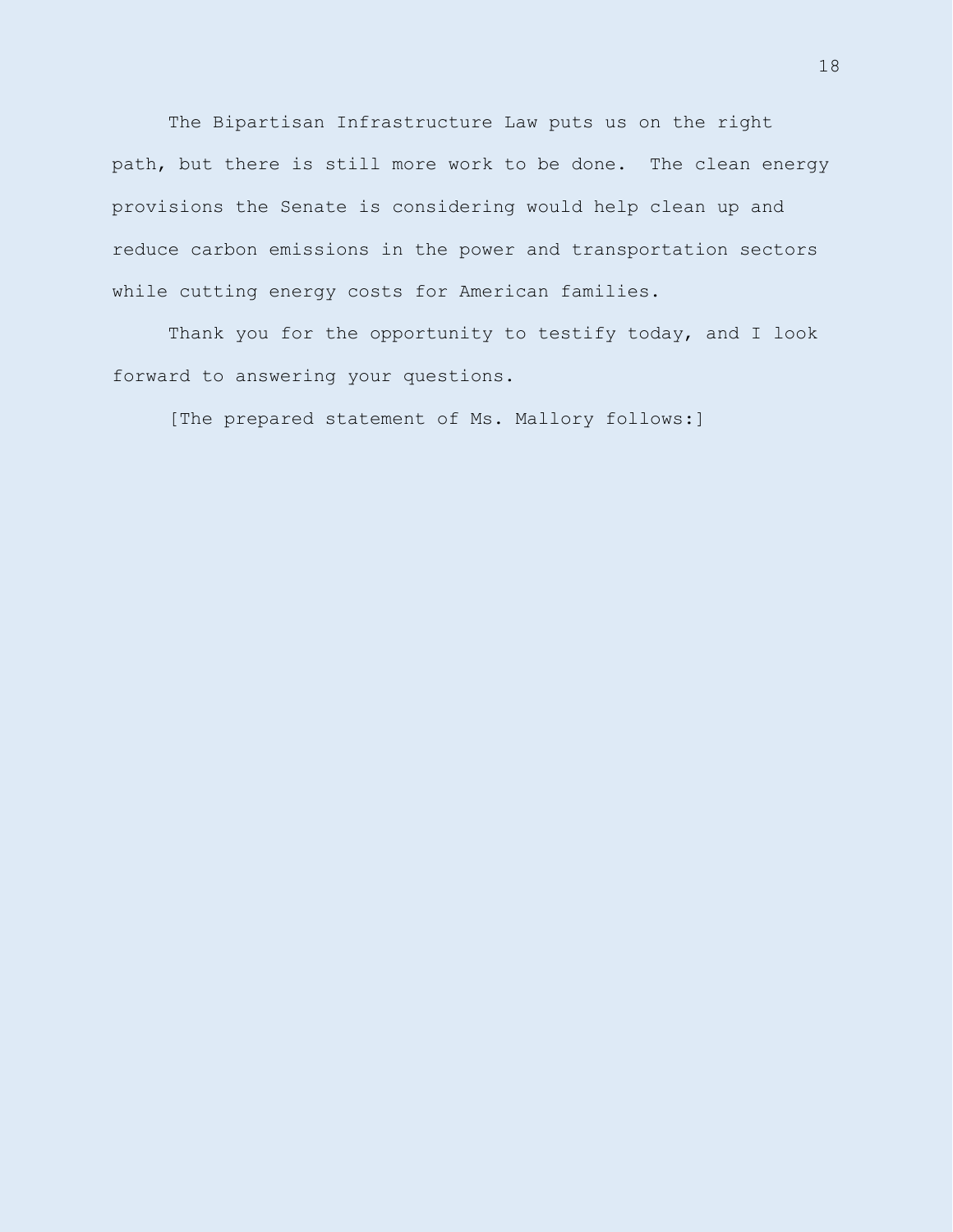Senator Capito. Thank you very much. I will start the questions.

I want to ask you just a quick question on one of your four points of the release of the information this morning. You mentioned, hire more staff. Is that at Fish and Wildlife, hire more staff?

Ms. Mallory. I think, basically, what the plan calls for is agencies doing the assessment that is necessary to determine where they need resources, and then acting on that.

Senator Capito. I would recommend Fish and Wildlife has been, is holding up a lot of the permitting and it is very frustrating to a lot of people who are trying to move, whatever the project, clean energy, whatever the project. On that one, I think we both agree there are more resources needed.

Let me ask you about the international situation, since I mentioned that in my opening statement. We see that the unprovoked invasion of Ukraine has really, I think, put a light, and the President has talked about this, on the need for energy security both here and abroad. The President has mentioned the ability of the United States to help with liquefied natural gas and things of that nature to help Europe become less dependent on Putin.

Would you agree that we must immediately act to replace Russian imports into Europe with American-made energy? Do you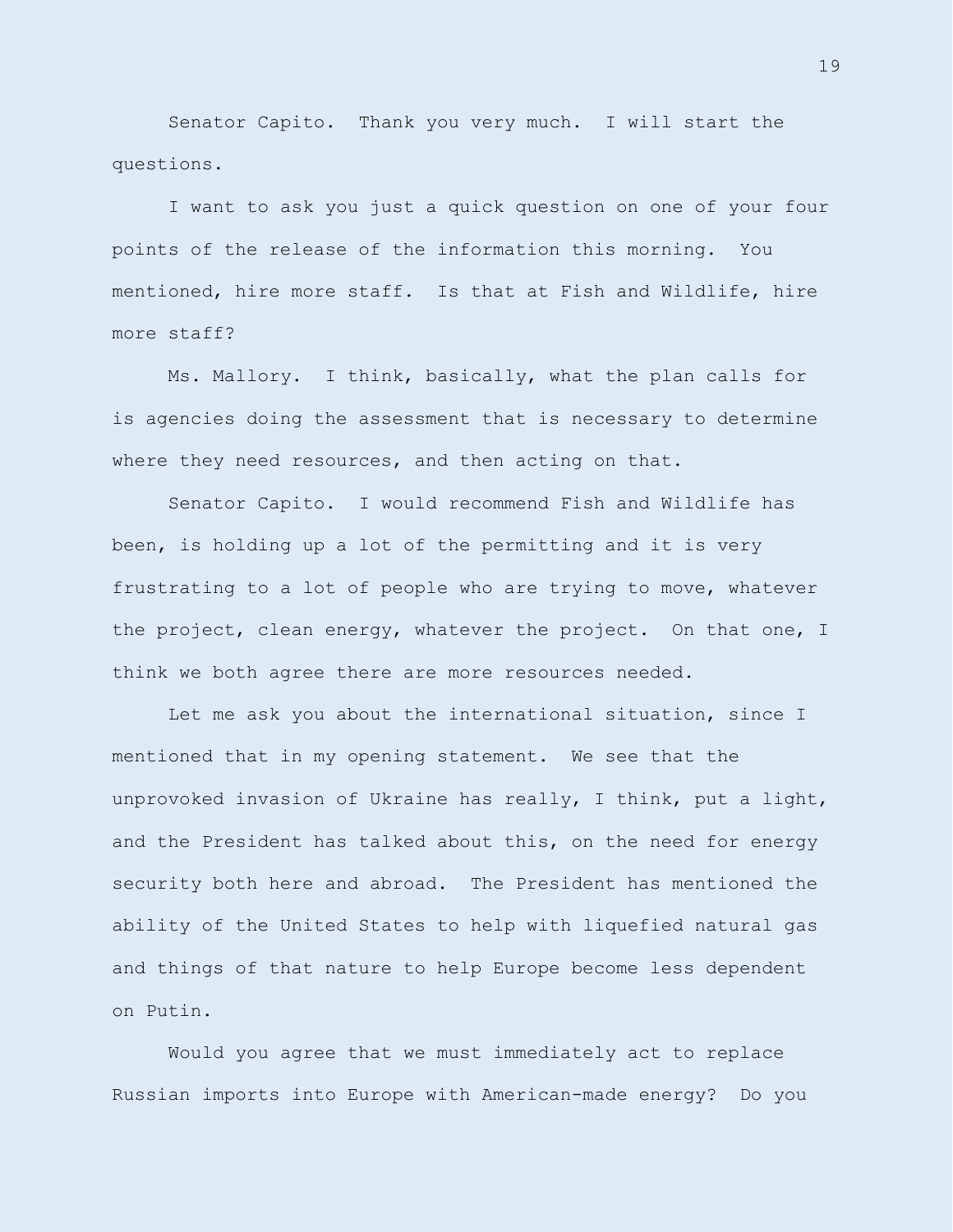agree with that?

Ms. Mallory. Senator, what I would say is that the President has been clear that the Ukraine situation and Russia's unprovoked action causes us to look at the current crises that we are already dealing with, the climate crisis being critical to that to assess how we take action that helps the Ukraine situation but doesn't undermine our overall goals for climate action.

Senator Capito. I was going to ask next, have you taken any specific actions to strengthen our energy security, increase our domestic energy production to meet this, and export more? I think that answer to that is no.

Ms. Mallory. Senator Capito, the answer is that what we are trying to do, as I said, is find that balance so that the President can continue to provide the support that Ukraine needs, but that we don't lose track of our overall goals to address the climate crisis.

Senator Capito. I guess I am talking less about Ukraine at this point, although they are certainly in our hearts and minds, and we are probably going to be passing a very large package to help them. I am talking about the rest of Europe, which is now held hostage to Putin and his natural gas supplies.

Let me ask you this question. On the permitting issue that I talked about with the IIJA, does this run into conflict with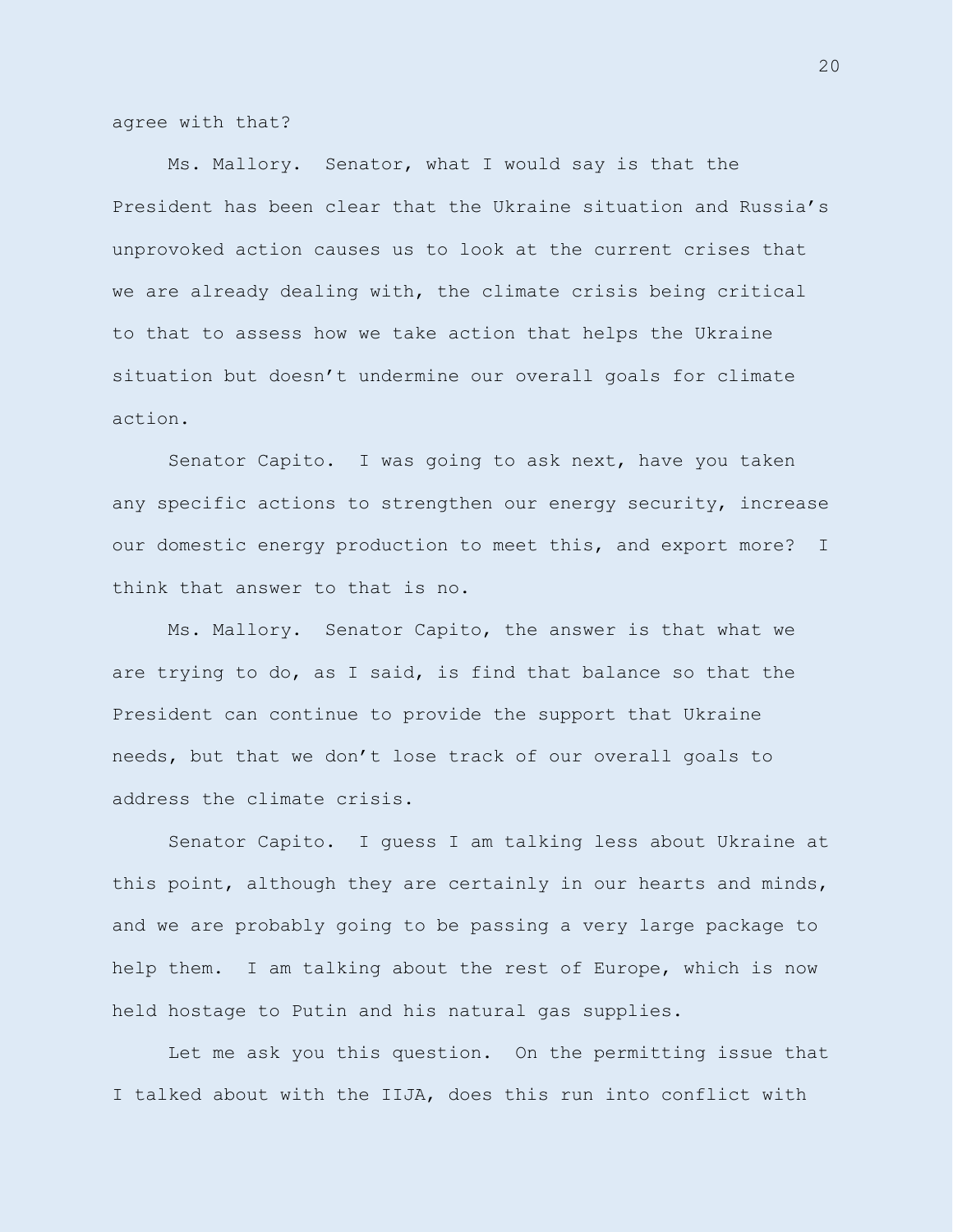some of the goals that you have set forward in terms of a twoyear timeline and a 90-day repeat, shortening the time of the projects? How do you see those working in conjunction with one another? Because we feel, I feel, as though you could create a conflict there.

Ms. Mallory. First of all, thank you, Senator, I appreciate that question. One of the things that I have been trying to do, consistent with the President's goals from the beginning of my time at CEQ, is find a way to meet the multiple goals that the President has set before us. He has been very clear that he wants us to ensure that we get the projects done that are necessary in order to meet the investments that we have identified as being important through the Bipartisan Infrastructure Law and other laws, but to do it in the right way, so that we are making smart decisions that allow us to meet our multiple goals.

I would say that the whole effort that is reflected in the permitting action plan this morning is us trying to bring together the best tools that are available, to take advantage of what we know has worked in the Federal Government to get decisions done in a way that is both appropriate but also recognizes what our ultimate values are. And that is what we believe we can achieve through the permitting action plan, so that you get the projects, but you also get them done well.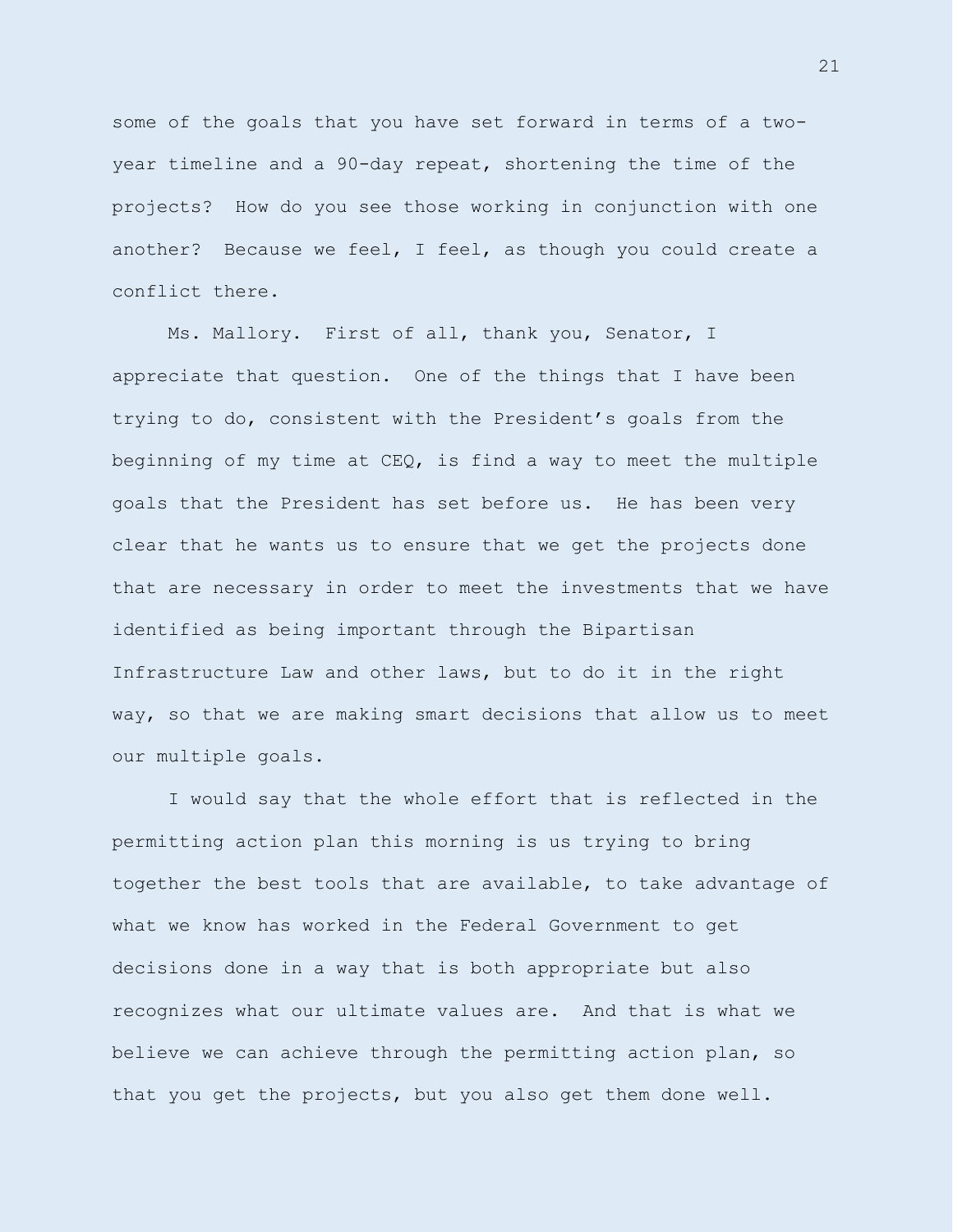Senator Capito. I was interested in one of the quotes from your statement is, more building in the next few years, and it appears sort of laced through the action plans that you took on the NEPA regulatory changes, where you have taken down three of the major provisions that the Trump Administration put forward, I mentioned it in my opening statement, only sets up more regulations from different federal regulators. Again, it looks like a burdensome, how do I want to say this, a burdensome package, again, to slow any kind of new construction, or even a CCUS project.

Ms. Mallory. Senator, thank you for that question. One of the things that the work that we did in the NEPA provisions was focused on was making sure that we are able to do the analysis that effectively determines what are the impacts that a project is going to cause. If you narrow your focus to such an extent that you are not actually considering the real impacts of a project, that is just setting us up for failure. Our focus has been on making sure that the agencies have the tools to do the necessary analysis, but then to support them in ways that they can do it in a time-efficient manner.

Senator Capito. Thank you.

I am going to go to Senator Cardin. Is he on WebEx? Senator Cardin. I am with you, thank you, Madam Chair. Let me thank our witness for your work.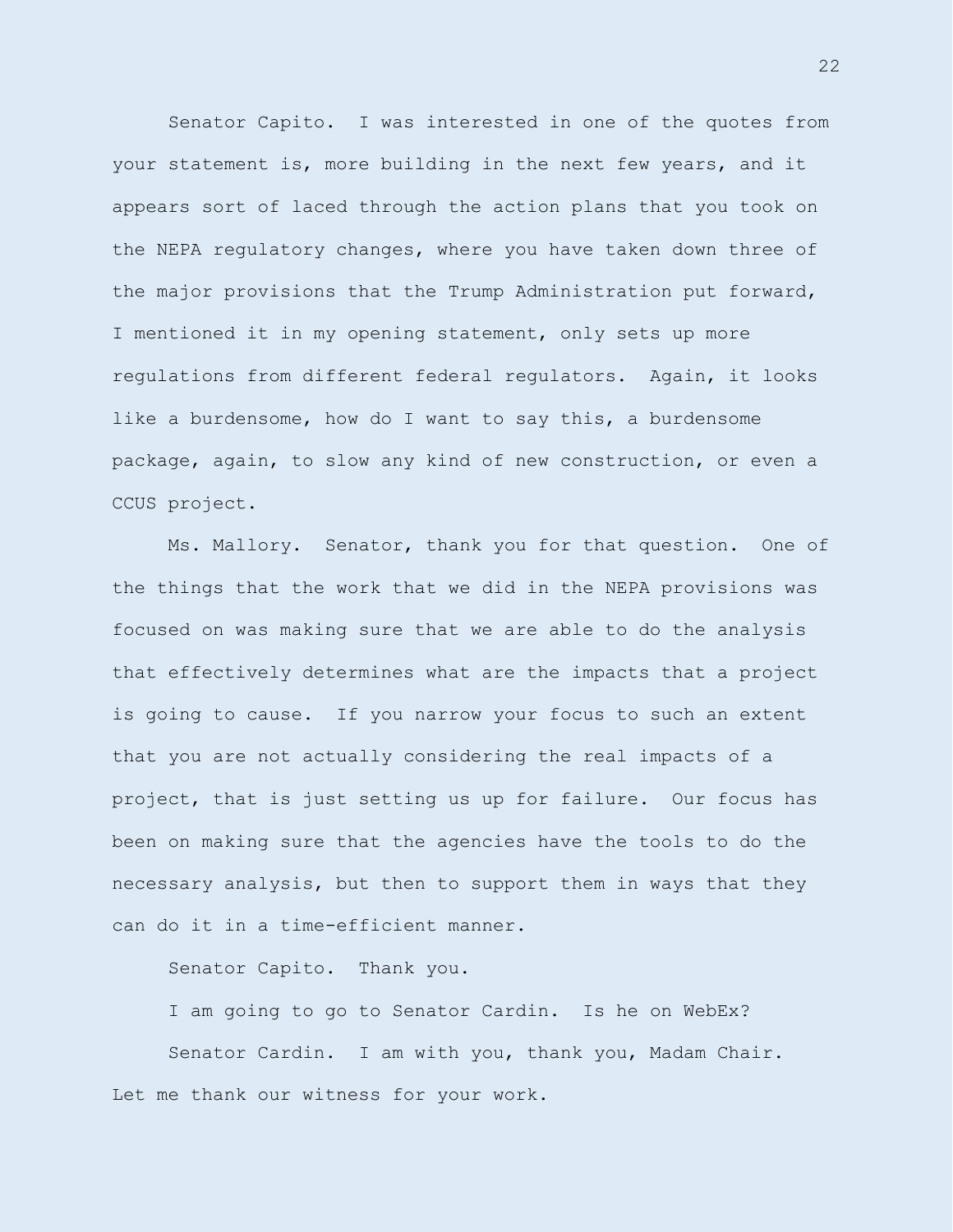The Infrastructure Bill is a once-in-a-lifetime opportunity for this Country, so your role is critically important to make sure we do it right. You were very clear that environmental justice is one of our goals in regard to how we rebuild our infrastructure in America. I was proud that included in this bill was the removal of lead from our water pipe systems that we have, reconnecting communities that have been divided by highways that were destructive to the residential communities, the list goes on and on. We have resiliency in this, et cetera.

My home State of Maryland has the Maryland Environmental Justice Screening Tool. You have the White House Climate and Environmental Screening Tool that is available. Let me ask you how you intend to implement the use of these tools with the opportunities that we have with the infrastructure bill to make sure that we are sensitive to the communities' needs, that we recognize that the communities that have been hit the hardest as a result of climate change have been low-income communities, communities that have been hit the hardest in regards to our efforts to build interstate roads have been our low-income communities.

How do you intend to use this opportunity to make sure that, in fact, we carry out our commitment for environmental justice?

Ms. Mallory. Thank you, Senator, I appreciate that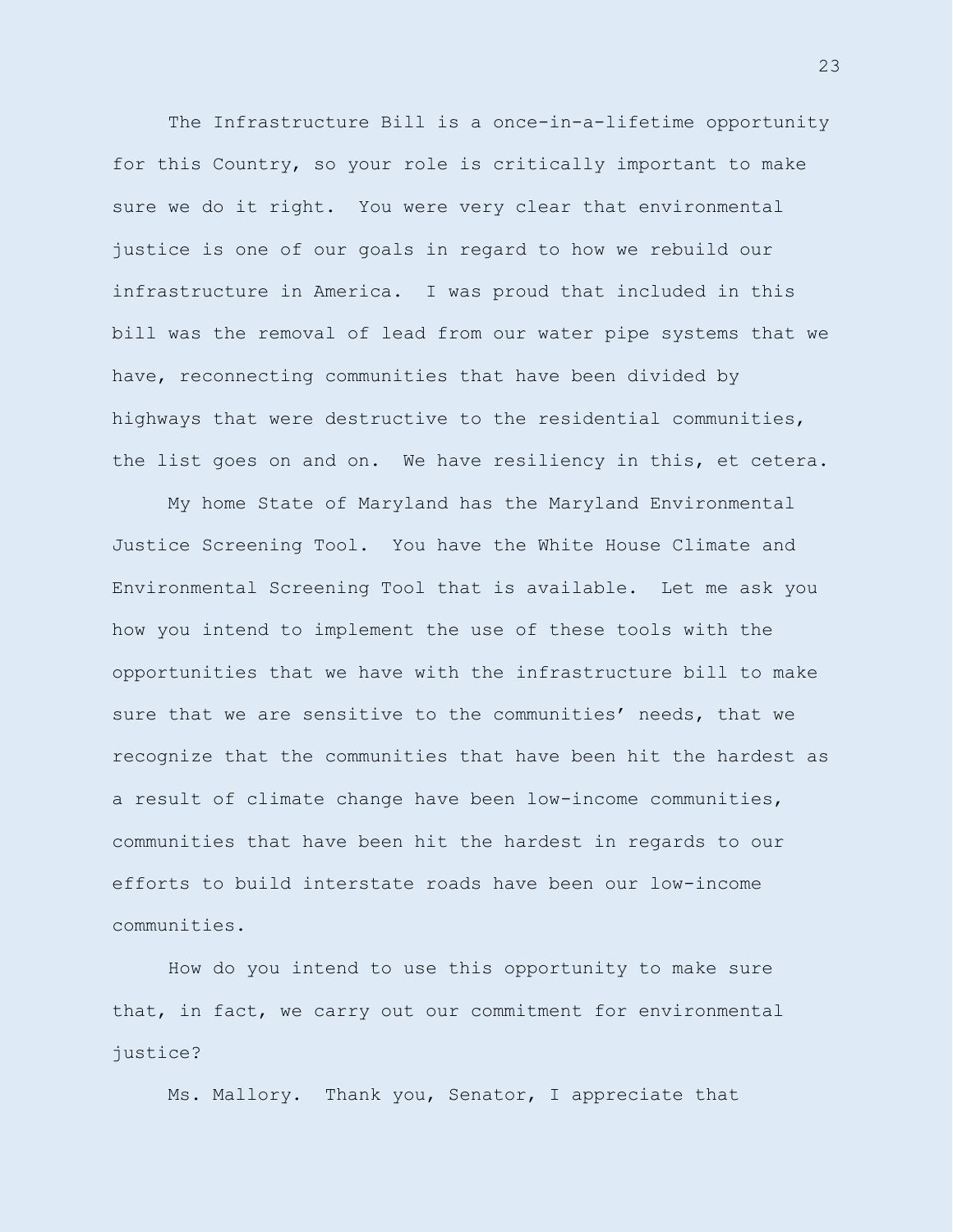question, because the work that CEQ is doing has environmental justice squarely at the center of our priorities.

What the President has directed in the early Executive Orders, including specific direction that we do a screening tool, is that we use the tool to help decide how we prioritize the allocation of resources and benefits to communities to make sure that the folks who have been underserved in the past, whose communities have been under-invested in, are among those that receive the benefits of the federal investment.

That is the goal of the tool. The tool is a mapping tool. It allows us to prioritize areas where the programs that show that communities have high air pollution, that show that the communities have high impacts to climate impacts, that show that there is a high health burden, these are the things that are built into deciding how we focus on the communities who need the most help. So our idea is that once the tool is finalized, that this will be a resource that the agencies look to as they are trying to make decisions that relate to their funding.

Senator Cardin. I am very supportive of that. I just hope you will keep us engaged at every stage. This is a relatively new opportunity that we have, and we want to make sure that we actually take advantage of it. So I would appreciate your keeping our committee informed as to how this tool is in fact working in practice in dealing with these issues.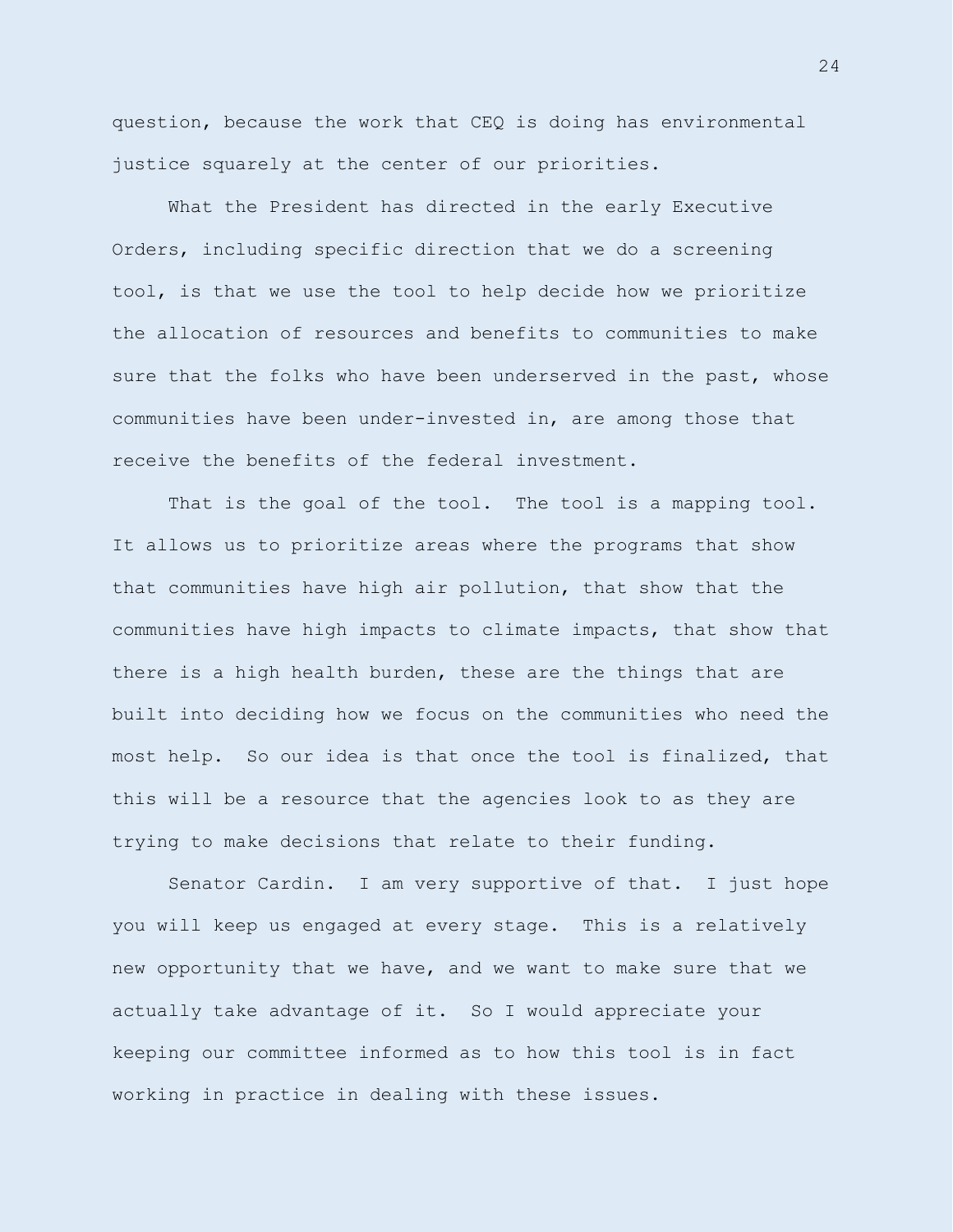I want to ask you one additional question on the American the Beautiful Initiative by the Administration and what role you will play in regard to working with the private sector to expand the lands that are protected through conservation under the American the Beautiful Initiative. Will your office play a role in this?

Ms. Mallory. Absolutely. This is one of our central activities. I in fact chair a committee working with Secretary Collins, Secretary Vilsack, and Secretary Raimondo on managing the America the Beautiful Initiative across the Government.

The key about the America the Beautiful Initiative is that it is the first time a President has set a conservation goal, our goal here being to conserve 30 percent of the lands and waters by 2030. Our focus is on making sure that we elevate and lift up the great work that is going on across the Country, where people in each community have identified what are the important measures of conservation in their communities and create programs that really help to provide support for those efforts.

Last week, in fact, I was in Florida and had the opportunity to see how activities are going on the ground where the public and private sector are working together on some conservation efforts that really reflected exactly what we want America the Beautiful to look like when it is put in place.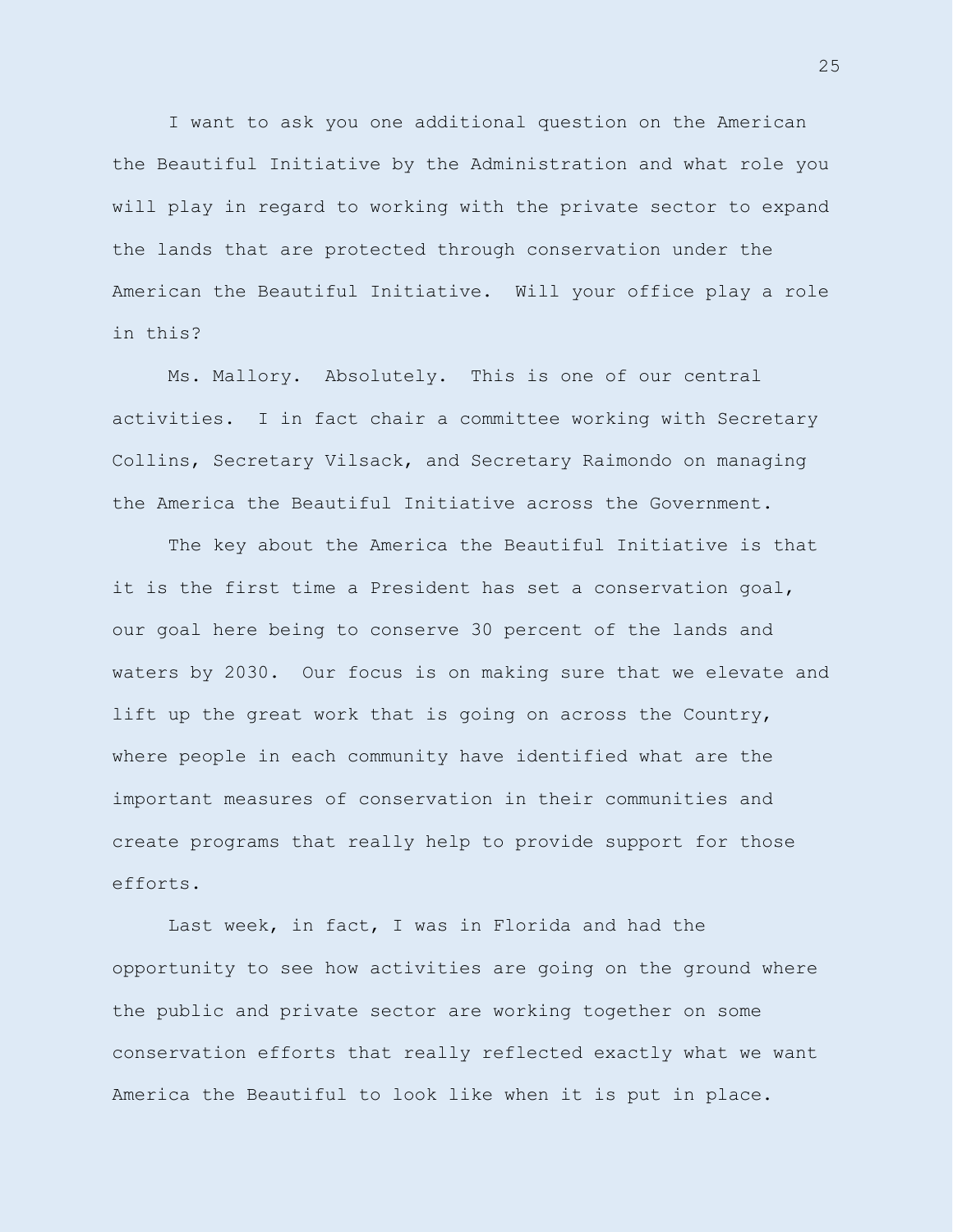So the grant program that I announced last week, which is \$82 million that is going to be run through a request for proposal that brings together funding from several different agencies is an available resource that communities in the public and private sector could use.

Senator Cardin. Thank you very much. I look forward to the results of your work. Thank you, Mr. Chair.

Senator Carper. [Presiding.] Senator Cardin, thanks very much for those questions.

Senator Inhofe is next. I think he will be followed by me, and then we will move along. I think after that, Senator Cramer, Senator Whitehouse, Senator Padilla. Thanks, everyone.

Senator Inhofe. Thank you, Mr. Chairman. It is good to see you again, as I have already mentioned to you.

Chair Mallory, I have two requests, and they are not related to each other. They are separate. Let me start with the first one. Just so there is not any misunderstanding in what I am asking for, I am actually going to read it, so I have a record of what I am saying. All right?

DOD is legally responsible for the cleanup of PFAS contamination that they cause. In order to clean up the contamination, the need to dispose of it. The best way to do so is incineration. DOD is ready to incinerate PFAS waste, but has been told by someone in the Administration not to do it.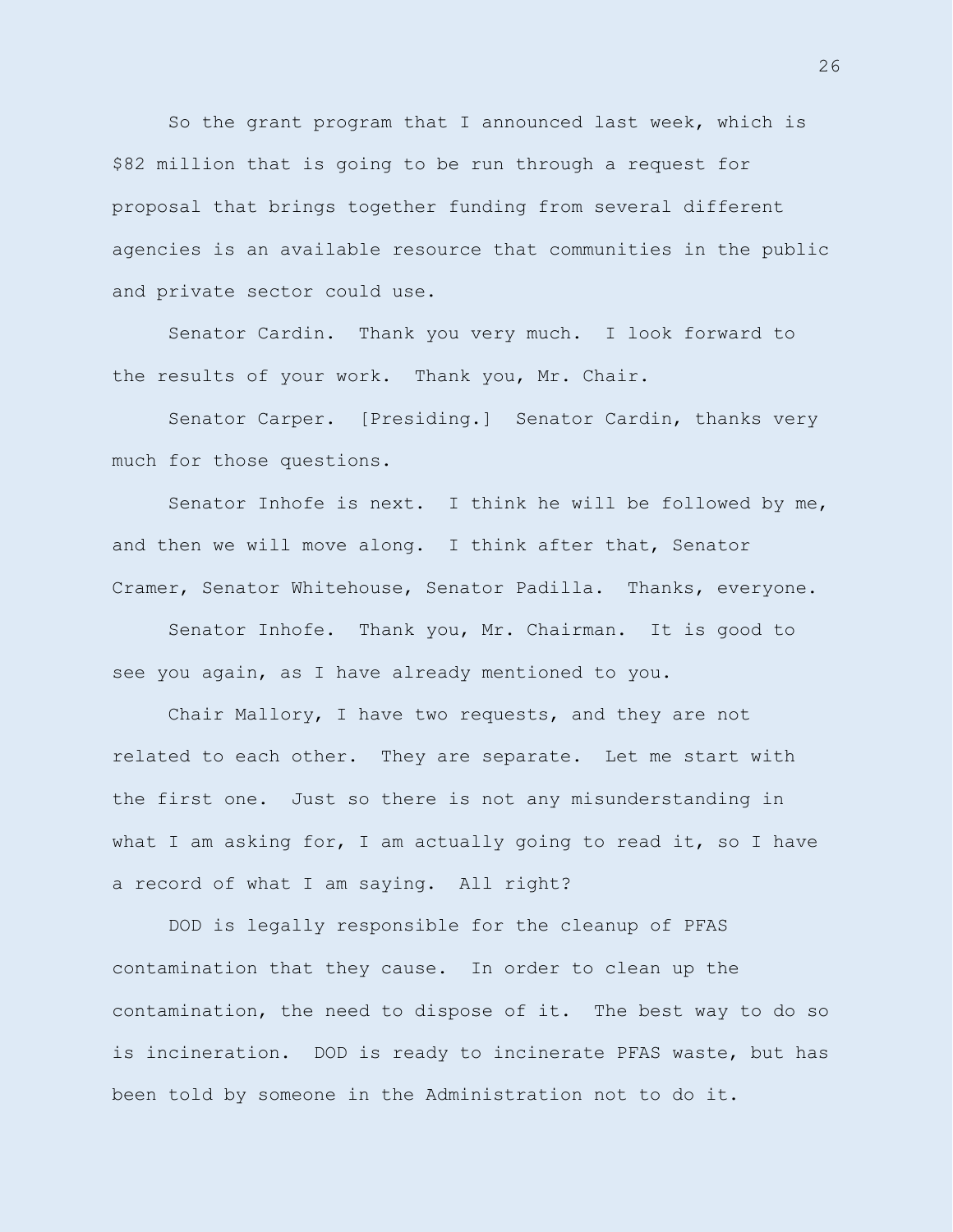The two questions I would have is, first of all, who is telling them that they can't release their incineration guidance? The second thing is, if they can't incinerate, how do you propose they dispose of PFAS-contaminated minerals? You are from the right area to respond to those questions, I believe. What would be your response?

Ms. Mallory. Thank you Senator for that question. PFAS is obviously a really important issue that the Administration is spending a fair amount of time on. Specifically, in my office, I am chairing an interagency policy council that is focused on trying to coordinate the PFAS activities that are occurring all across the government. From the campaign until right when the President issued early Executive Orders, PFAS and the need to address it has been a high priority for them.

One of the things that I am trying to do within the interagency policy forum is to make sure that the agencies are working together as they are identifying what are the actions and tools that are necessary in order to make sure that we are meeting the challenge of PFAS. We are in a place with PFAS where the science is still evolving, the standards still need to be put in place. There are a variety of technical things that need to happen.

Meanwhile, there are families and people who are being harmed every day. So trying to make sure that we are able to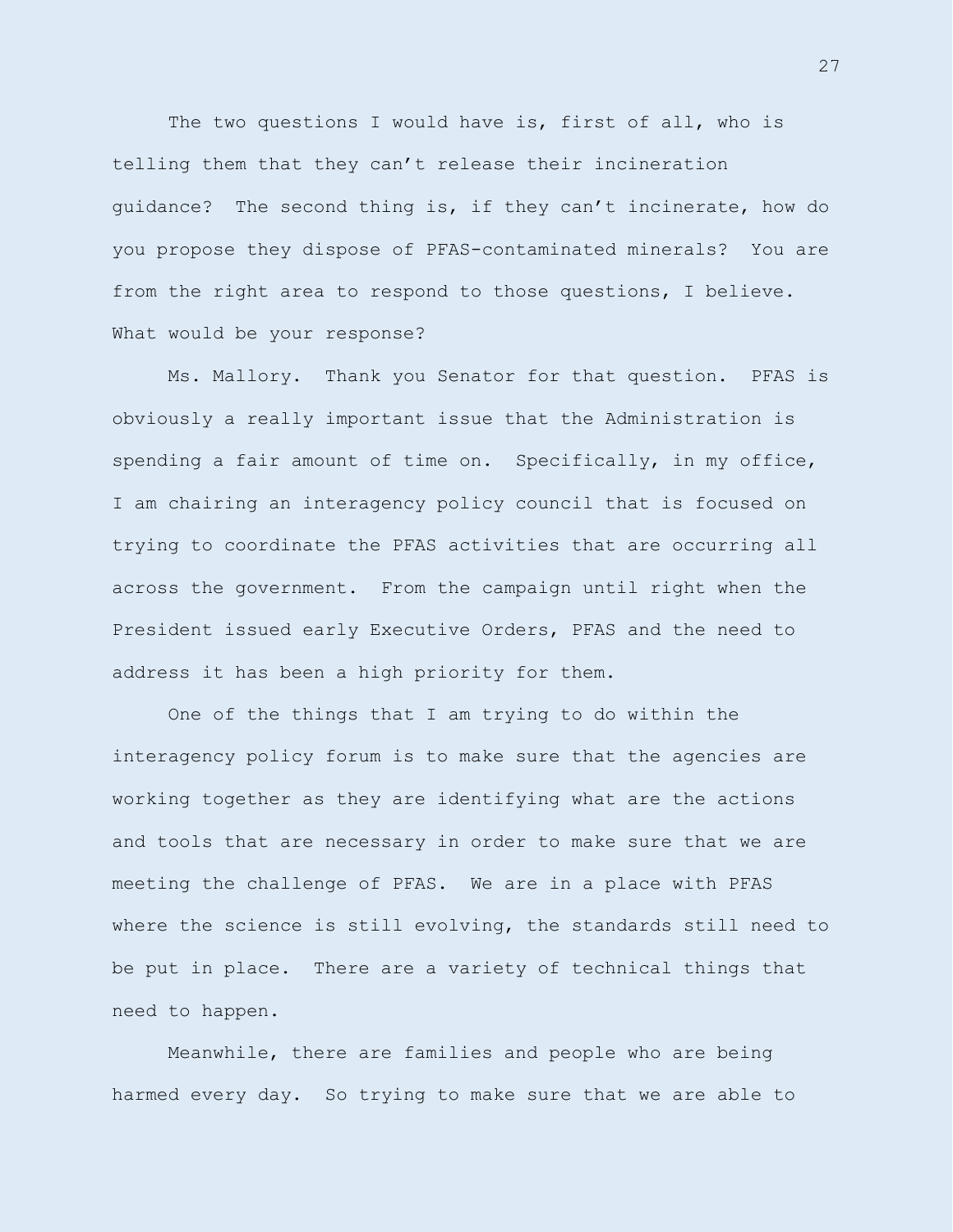move in a way that allows for the agencies to address the issues and address them in a way that is responsive to the health concerns of the community, I think, is important.

Incineration is an issue. I know EPA, in guidance that they issued, I believe it was last year, talked about incineration being kind of, it is among the things where it is an approach, but it is one that we have to be very careful about because of the air quality impacts that are associated with that. We are talking to DOD about the studies that they have underway and getting additional information about the work in incineration and PFAS. That is part of an ongoing discussion.

Senator Inhofe. It is my understanding that New York has already crossed that bridge. They have made a statement as to any dangers having to do with this. So that study has been going on, I assume, for quite some time.

So I just want to find out when this is going to be resolved. Right now, if you leave it the way that you are stating it there, that it is something you don't like in the first place, and therefore it is going to take you a while, how long is this going to take so that you will be able to clean this up?

Ms. Mallory. First of all, Senator, I think we are spending real effort in trying to get the agencies to work together around this issue.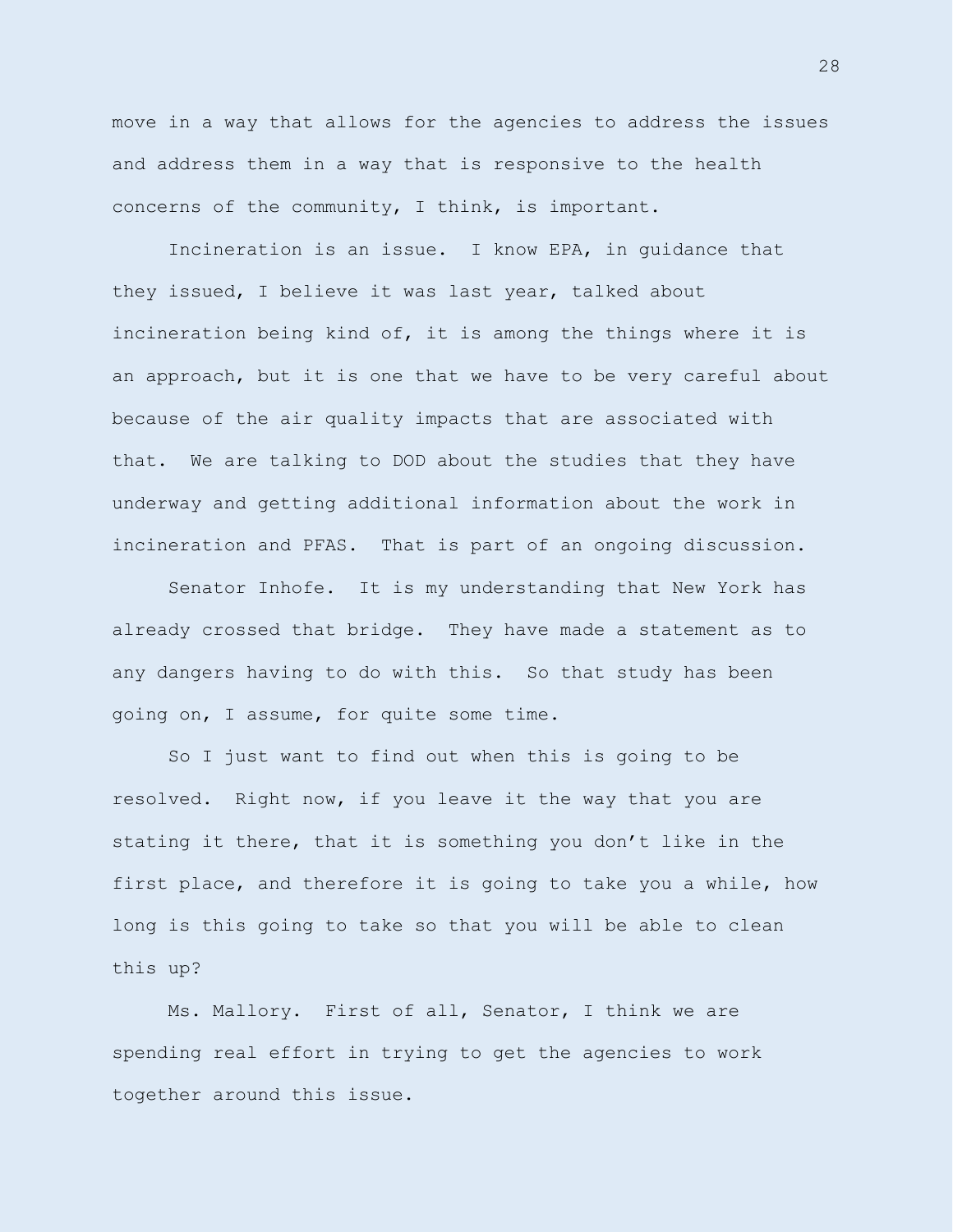Senator Inhofe. But your agency is an agency that has the responsibility to resolve this problem.

Ms. Mallory. What I am saying is that we are gathering the information that will make that possible. The New York study that you made reference to, I think that there are other studies that we are not able to make available at this point, the DOD has done, and we want to see what those studies look like, which I think will be this summer.

Senator Inhofe. If this is the only study that has been, is this the only study, then, that has been publicized?

Ms. Mallory. I don't know the answer to that question, but I am happy to get back to you on it.

Senator Inhofe. Well, there is not a lot of time to get back, because we have to do something with this right now. Nothing is being done. I came to this meeting because it is apparently the White House that is stopping this or delaying this. Is it being stopped or delayed? Can you inform me as to the status of this?

Ms. Mallory. What I can say about it, Senator, is that we are having conversations with DOD about this guidance. I did not perceive us as stopping or even delaying it. But we are having conversations with them about what is their plan and what is necessary to address this issue.

Senator Inhofe. But aren't you precluding them from doing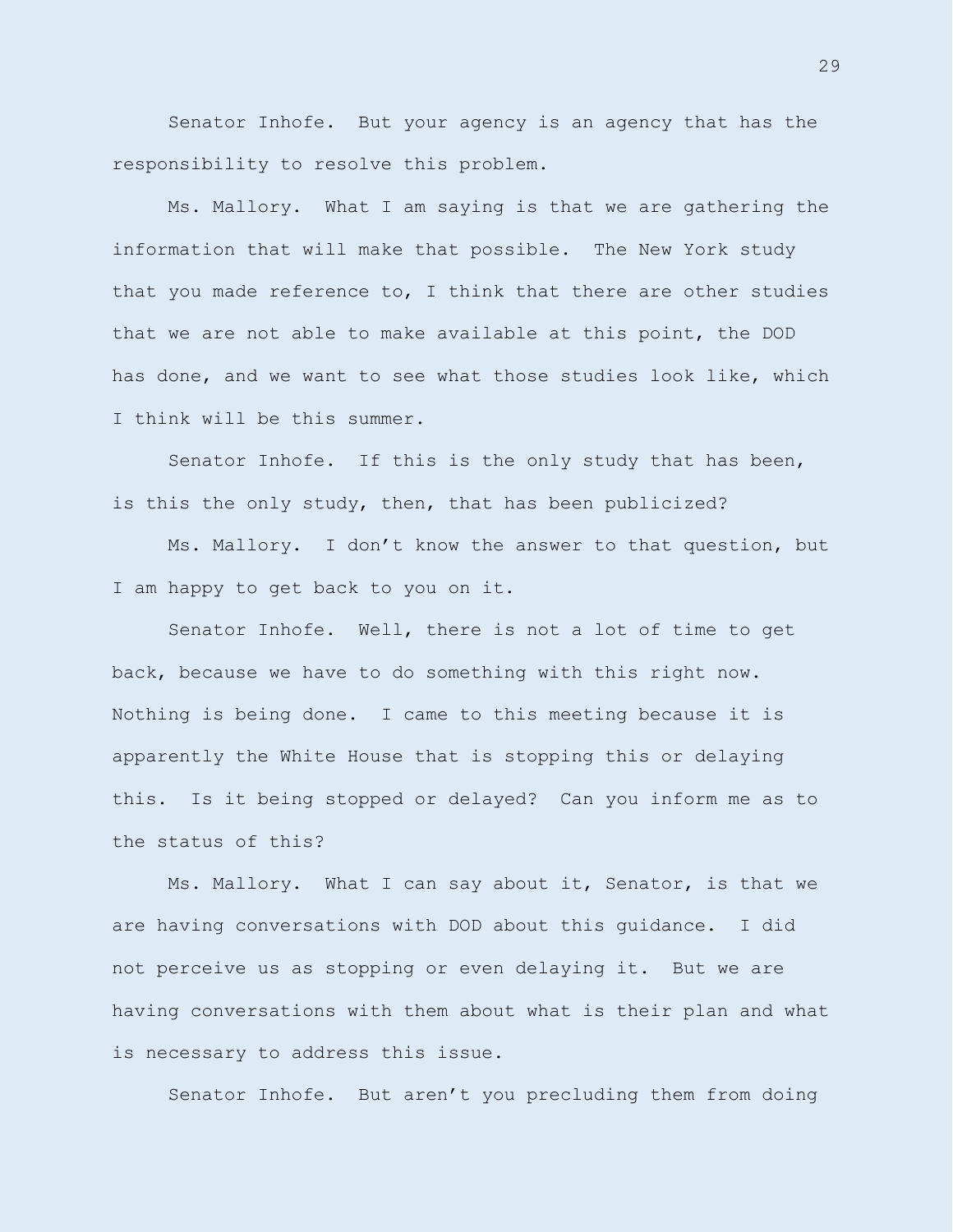cleanup?

Ms. Mallory. What I asked DOD to do was to pull together the information so that we can have a briefing for everyone about what their plan is. I did not preclude them from doing anything.

Senator Inhofe. All right, then give me a timeframe of this. This is an inconvenience issue, I understand, for DOD. DOD would have things that they need to be doing, and we need to be using this technology that has been accepted, and we just want to get to the bottom of where we are today, how much time it is going to take to accomplish the different things you are trying to determine, and where we are going to be with this.

Ms. Mallory. Again, thank you, Senator, for the question. I will definitely get back to you with what the status is. I will say that DOD actually was arranging for, and I think we were assisting and arranging for a meeting. I am not sure if it is scheduled yet.

Senator Inhofe. All right. I know my time is -- I have one other issue I want to talk about, so let me just wind up this one really quickly, here. You have nothing today that you are going to be able to share with me in terms of when we will be able to clean up this mess?

Ms. Mallory. Not unknown, no, Senator, I will definitely get back to you on that. It might be today, but it won't be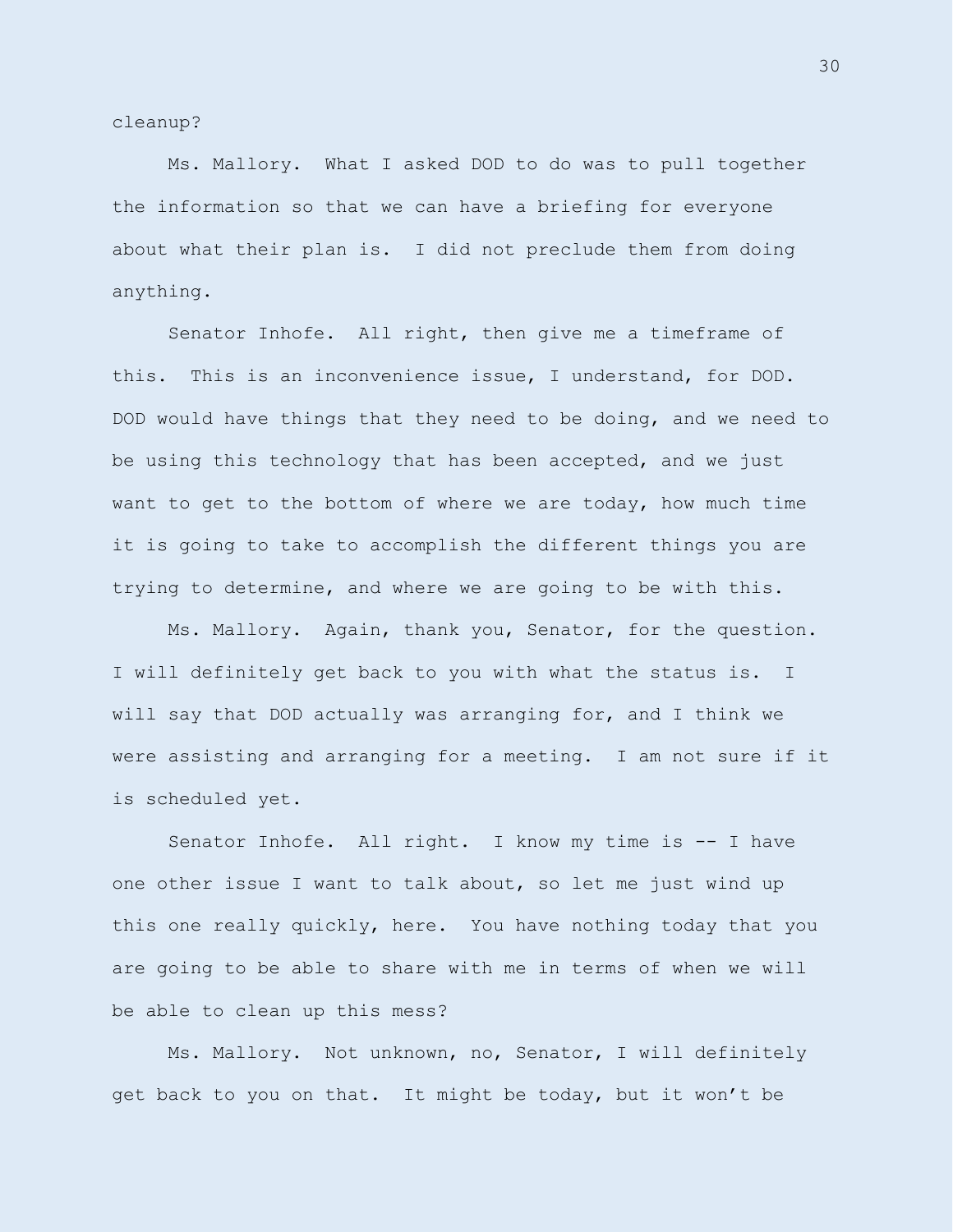while I am sitting here.

Senator Inhofe. Well, all right. You have made that clear. How long do you think it would be? Give me a timeframe.

Ms. Mallory. Yes, I mean, I commit to you that, today is Wednesday, I commit to you that we will get back to you, certainly by the end of the week, on where we are on the issue.

Senator Inhofe. Okay, that is good. The other issue I will bring up on the second round.

Senator Carper. That is great. I would just ask you keep both majority and minority staffs in the loop on your responses to Senator Inhofe and his staff on this issue, okay? Thank you very much. I think I am next.

Let me just say, I applaud the President's commitment, and your commitment as well, to address decades of underinvested in environmental justice communities. President Biden's Justice40 Initiative sets a lofty goal of delivering 40 percent of the federal benefits from a variety of programs to low-income, disadvantaged, and minority communities. At the same time, the Biden Administration, under your leadership, has proposed a climate and economic justice screening tool to help agencies identify disadvantaged communities and address historic injustices. With that said, meaningful historic changes are hard to make overnight, as you know.

Here is my question. Briefly, please share with us some of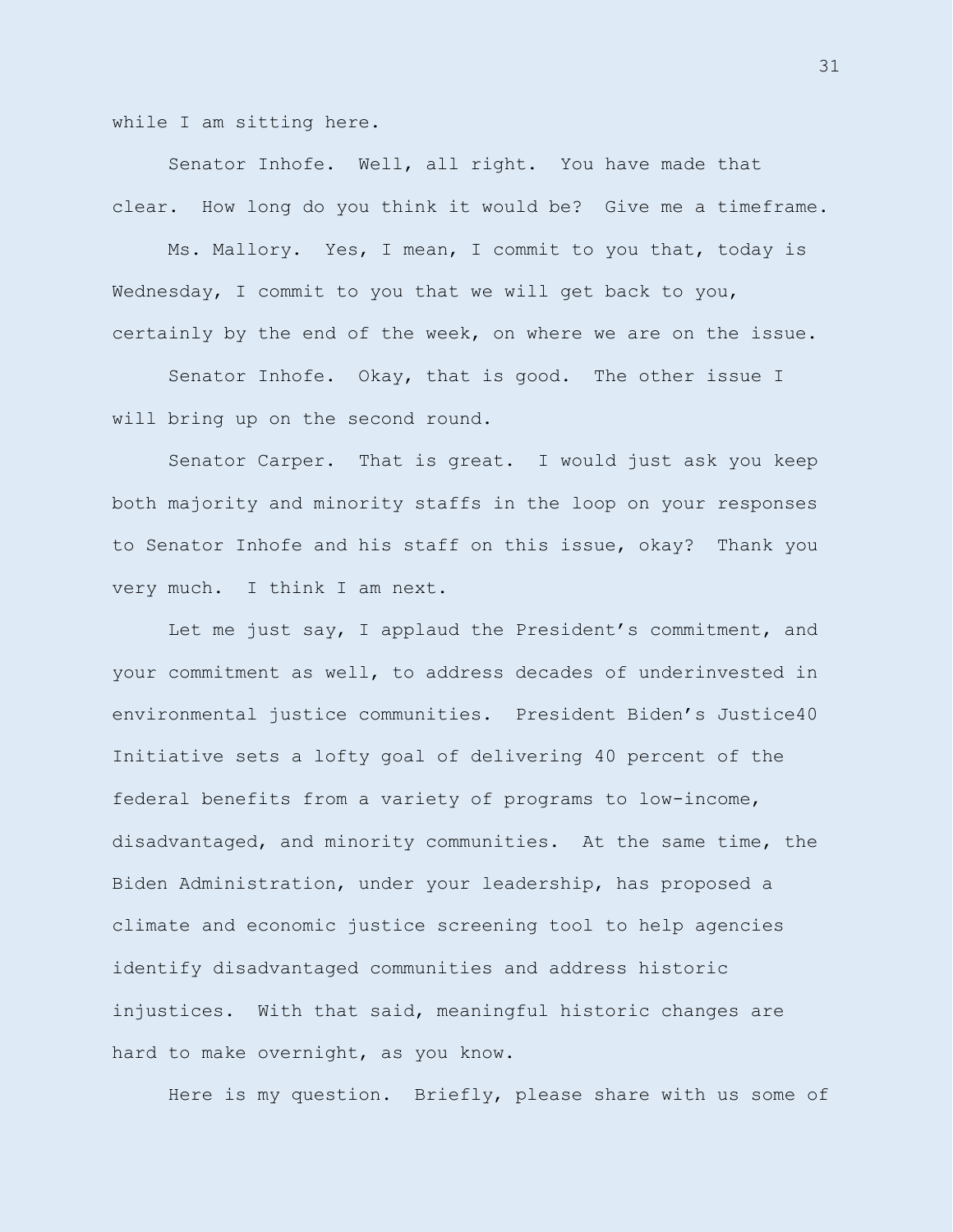the achievements that CEQ has made in advancing environmental justice under your leadership and expand on the challenges you are facing to ensure the goals of Justice40 are met across the Federal Government. If you would like to suggest a couple of ways we could be of help, please let us know that. Go right ahead.

Ms. Mallory. Thank you, Senator, for that question. As I said earlier, the environmental justice part of the President' agenda is central to the work that we are doing at CEQ. It is personally a very high priority for me in terms of meeting this long challenge.

Under the President' direction, there are a number of things that we were directed to do in order to really put in place the infrastructure that would allow us on a regular basis to think about, to make sure that we are considering what the impacts of federal actions are on all communities. Ultimately, what we want to achieve in our environmental justice work is an assurance that every American, no matter where they live, can count on having clean air, clean water, and healthy communities, and that we are doing our part as federal servants to try to deliver on that.

So, the President instructed us to create a White House Advisory Council in which we have a regular interaction with 25 experts and academics in the field who have been working in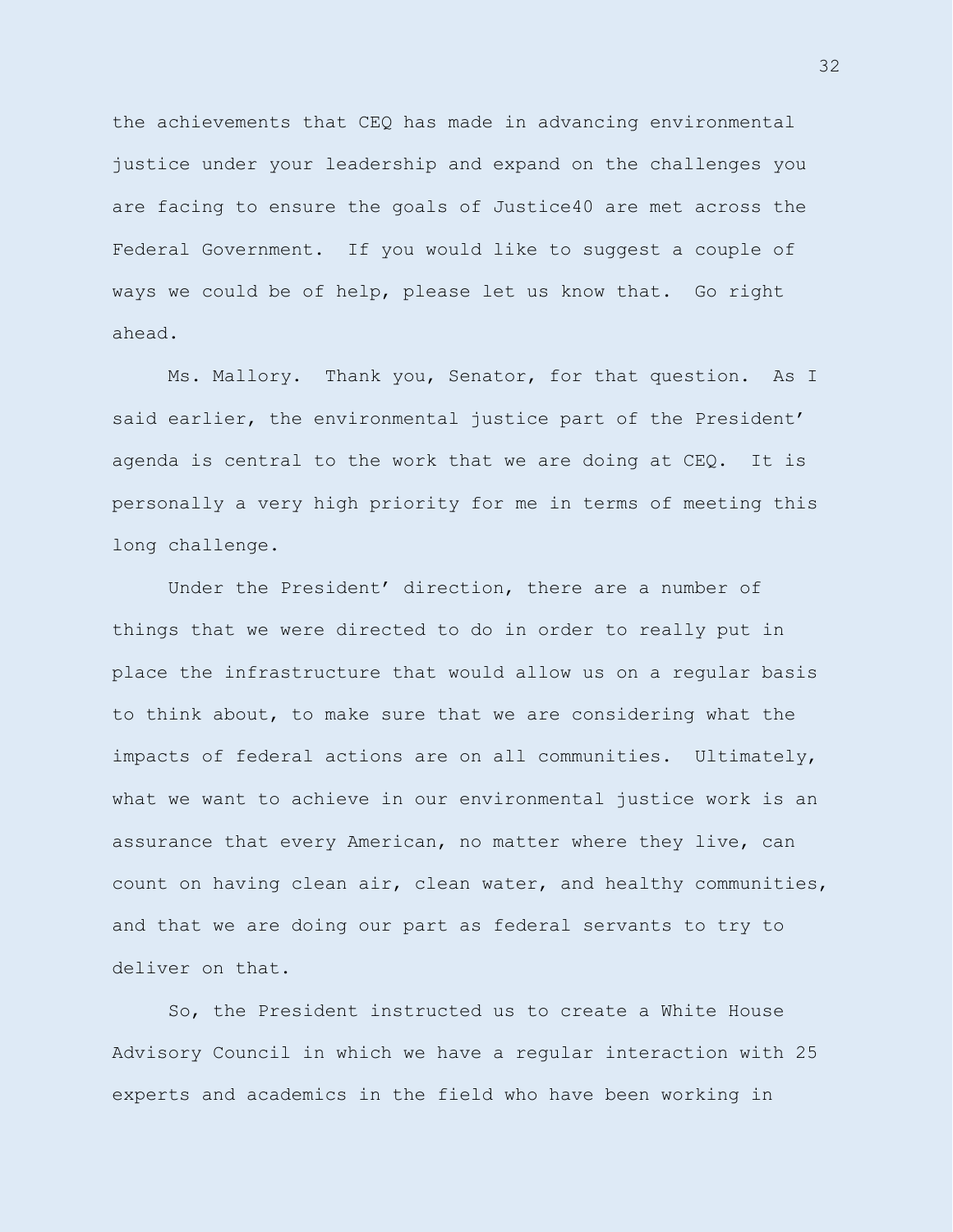environmental justice for many years, to get their input, their reaction about things that need to be addressed as part of our policy making. We created a White House Environmental Interagency Council so that the senior leadership all across the agencies comes together and has an opportunity to discuss, what is each agency doing to try to meet the President's goals, and how we collectively can work together to make sure that we are accomplishing the mission.

Then, the creation of the Climate and Economic Justice Screening Tool was obviously one of the central pieces to help us deliver on the President's commitment to do a Justice40 Initiative, which is the 40 percent commitment. The way that we are carrying that out is to finalize the tool, but then working with all of the agencies as part of Justice40 to make sure that they have the approaches for identifying how within specific programs they would need to make adjustments in order to carry that out, what the methodologies are, what the best benefits are. So all of that work has been going on since July of 2021. Justice40 is up and running in the way that we are approaching our implementation of programs, even as we are trying to finalize the tool.

More importantly, and I think what is going to be more impactful, is that within each of the agencies, the leadership and the rank-and-file career folks who are working there are now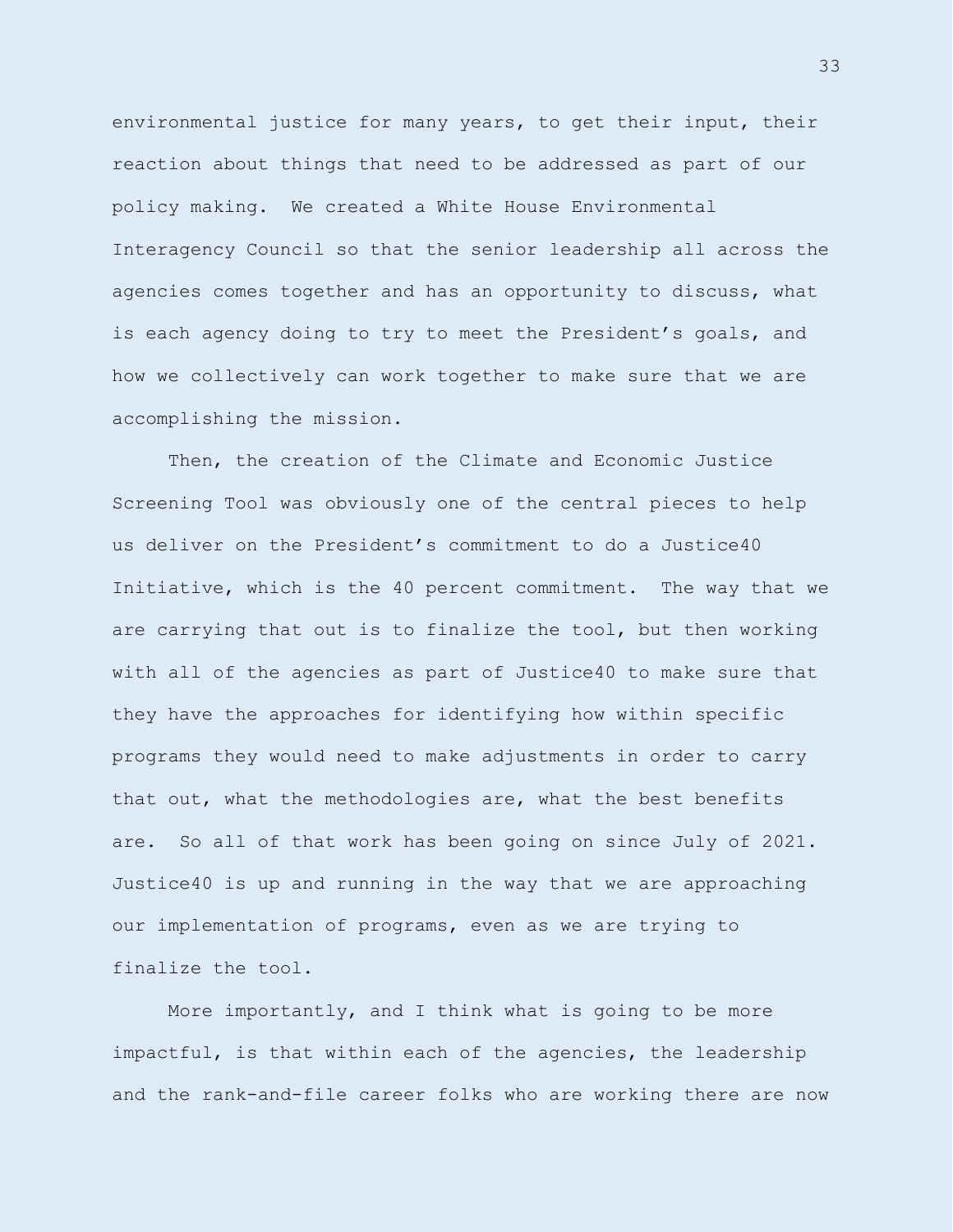getting into the habit of thinking about more directly, how will this affect all communities? How will this affect the specific communities that are often not on people's minds in terms of what impacts are? I think that is actually one of the successes of the work so far.

Senator Carper. All right. Sometimes, folks ask me, what do you mean by environmental justice? Why are they making such a big deal about it? Senator Inhofe and I have been, for years, on Thursdays around noon, participating in the same Bible study. Our chaplain is Barry Black, as our colleagues know, who is a retired Navy Admiral, former Chief Chaplain of the Navy and Marine Corps.

He is always reminding us of the importance of the Golden Rule, treating other people the way we want to be treated. I think he once said it is the only rule that is in every major religion in the world. Everyone ought to treat other people the way we want to be treated. I think that certainly applies with respect to clean air, clean water, and protection from this all this climate crisis that we are witnessing.

Thank you. With that, my time has expired. I am going to yield, happily, to Senator Cramer for his questions. Thank you.

Senator Cramer. Thank you, Mr. Chairman. Thank you, Chair Mallory, for being here.

Again, thank you for the hearing, Mr. Chairman, and thanks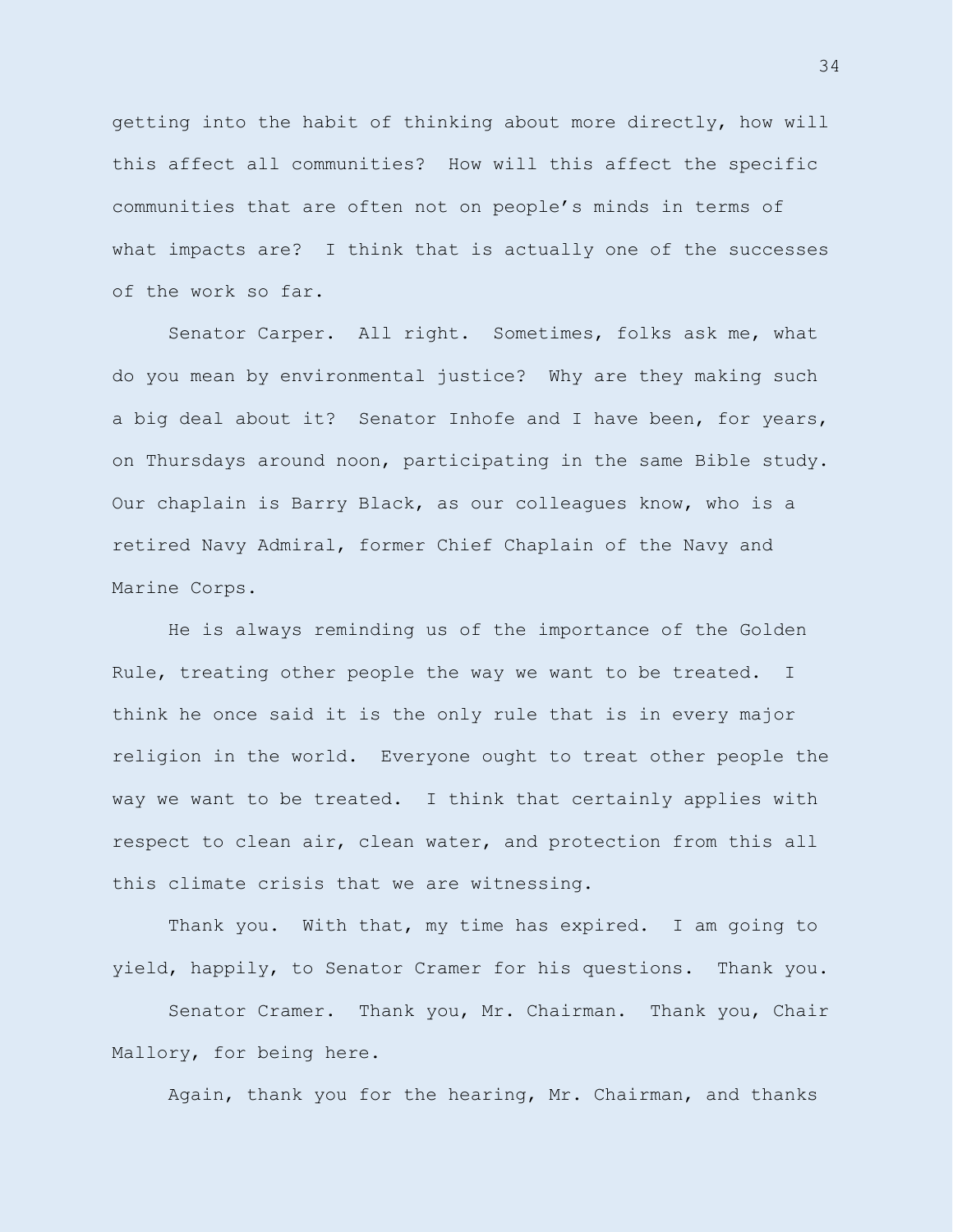for teeing up that question, because I want to elaborate on it a little bit and ask you to, as well. I am looking at the White House Environmental Justice Advisory Council's Justice40, some of the conclusions that they drew, and this is going to get me to my first question.

Some of the conclusions, for example, examples of types of projects that will not benefit a community, here is a list from your tool: fossil fuel procurement, development, infrastructure repair that would in any way extend lifespan or production capacity; transmission system investments to facilitate fossil fire generation or any related subsidy; highway expansion, that certainly wouldn't help any community; road improvements or automobile infrastructure other than electric vehicle charging stations -- really? -- industrial-scale bioenergy, God forbid that that would happen in a community. That certainly wouldn't be good.

Critical to me in these discussions, around social justice and what is not good for a community, I have been participating, a number of us have, in a bipartisan discussion right now, as we speak, in these weeks, on trying to find a bipartisan energy climate plan that we could agree on that would forward reliable power, whether it is for vehicles or for electricity, while at the same time, meeting certain goals.

I think you have been talking in circles, frankly, but I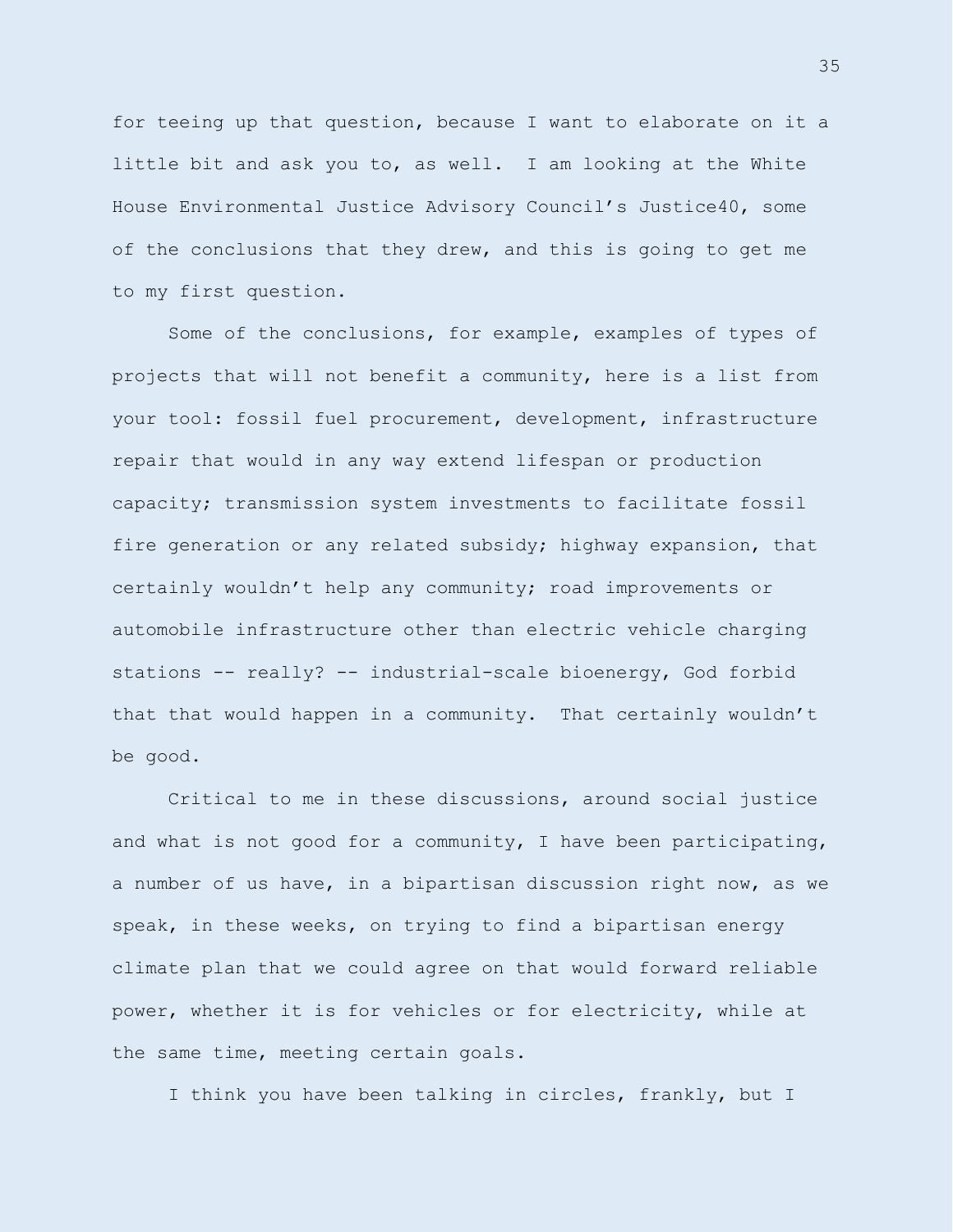think I understand you are just trying to find the balance. You are talking about balance, right? We have demands. We have an economic demand, we have national security demands, we have Europe pleading with us for our natural resources because they voluntarily cut themselves off of Russia's natural resources.

But critical to all of this, in my mind, is prioritization of commercialization of emerging technologies. Emerging technologies, particularly in the power sector, that would also reduce emissions, technologies like carbon capture utilization and storage, listed as one of the things that don't help communities, for example. Direct air capture is also listed in the White House document as something that doesn't help communities. Emission-free nuclear power generation, I don't know how you could want to advance cleaner energy and not be for nuclear. I want to remind you that President Biden's emission goals say that carbon capture utilization and storage and nuclear are critical components to reaching the targets.

Then, you have this Environmental Justice Advisory report stating they believe CCUS will not benefit communities. CEQ says environmental justice considerations must be incorporated into all permitting decisions.

Some who see these, really, are left with some pretty obvious questions. Does the Administration actually support CCUS and nuclear? Do they actually support all communities, or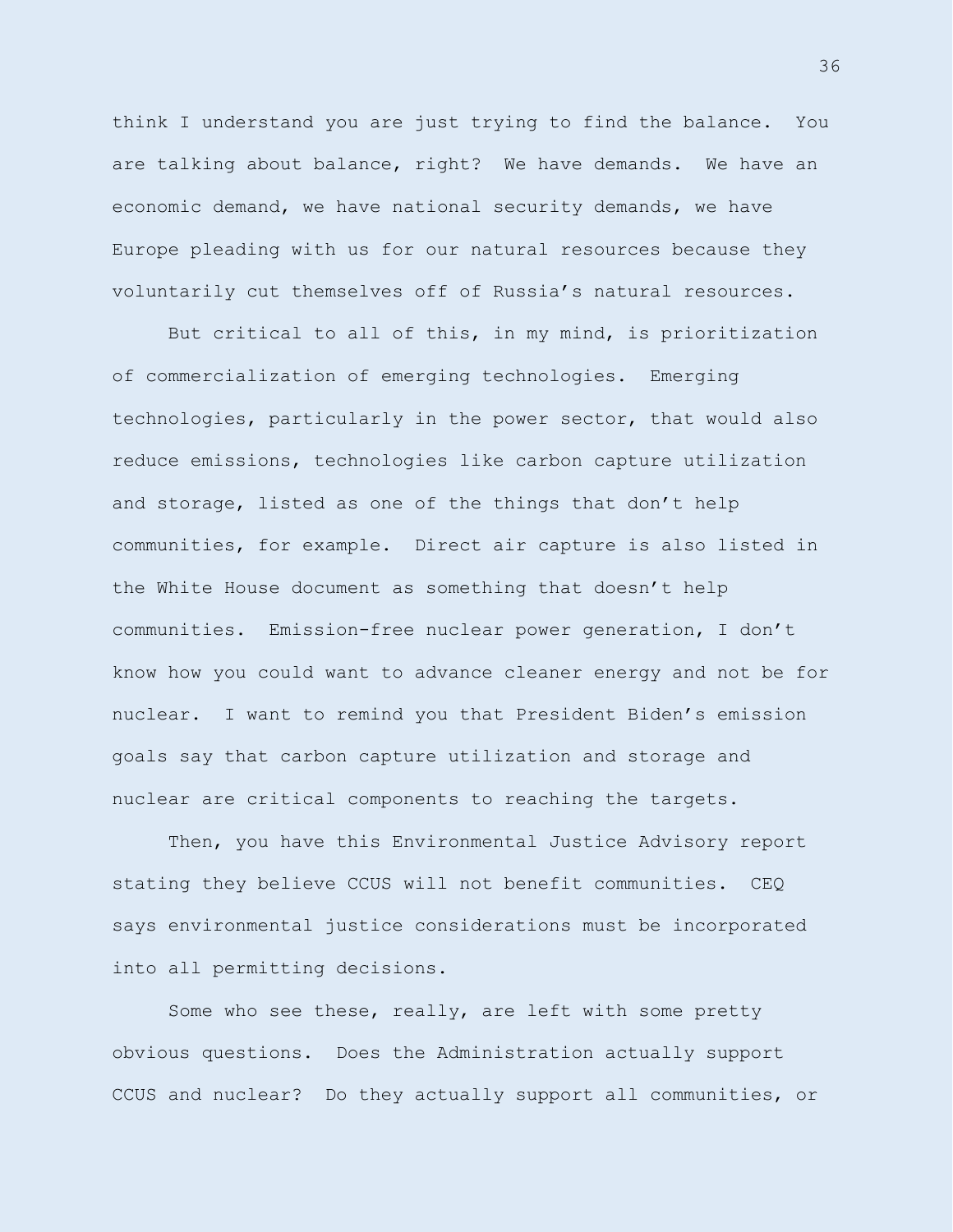only certain communities? If so, why are they simultaneously making it harder for these types of projects to get permitted? Help me find the balance here.

Ms. Mallory. Yes, first of all, thank you for the question, Senator. I appreciate what you are struggling with. One of the things that the President is trying to do through the environmental justice work and I think was critical in his interaction with the communities during the campaign, and that was reflected in early Executive Orders is, he wants the authentic voices of communities to be heard, to be elevated, to be part of the conversation. What you read, the recommendations that we heard from the Environmental Justice Advisory Council, that is their reflection of their authentic voices.

That doesn't mean that every single item there the President shares exactly that view with. He has also been very clear, I think, through the campaign, throughout early activities, that we think that technology is an important part of the solution for decarbonizing the environment, that we have to not only work hard to reduce the emissions of carbon, but we also are probably not going to be able to do it sufficiently without removing, having some technology that can help remove environment.

I think the President has been clear about what his views are on that.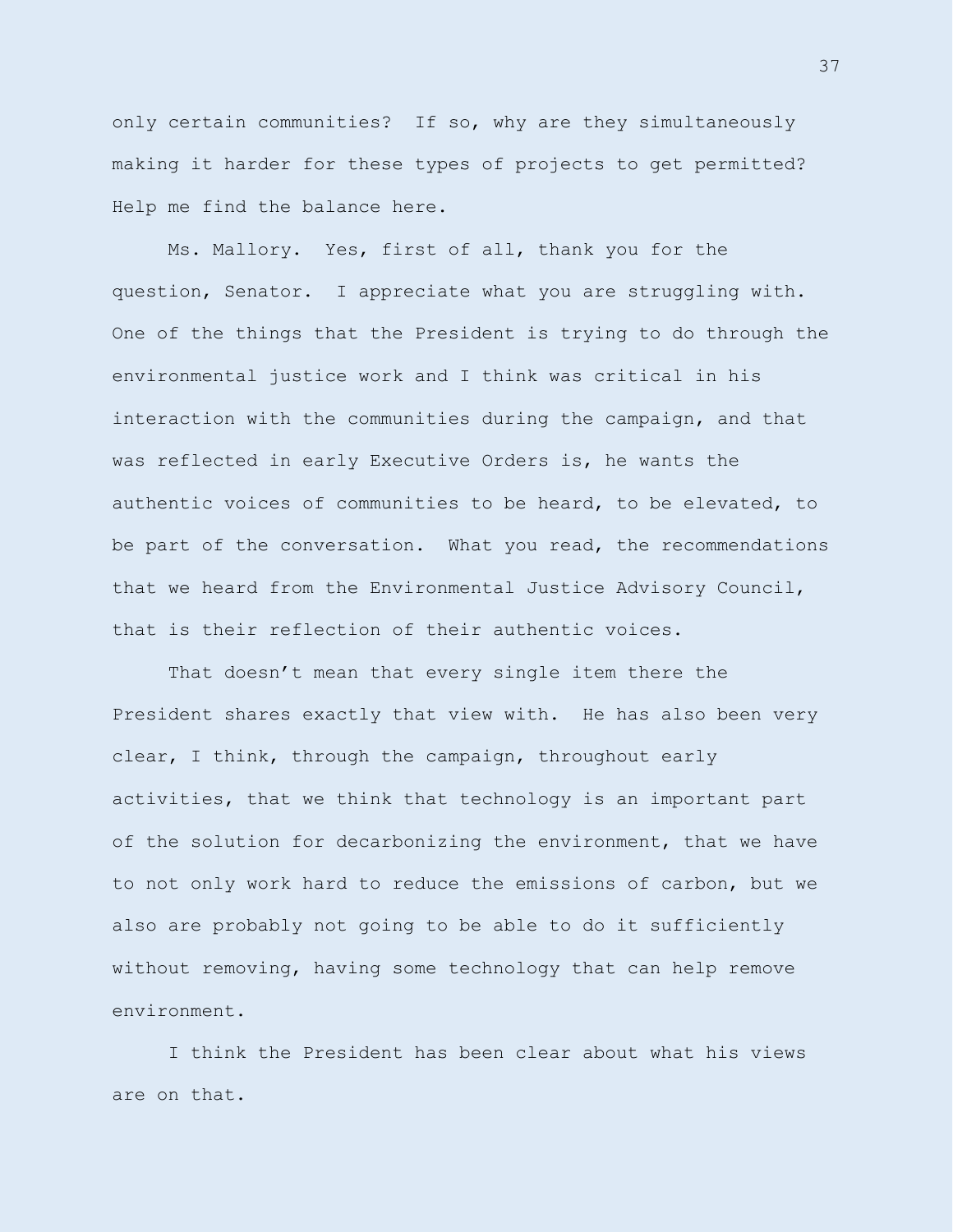Senator Cramer. I don't think it is clear at all. I think it is very confusing, quite honestly. I don't think there is anything clear about it.

What I would like, I wonder, if anybody, when they do these surveys or they are talking to these communities, if they ever ask the question, how would it be if your natural gas gets turned off in the middle of winter? How about the air conditioning gets turned off because there is no electricity because God forbid, we have nuclear power or carbon capture utilization on a coal-fired power plant, and we are only going to rely on the wind on the days that it blows?

What is the process for coming up with crazy, frankly, this is cartoonish, this Justice40 document. I don't think the President is clear at all. I think the President sends confusing messages. I think investors see them as confusing, if not hostile, quite honestly. I prefer him to remain committed to carbon capture utilization storage and nuclear, frankly, as parts of the solution.

I will get to some more questions in another round. Thank you.

Senator Carper. Before I turn to Senator Whitehouse, since Senator Whitehouse has not returned yet, I think maybe we are going to go to Senator Padilla next. Is that correct?

Before I do that, let me just say that as my colleague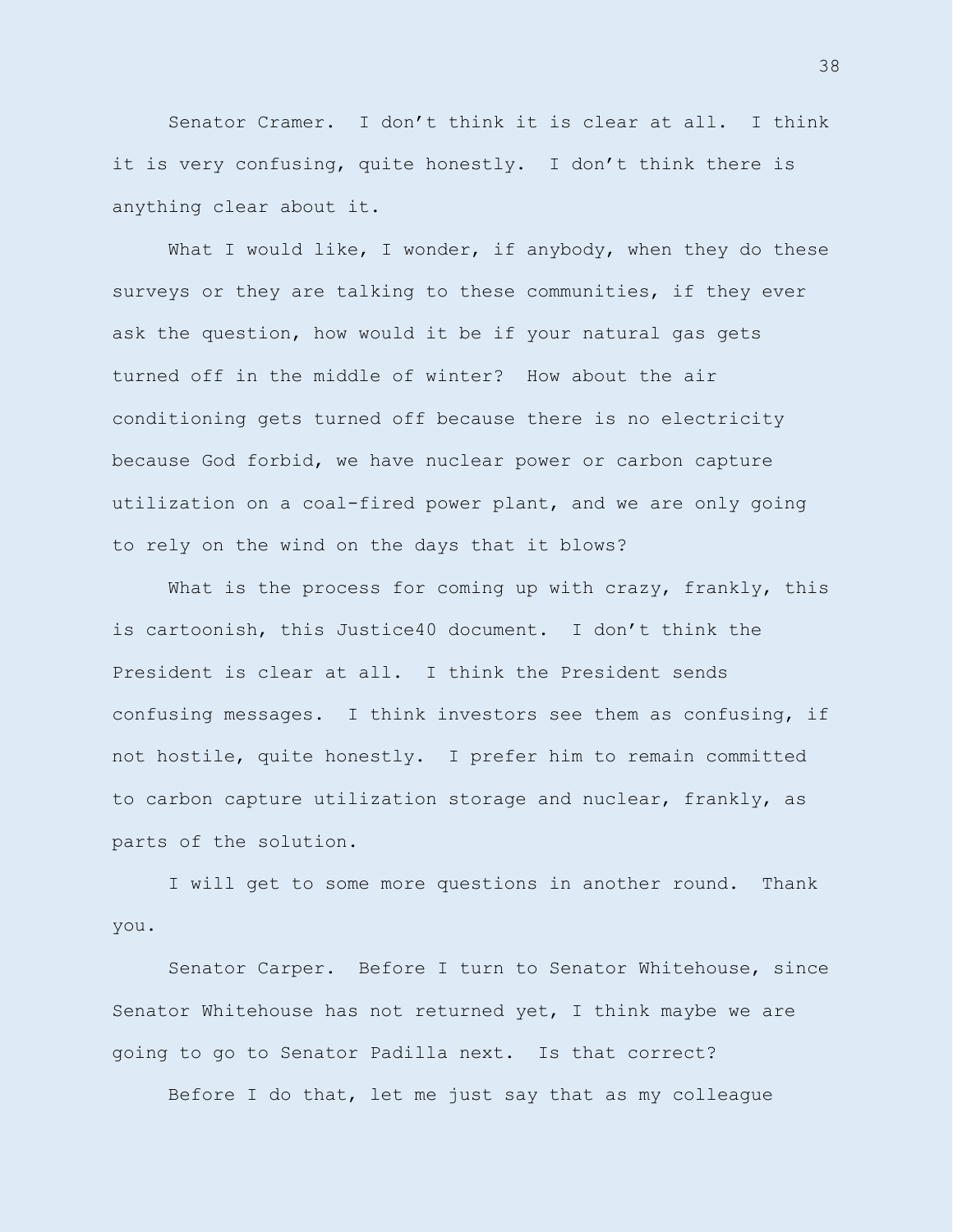knows, let me say to Senator Cramer, I think you know how strongly I feel about nuclear. Old Navy guy, 70 years we have been doing nuclear in the Navy, and I think you have an idea, as a native of West Virginia, what I think about CCUS. I think we are poised to do good things there.

Senator Cramer. I don't worry about you.

Senator Carper. Thank you. I wish more people felt that way.

[Laughter.]

Senator Cramer. I don't even worry about Senator Whitehouse. I rather like him.

Senator Carper. Senator Whitehouse has rejoined us. After him, I think, maybe Senator Lummis after Sheldon. Senator Whitehouse, welcome.

Senator Whitehouse. Thank you, Chairman.

First, responding to some of the comments we have heard here, yes, to helping Europe disconnect from Russian fossil fuels. The Ukraine War is a fossil fuel-powered war that sends important messages about the danger of this international industry. And for national security reasons, totally yes to helping Europe get off fossil fuels.

Let's do remember that there is no American energy security in oil and gas. It can't happen. It can't happen for the very simple reason that the price of oil and gas is not set here in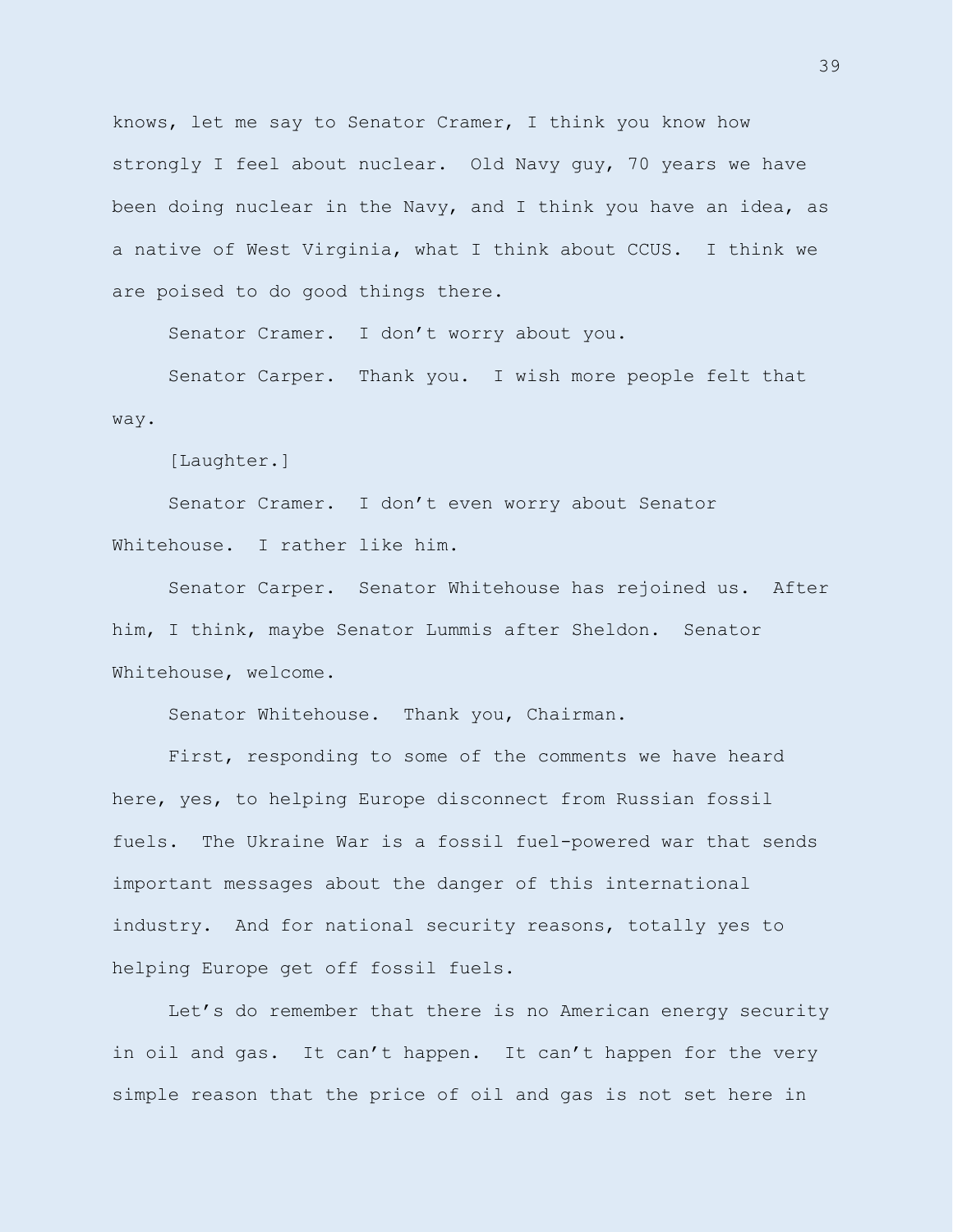America. It is set by an international cartel of Iran and Venezuela and Russia and Saudi Arabia and others, and a horde of speculators who surround them.

Every day, the American oil and gas industry has the choice whether to set their prices based on their cost of production here in America or whether to ride the cartel prices way up into the stratosphere and pocket billions and billions and billions of dollars in excess profits. And every day they choose that.

We could knock a dollar of the price of qasoline tomorrow, if President Biden had the authority to, and they would still make money. That is how grotesque the excess profits are. It is a choice that the oil and gas industry makes, not to follow market price based on cost of production, but to follow international cartel price. I hope we take a good hard look at that in the future.

With respect to carbon capture, a place where we have done a lot of good work in this committee, first of all, thank you for your interim guidance. I think that is a very good start. We need carbon capture for the very simple reason that we are going to miss the 1.5 degree safety threshold. We are going to overshoot, and going to zero carbon doesn't get you back once you have overshot.

We need these technologies; we need to develop them, and we also need to make sure that communities that have been burdened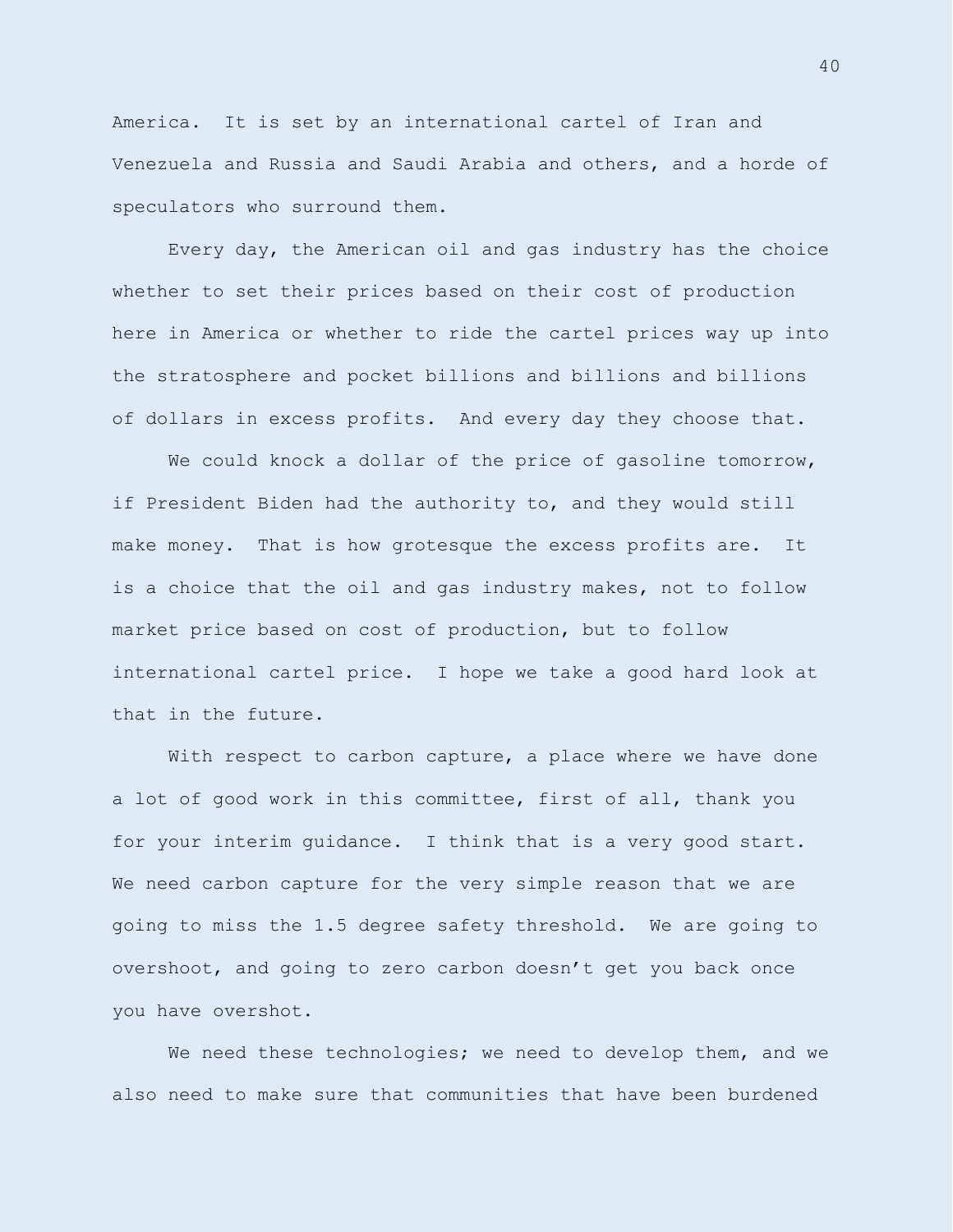by pollution understand that this is not another end run around their concerns.

So, thank you for you focus on environmental justice. Thank you for the screening tool, which I have used for Rhode Island. It is very accessible and easy to use. I am grateful to you for it. Thank you for the focus that we have to engage communities in order to succeed, and in particular, with carbon capture, we have to engage communities.

I think the question of NEPA reform and moving forward efficiently is a very important one. To me, the lesson is the sooner you can engage the conflicting uses, the better. We did this with offshore wind in Rhode Island, as you may know. We had a very good process that got all the users together with really good data from the University of Rhode Island. And because our process was good, we got the first steel in the water, the first electrons on the grid.

We showed that you could site offshore wind in America, and now there is this explosion that President Biden is counting on for 30 gigawatts of clean and renewable energy. But it is going to happen a lot quicker if you get the lesson right, which is that all the conflicting users have to be brought together as soon as possible.

I don't know if you have been following what BOEM did, but they got off to a terrible start with Vineyard Wind. It stubbed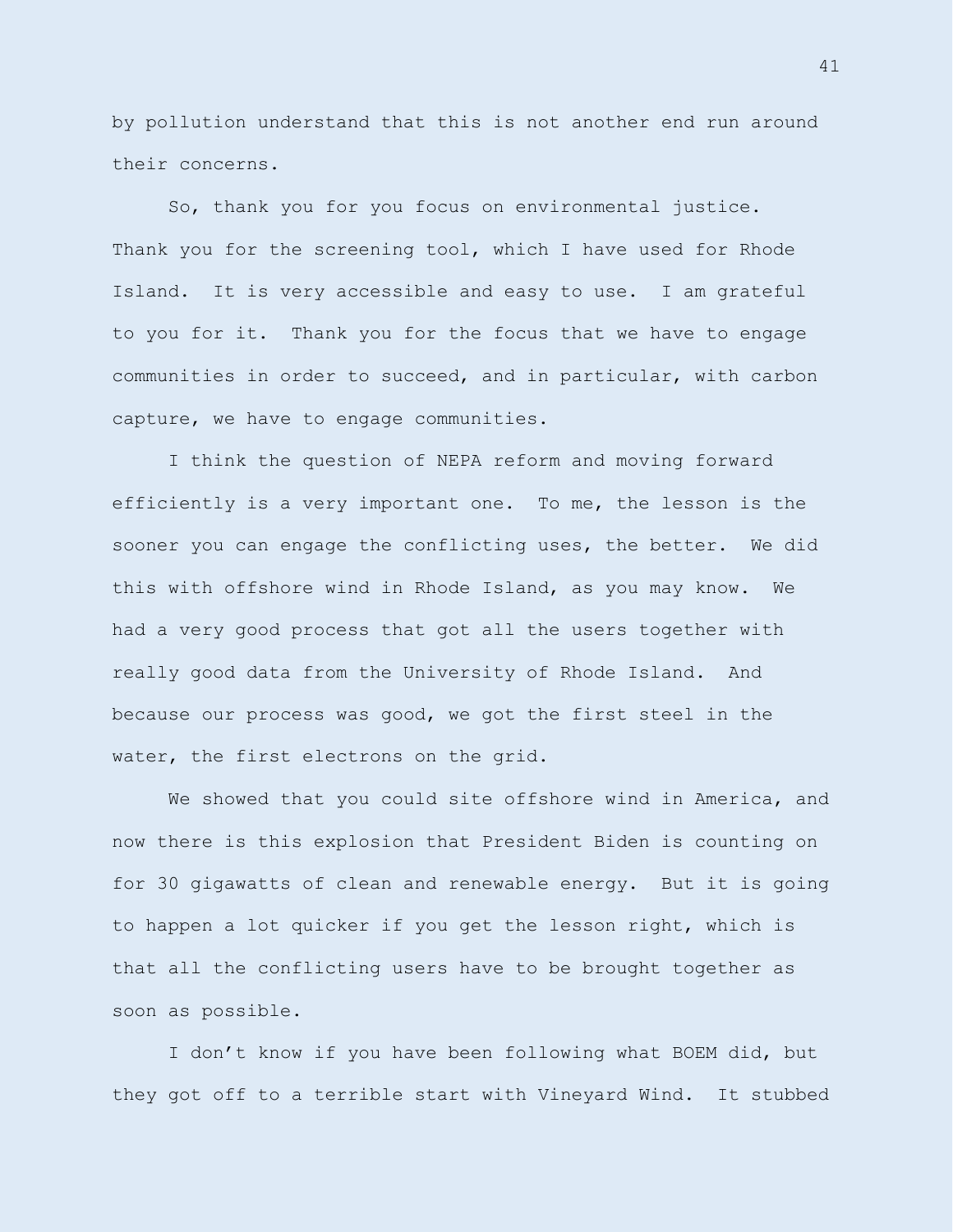the toe of the whole offshore wind movement because they had not done that. They had not gotten everybody in the room who was a conflicting user. They had instead tried to roll communities.

Now, with the progress going forward, BOEM has been better. They have moved the conflict identification forward. The New York Bay process has been much, much, much improved, so we are really, I think, gaining ground. To me, the lesson is that the process can't be one that is designed to steamroll communities and people who will be victims of pollution, but one that hears them early so that their concerns can be taken into consideration as quickly as possible. I hope that is the theory that will guide you.

We are trying to improve carbon capture and carbon removal by creating a market for it. As you know, it is free to pollute. The fossil fuel industry fights incredibly hard every day to make sure that it is free for them to pollute and dump carbon dioxide into the atmosphere, and tons and tons and tons and tons and tons, so let everybody else pick up the tab for those bad effects.

We will be launching very soon a bill to give the Department of Energy a role buying carbon removal to jumpstart the market and move these technologies forward, in addition to the 45Q support that we have given. I hope you will take a look at that bill. I hope you can round up Administration support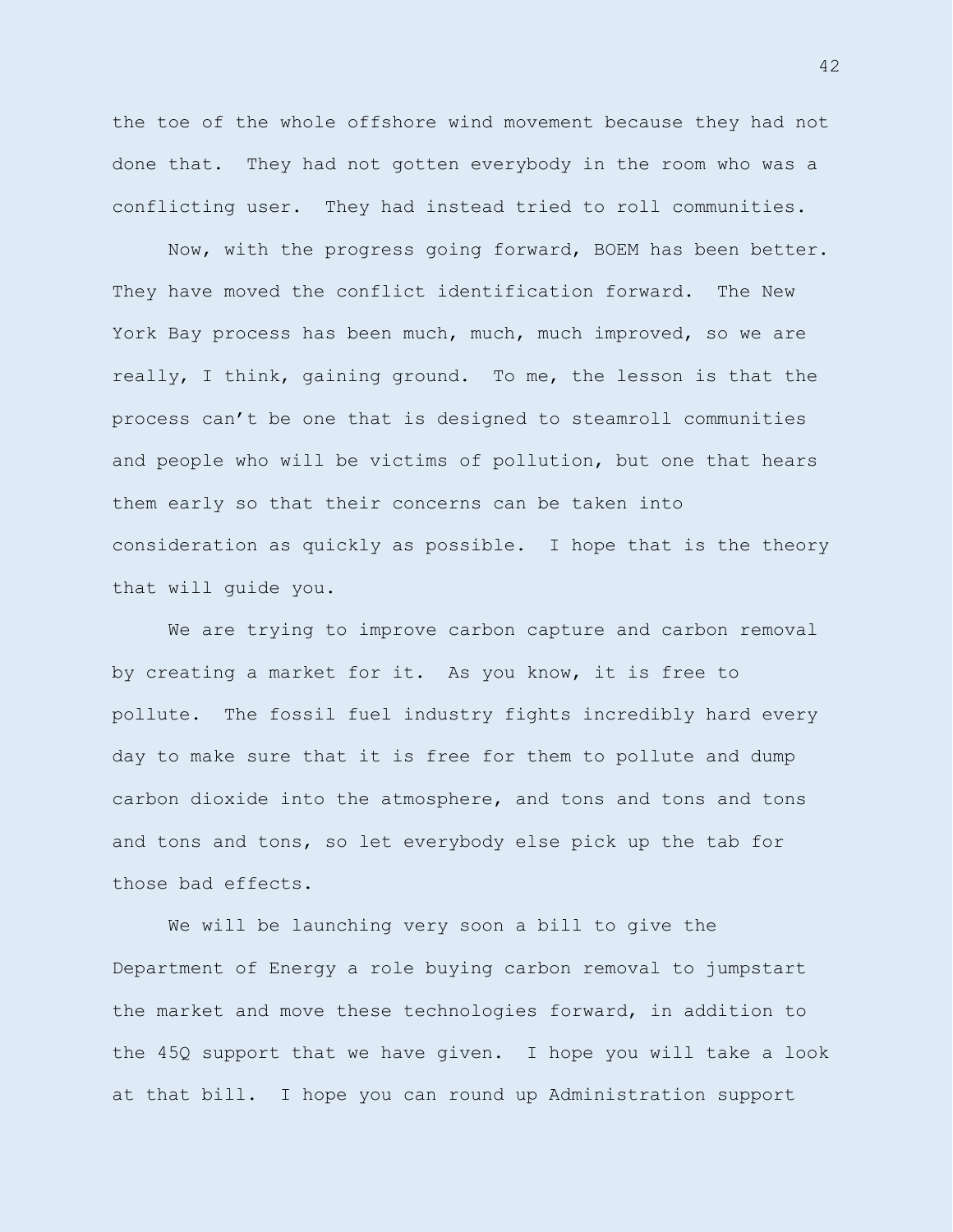for it. It is called the Federal Carbon Dioxide Removal Leadership Act.

With that, congratulations to you on the CCUS work. Congratulations on the environmental justice work. Congratulations on the screening tool, and good luck making sure that our regulatory siting issues are dealt with in a way that does not steamroll local communities, but rather efficiently resolves the conflicts that they inevitably produce. Thank you.

Ms. Mallory. Thank you so much, Senator. I would just like to emphasize that the permitting action plan that we issued this morning is designed to do exactly what you are saying, to take the best lessons that we have learned, to use the senior leadership across the government to work together to make sure that we are organizing our work on individual actions to bring people together and resolve issues. I think that is hugely important.

On the CCUS front, I think we absolutely are, as an Administration, supporting CCUS as a technology. The President has been clear on that. I think that we have to work harder to make sure that CCUS does not end up harming communities. That is what they care about. That is what they are worried about. They are worried because they are often the afterthought, and as a result, they have concerns that that is what people are thinking about now. We are trying really hard to avoid that.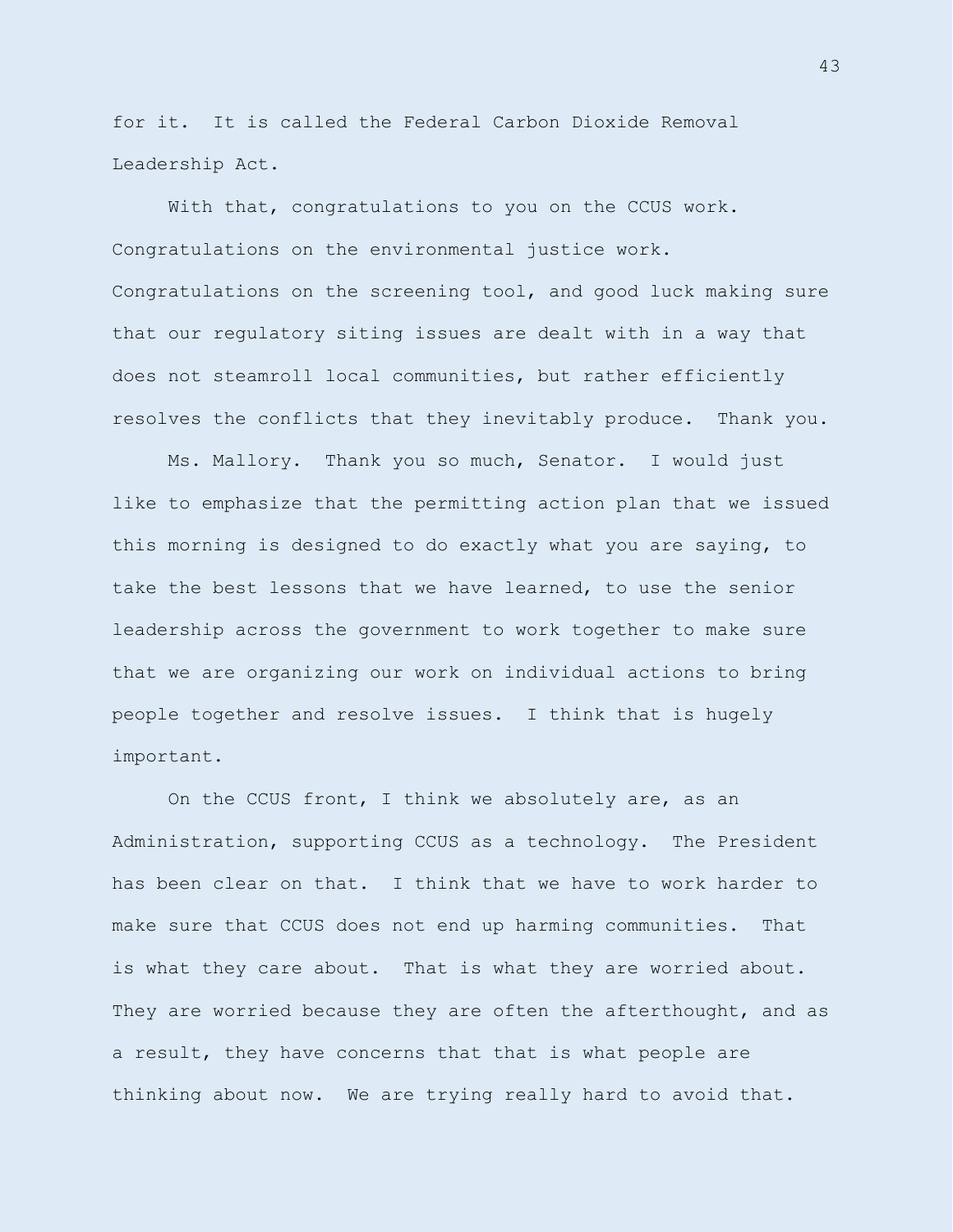Senator Whitehouse. That is the right thing to do. Thank you.

Senator Carper. Let me say, as we used to say in the House of Representatives, colleagues, I want to associate myself with the words of the Senator from Rhode Island.

Senators, I want to submit for the record a unanimous consent request. I ask unanimous consent to submit for the record materials describing the cause of the volatility in global energy markets, including a memorandum from MIT Economist discussing three conclusions, which I will not elaborate on right here.

[The referenced information follows:]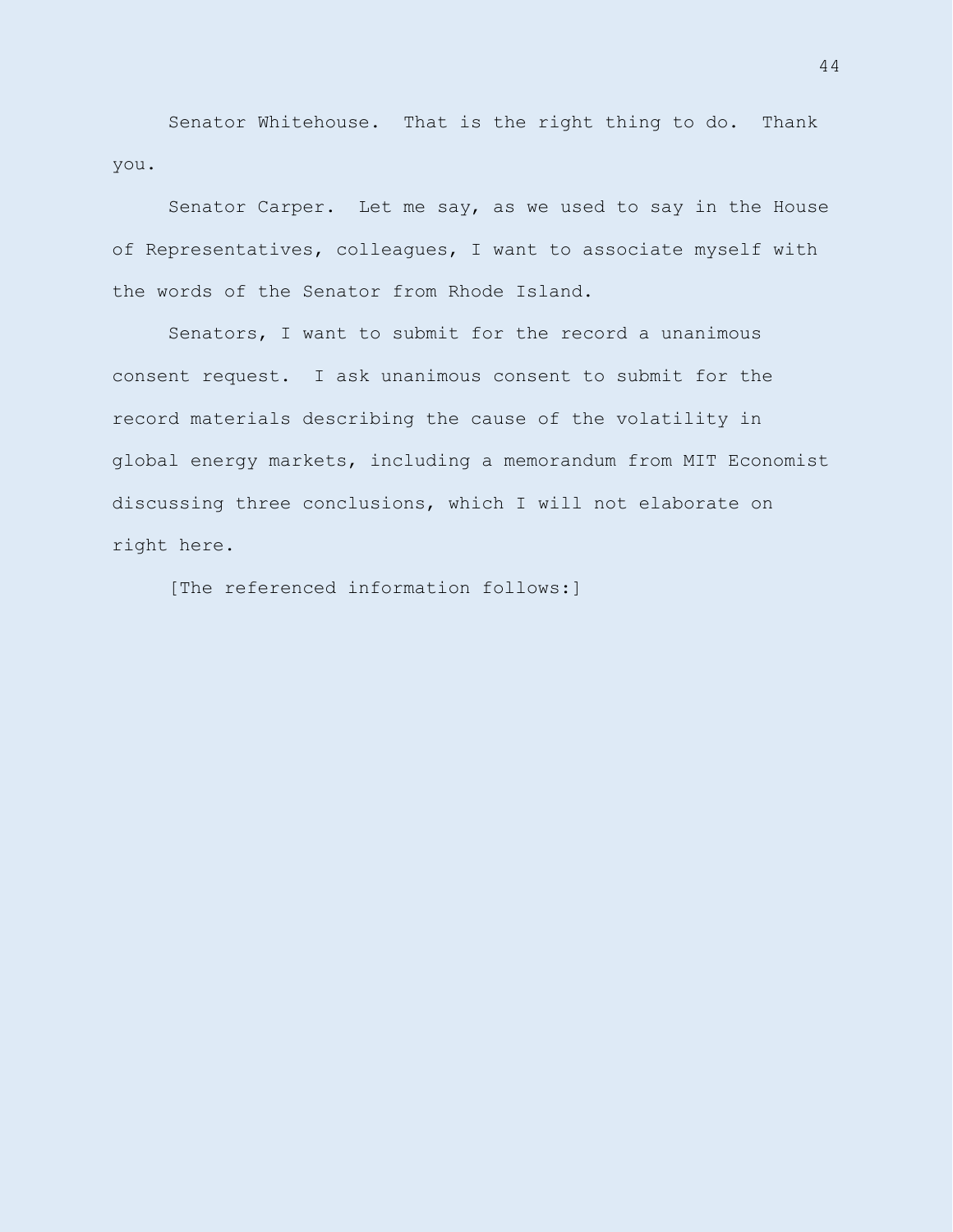Senator Carper. I think Senator Inhofe has a unanimous consent request as well.

Senator Inhofe. One request, and that would be that I can submit for the record my second question.

Senator Carper. Without objection, so ordered. Thank you. [The referenced information follows:]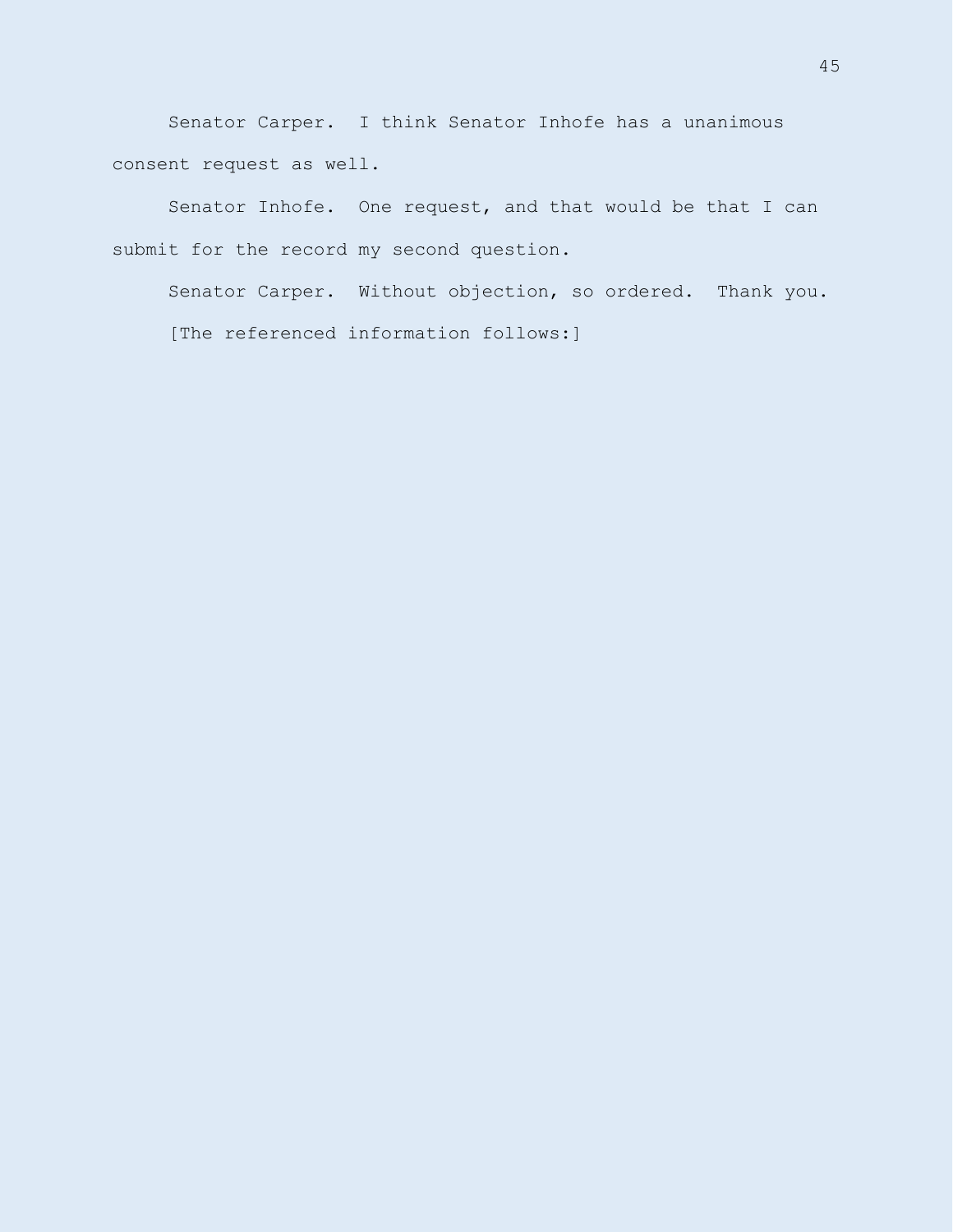Senator Carper. With that, we are ready to here from Senator Lummis. Take it away.

Senator Lummis. Thank you, Mr. Chairman, and thank you, Chair Mallory, for being here.

I am hearing a total disconnect between what the Senator from Rhode Island just said and what the Administration is doing. So I am going to ask you the question now, but then I want a few minutes to vent before you answer it.

So here is the question. In May of last year, the White House Environmental Justice Advisory Council released a report that said carbon capture is among the types of projects that will not benefit a community, not benefit a community. And yet, the Senator from Rhode Island, a member of your own party and a tremendous advocate for environmental justice, believes just the opposite. There is a disconnect in your own party among people who are real advocates for environmental justice. So, here is what I am going to say in the way of venting, but that is my question.

You know, everything that you do at CEQ relates to the west, everything you do. It makes a difference for us on whether we have enough electricity in our homes via transmission lines. It impacts our abilities to fight wildfires, to commute to work on roads and bridges in massively large States. It is a huge consequence.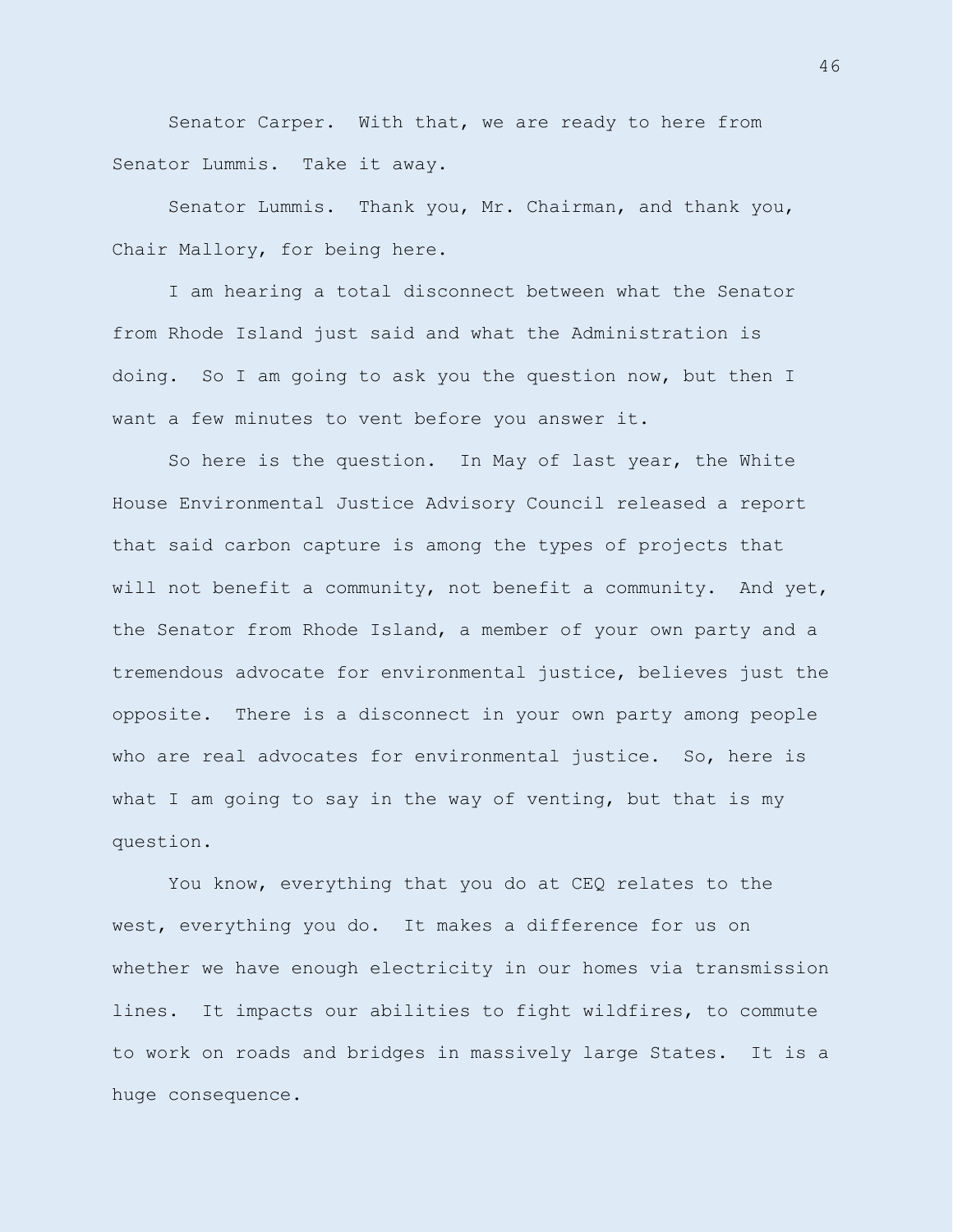It is because of NEPA that I wanted to serve on this committee. It is that important to our State. It affects us that much, so I am really disheartened by this Administration's actions in rolling back what were common sense reforms made by the last Administration.

Let me paint a picture as I see it. Americans are facing the highest inflation in 40 years. The cost to the average household of this inflation is \$5,200 annually. There is this sense of frustration and doom, and some say magical thinking, about inflation as it relates to the way this Administration looks at it. That was reported in Bloomberg yesterday.

Gas prices hit a brand-new record high. The average American is paying \$2,000 more per year just for gasoline, and it is higher in my big State of Wyoming. Americans are looking at the stock market and their 401(k)s with horror. On top of that, our Nation is facing a supply chain crisis. There is a nationwide shortage of baby formula, brownouts are being discussed as possibilities in our energy sector.

And CEQ, through its permitting regulations, are a key player in addressing these challenges. CEQ's answer has been more government, more red tape, more bureaucracy. So, that is the kind of magical thinking in response to all of these problems our Nation is having right now that I just think has got to stop.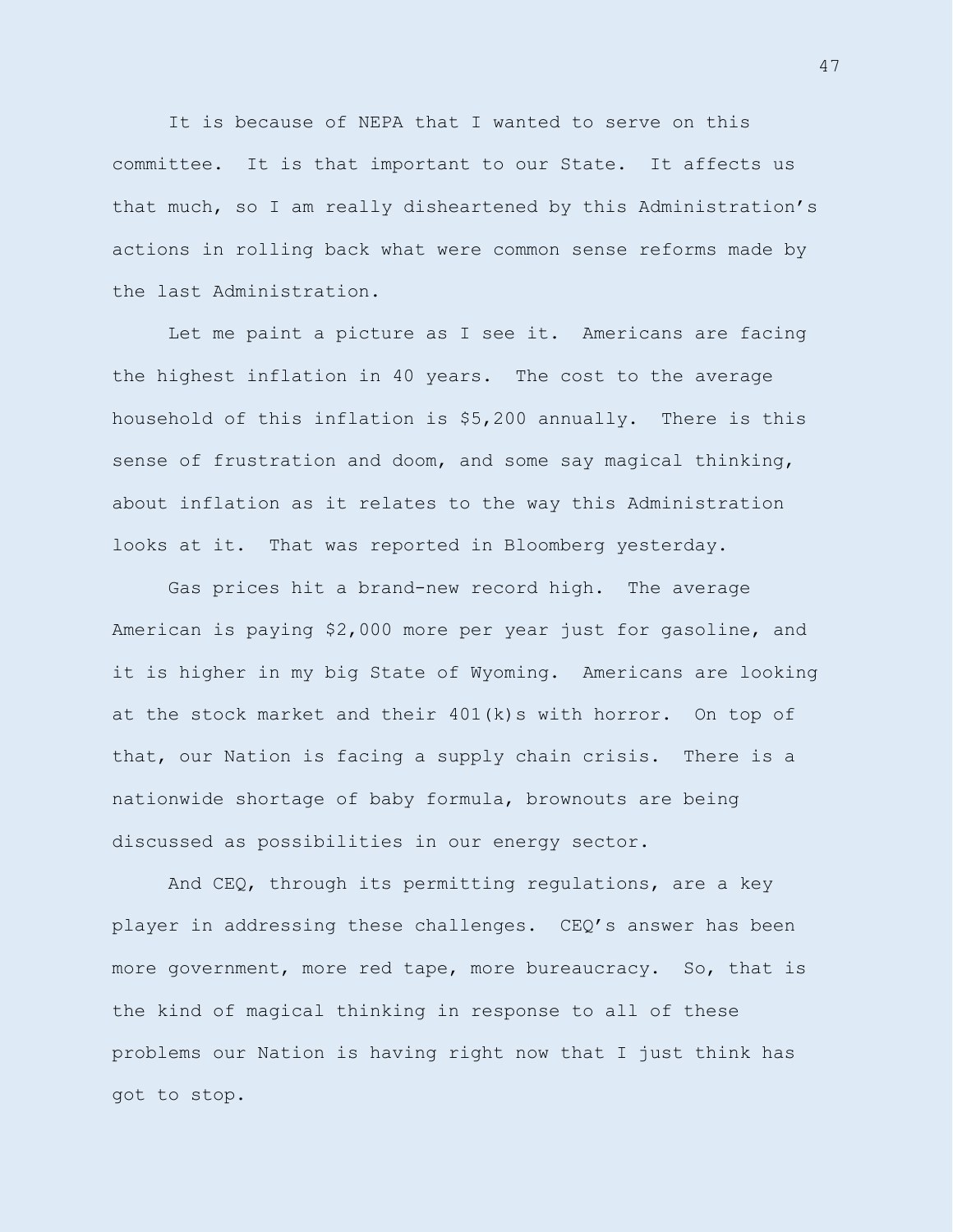Now, listen to this: Terry O'Sullivan, the President of the Laborers International Union of North America said it best, concerning CEQ's latest actions. This is a huge labor union talking about CEQ's latest actions. The rollback of updates to the National Environmental Policy Act reinstates burdensome requirements that will cause excessive permit delays and allow project adversaries to use frivolous lawsuits to disrupt or upend long-overdue construction.

Once again, communities in need of vital infrastructure and the hardworking men and women who build America will be waiting as project details are subjected to onerous reviews. Americans will continue to bear the expense of NEPA-related delays, which costs taxpayers billions of dollars annually. Lengthy review processes and unpredictable legal challenges are also having a chilling impact on private investment in infrastructure.

So, this Congress puts out a big infrastructure bill. People on this committee worked hard on it, including the Chair and the Ranking Member, to get infrastructure moving in this Country.

And what does CEQ do? It slows it down. It throws up roadblocks. It puts up delays. It makes this Country move slower and more expensively. It takes projects longer. They are more expensive. And our ability to respond to the demand for infrastructure is being roadblocked by CEQ, by the White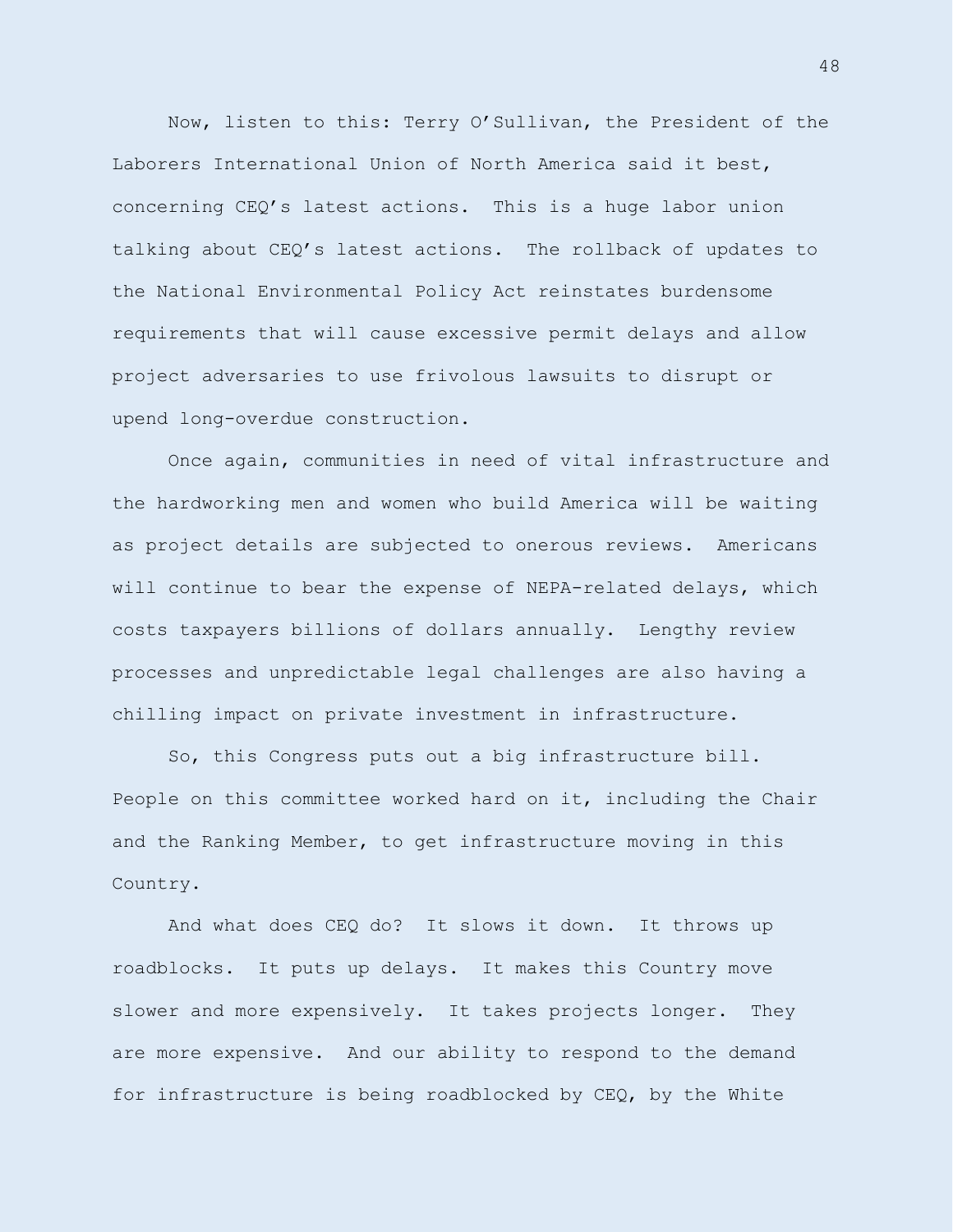House. This is, you give with one hand, and you take away with the other. The American people know it.

So, the frustration level is high with me. It is high with the labor unions. And I want to tell you, then when you move to this report on carbon capture, again, this report says carbon capture is among the types of projects that will not benefit a community.

So, what I am just saying is the frustration is, what we are trying to do as a Congress is just being thwarted at every turn by what you all are doing in the White House. This is the expression of frustration that you are hearing at this table today.

I haven't given you enough time, because I needed to unload on you. While I turn over the questioning to the next member of the committee, I may submit some questions for the record, because I am 100 percent confused about what this Administration's goals are.

Thanks, Mr. Chairman. I yield back. Ms. Mallory. Mr. Chairman, may I respond? Senator Carper. Yes, go ahead.

Ms. Mallory. Yes. I am sorry; I will be very quick because I know the time is over.

I did want to say a couple of really quick things. First of all, on the idea about what NEPA is, what we are doing for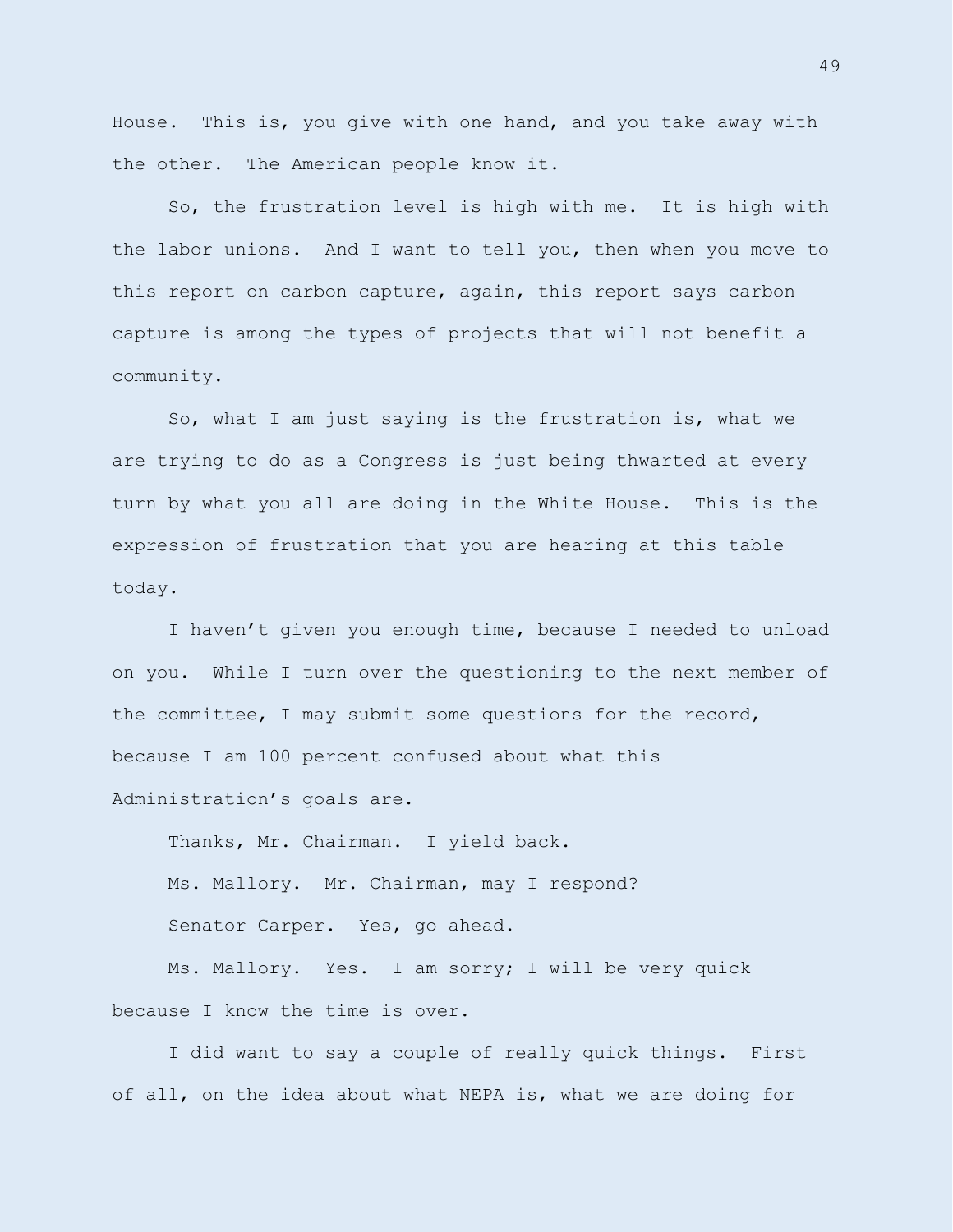the NEPA program, those changes that we made are fundamental to ensuring that, in fact, we actually assess the impacts. If we are not able to look at the impacts, then we are moving forward on very expensive projects, spending a lot of money, as you all authorized, and we are doing it without the right information. That is number one. That is critical to what we are doing. Those were not common sense changes that occurred.

Secondly, I think it is important to separate out the White House Environmental Justice Advisory Council recommendations from the President. The President is setting forth what he believes to be important, key elements for our strategy, which includes the investments in technology, on carbon capture, which includes thinking about removal as a technique.

The communities don't like it because they have decades of experience, even some would say centuries of experience, of people not doing projects in a way that is beneficial to them or that even takes into consideration their potential harms. I think that is the thing that we have to address.

Senator Carper. All right. Senator Markey, I believe you are next.

Senator Markey. Thank you, Mr. Chairman, very much.

First, I would like to associate my remarks with those of Senator Whitehouse of Rhode Island.

Chair Mallory, I want to applaud the work that you have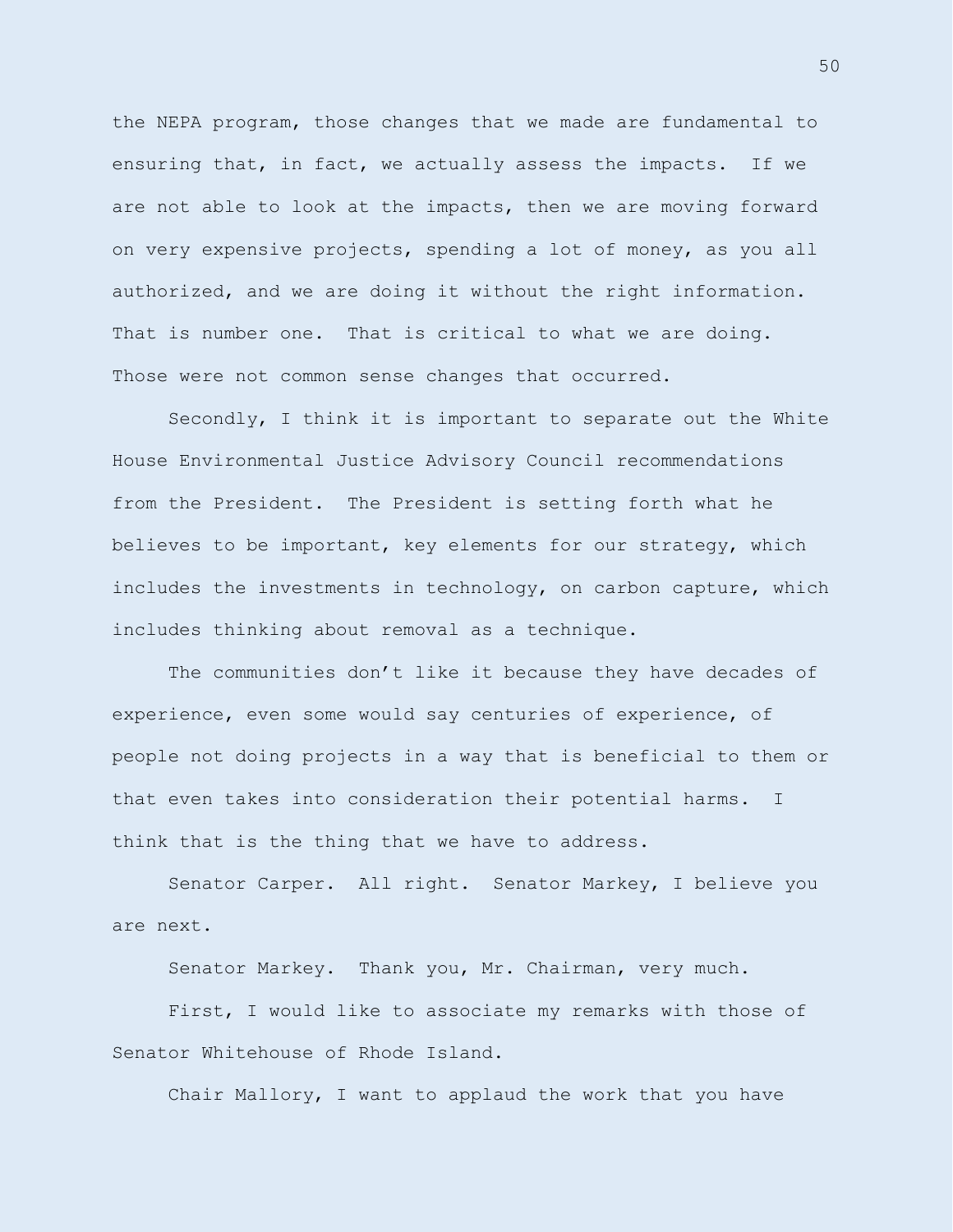done so far in releasing an initial version of the Climate and Economic Justice Screening Tool. As the Senate author of the Environmental Justice Mapping and Collection Act, along with Congresswoman Cori Bush in the House, this has been a longstanding priority of mine. Low income and disadvantaged communities, especially those overburdened by pollution, deserve justice and targeted relief from polluted air and water.

Some stakeholders in the movement for environmental justice have expressed concern that the tool does not explicitly screen for race, and could overlook thousands of disadvantaged census tracts as a result. Others have asked for a system that looks at how burdens interact in order to paint a picture of the cumulative impacts on a community.

Chair Mallory, how is the Council on Environmental Quality continuing to work to take these and other stakeholder concerns into account as it continues the development of the screening tool?

Ms. Mallory. Thank you, Senator, for that question. I appreciate it. As I have said already, the work that we are doing on environmental justice is really central to the work that CEQ is doing, and that the screening tool is a very important factor in that.

The way that we have structured the screening tool is directly related to the types of programs that are going to be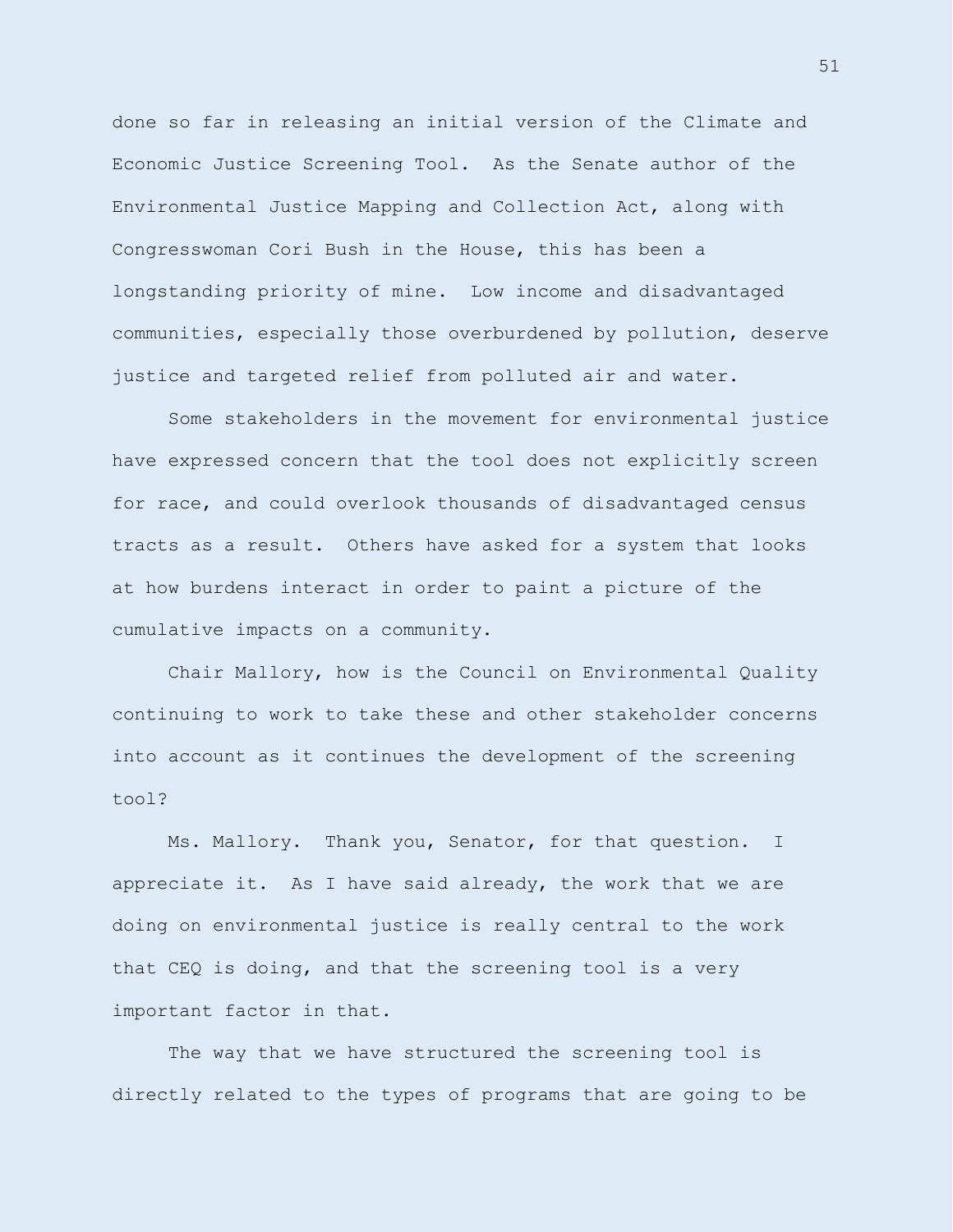affected by the distribution of resources. The Justice40 initiative is about looking at clean energy projects, about climate change related projects, about some affordable housing issues. So what we did is establish criteria that really focus on those issues within the community. We are identifying communities that have high health burdens, we are identifying communities where the climate change impacts seem to be high, we are identifying communities with low education. All of these factors will actually allow us to focus on the disinvestment that we think is critical for making sure that the underserved communities are addressed.

Senator Markey. So, the initial version of the Climate and Economic Justice Screening Tool has many regions for which there is little or no data, including in tribal communities and U.S. territories, we can't help protect all communities if we don't understand all communities. Are you now going to be filling in the gaps to make sure all that information is in fact so that those communities can be served?

Ms. Mallory. One of the things that we did when we announced that we were doing the screening tool or putting out the beta version of it is that we are going to have an NAS study that is helping us with data sets. We know that there are data gaps. We used the data that was available at a national level to really set up the beginning of the tool. But we know that we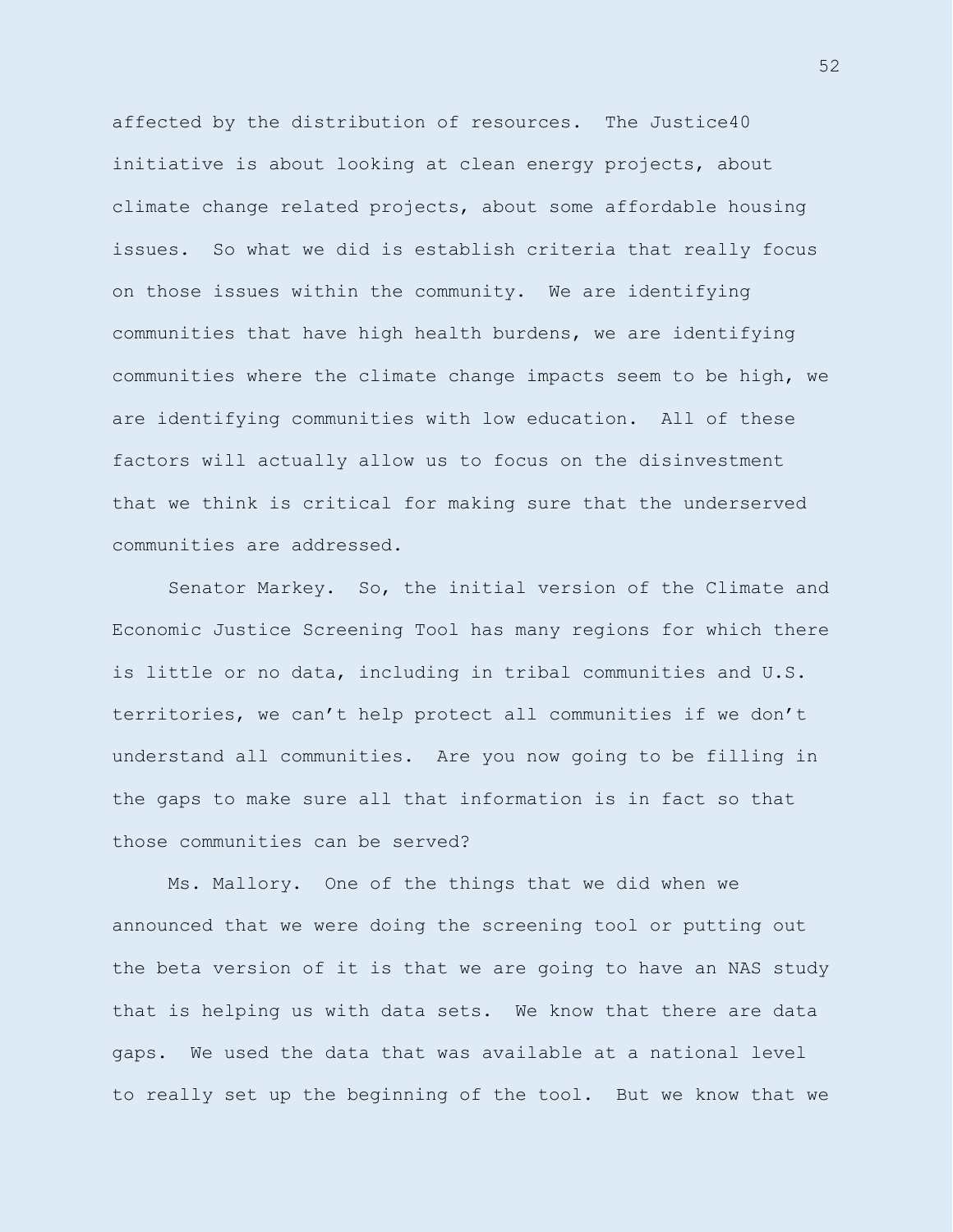need more data. That is part of the effort that will go on even after we release what will be the final, or at least operating tool.

Senator Markey. So after the information is developed, the communities are going to need more than just money or proclamations. They need a seat at the table in order to make sure the government gets this right.

How will CEQ support ongoing community interaction with this tool?

Ms. Mallory. I think we have been actually making ourselves available with a number of members of the community, and also creating folks who can serve as ambassadors for helping to work with the community on how to use the tool, what is necessary in order to operate it. We know that technical assistance is very important as it relates to communities. That is something that we are working with our agency partners to make sure occurs.

Senator Markey. So you are saying that there will be a way for community members themselves to report their needs for investments in certain areas and comment on the current status of Justice40-related programs in their area?

Ms. Mallory. Yes, absolutely. Even the tool created, the tool itself allows for people to be able to submit information if they think we have missed something.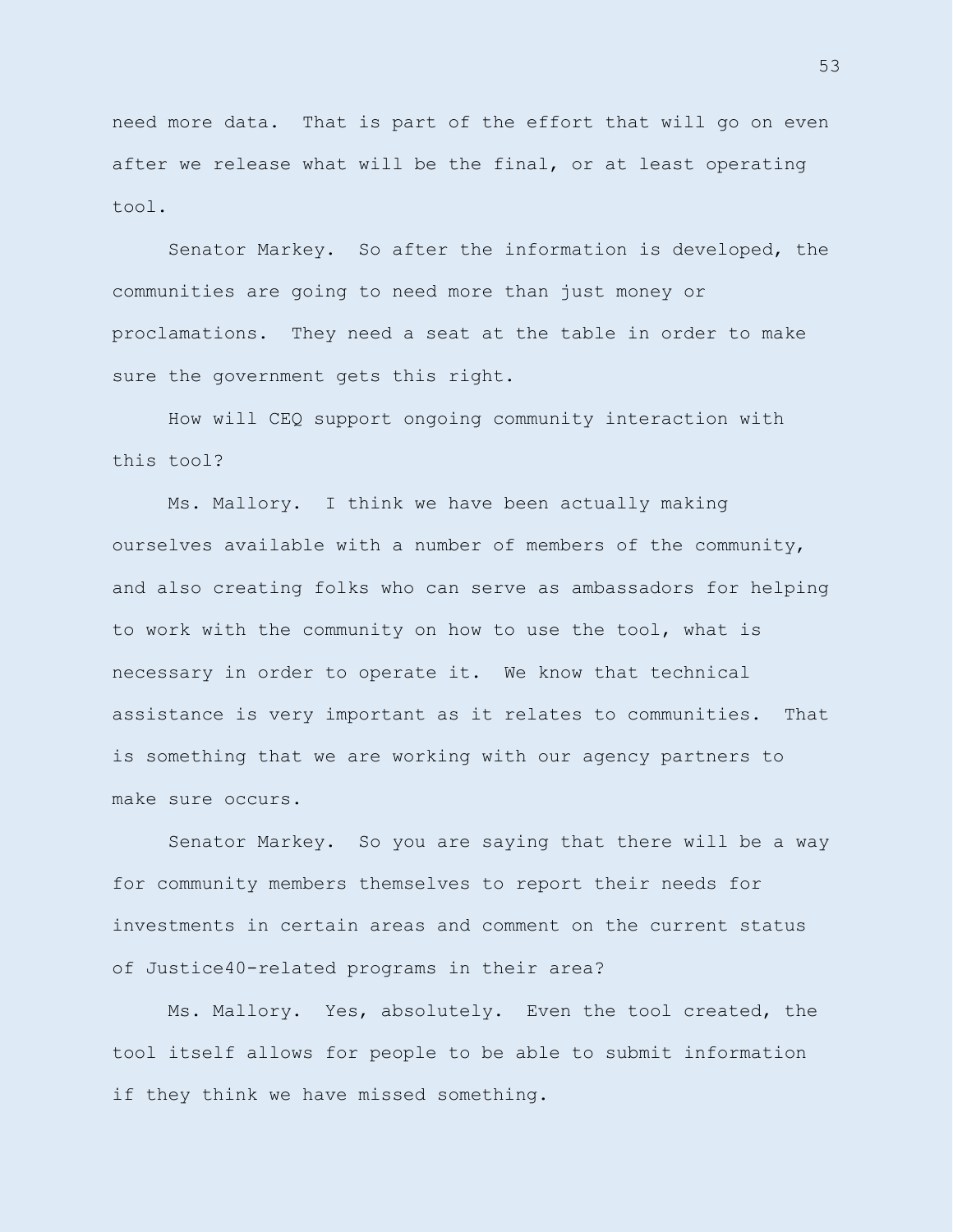Senator Markey. That is great. Thank you. It is just so important, thank you for your great work on this issue.

Chair Mallory, I applaud the CEQ's new final phase one rule to restore the potential of the NEPA process to protect human health and the environment. The National Environment and Policy Act is our bedrock statute for bringing the public good into the federal decision-making process. The public good is not slowing down good decision-making; it enables it. For example, delays in permits for mines are more likely due to plan changes from the applicant than from the NEPA process itself.

For example, on LNG exports, FERC has already permitted facilities that could move 28 billion cubic feet per day of liquid natural gas, facilities that so far have not yet been built. But that is not a NEPA problem getting them constructed. The work has already been done to get them permitted.

Sometimes I hear concerns, but LNG is a big issue. It is already permitted. For the small subset of federal projects that require full environmental impact statements, those projects are longer lasting and better for the fact that the public can weigh in and understand what is happening in their community. Just like on a grade school test, NEPA means big corporations have to show their work in order to get an A. That is all NEPA really requires, that the work be produced, that it can be examined and it can be done in a timely fashion.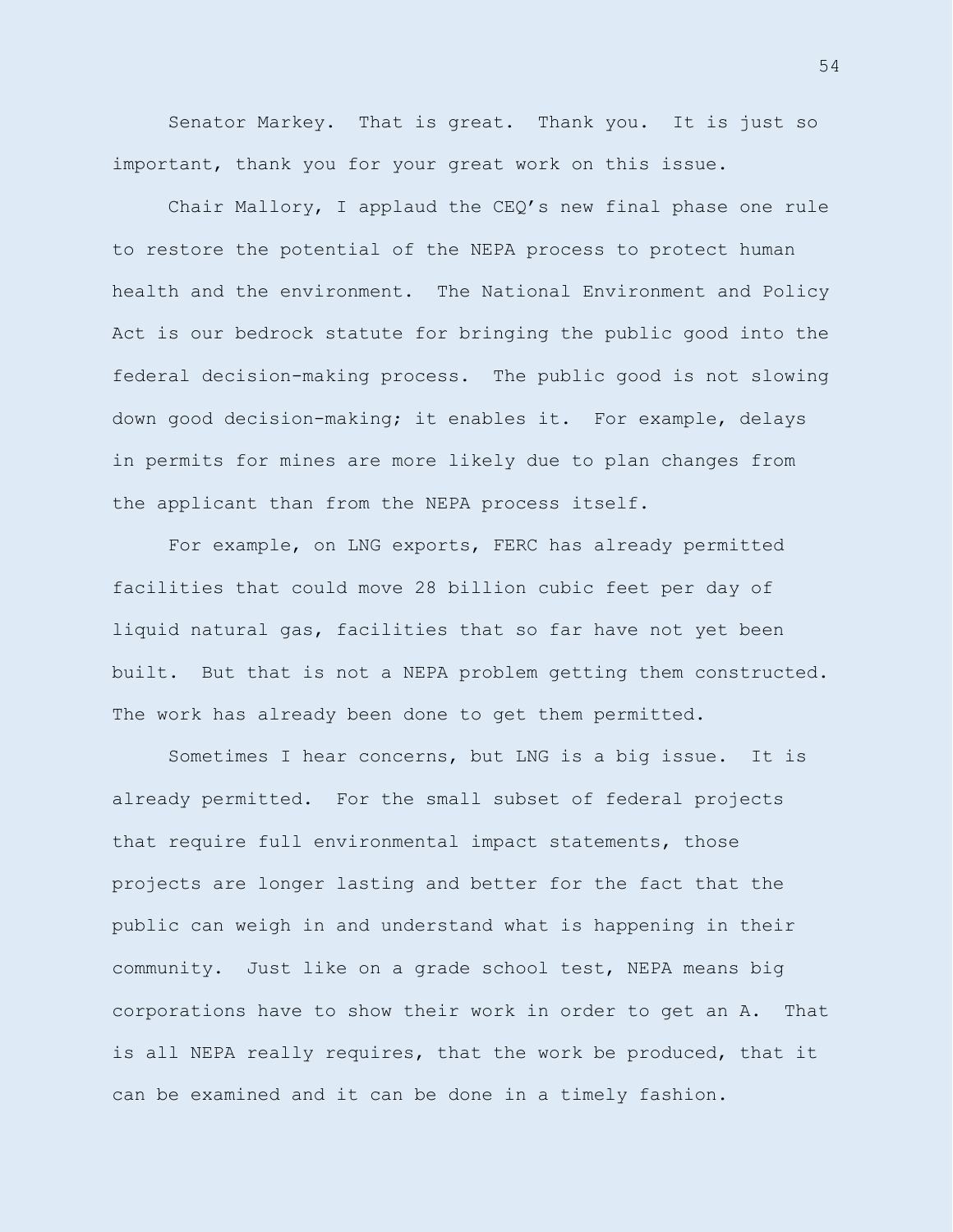I want to say, I think you are doing a great job on this. Without a working NEPA process, small business owners, local community leaders, concerned parents or other stakeholders would not be able to weigh in on these massive federal projects. Do you agree with that?

Ms. Mallory. Absolutely. I think that is what we are trying to focus on, particularly with the release of the affirming action plan today, is to highlight how we can make the process work with the values of ensuring that we are doing impact analyses.

Senator Markey. And you are making disadvantaged communities can have their voices heard?

Ms. Mallory. Absolutely.

Senator Markey. Beautiful. Thank you so much.

Senator Carper. The Senator's time has expired.

Senator Sullivan is next. He is enroute to join us; when he arrives we will be sure to work him into the lineup.

I think Senator Padilla may be with us by WebEx? Alex, are you out there?

Senator Padilla. Yes, Mr. Chairman, thank you.

Senator Carper. We recognized Senator Padilla.

Senator Padilla. I will jump right in. Five minutes goes by fast.

Last week, the Department of Justice made several important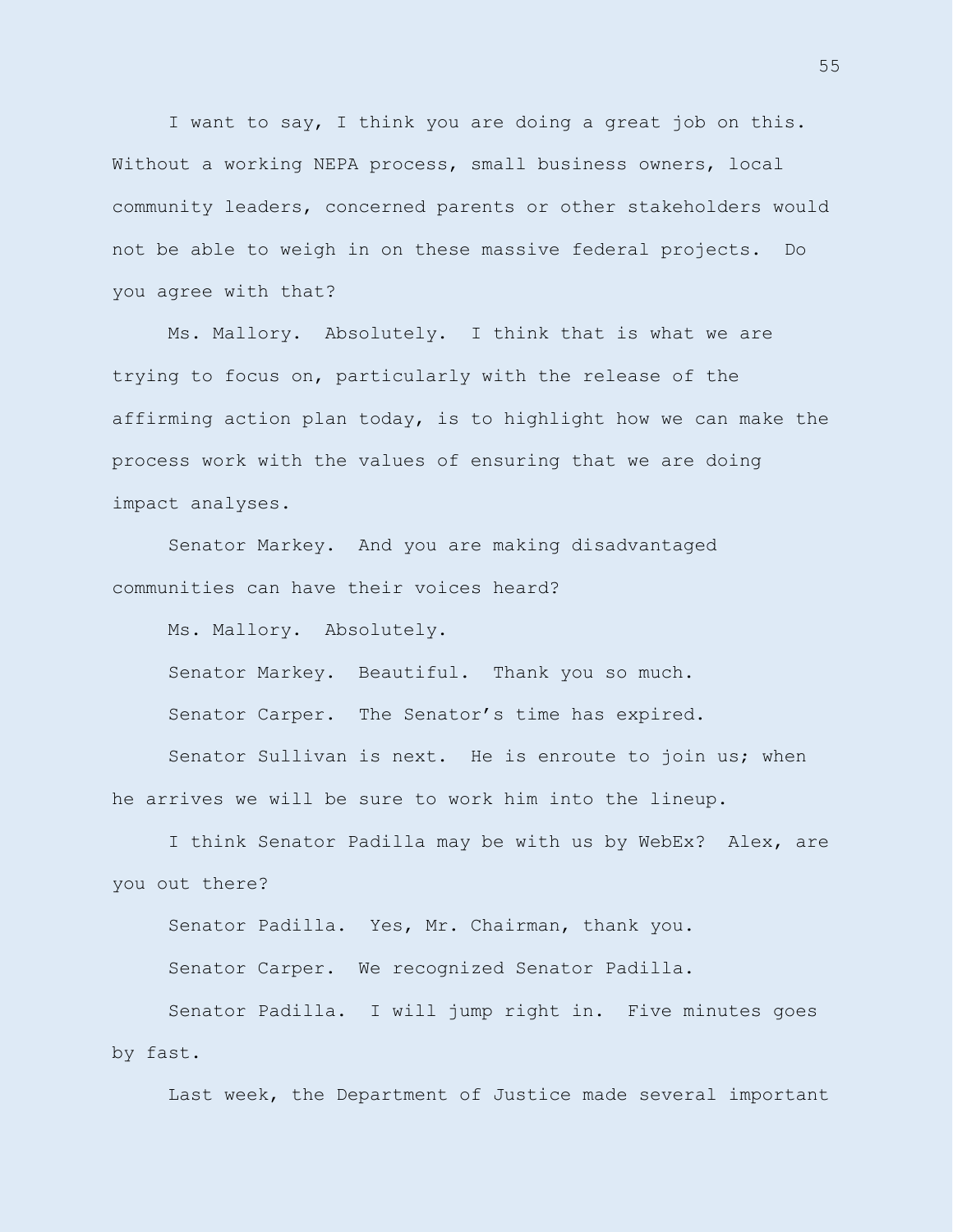announcements in support of the Administration's new Environmental Justice Enforcement Strategy. It was welcome news. Part of that effort is one that I have been pushing for the Department to do, which is to create a dedicated environmental justice office within the Department to Justice to better hold polluters accountable and to support historically marginalized communities, as Senator Markey has been discussing.

I was also pleased to see that the Department of Justice finally issued an interim final rule to restore the use of supplemental environmental projects, also known as SEPs, interim settlements. This is an important tool, because SEPS serve as an essential environmental justice function. They provide tangible, real-world projects in below-income communities, communities of color in many cases, who would otherwise be forced to deal with the pollution that is left behind by bad actors on their own.

The restoration of SEPs is just one tool that we have in the toolbox. It is great to have it back. We need more to correct the injustices in overburdened communities. With that being said, my question, Chair Mallory, is can you talk about other tools in the toolbox to invest in historically marginalized communities, and what the Council is doing to help right these historical wrongs?

Ms. Mallory. Yes, Senator, thank you for that question.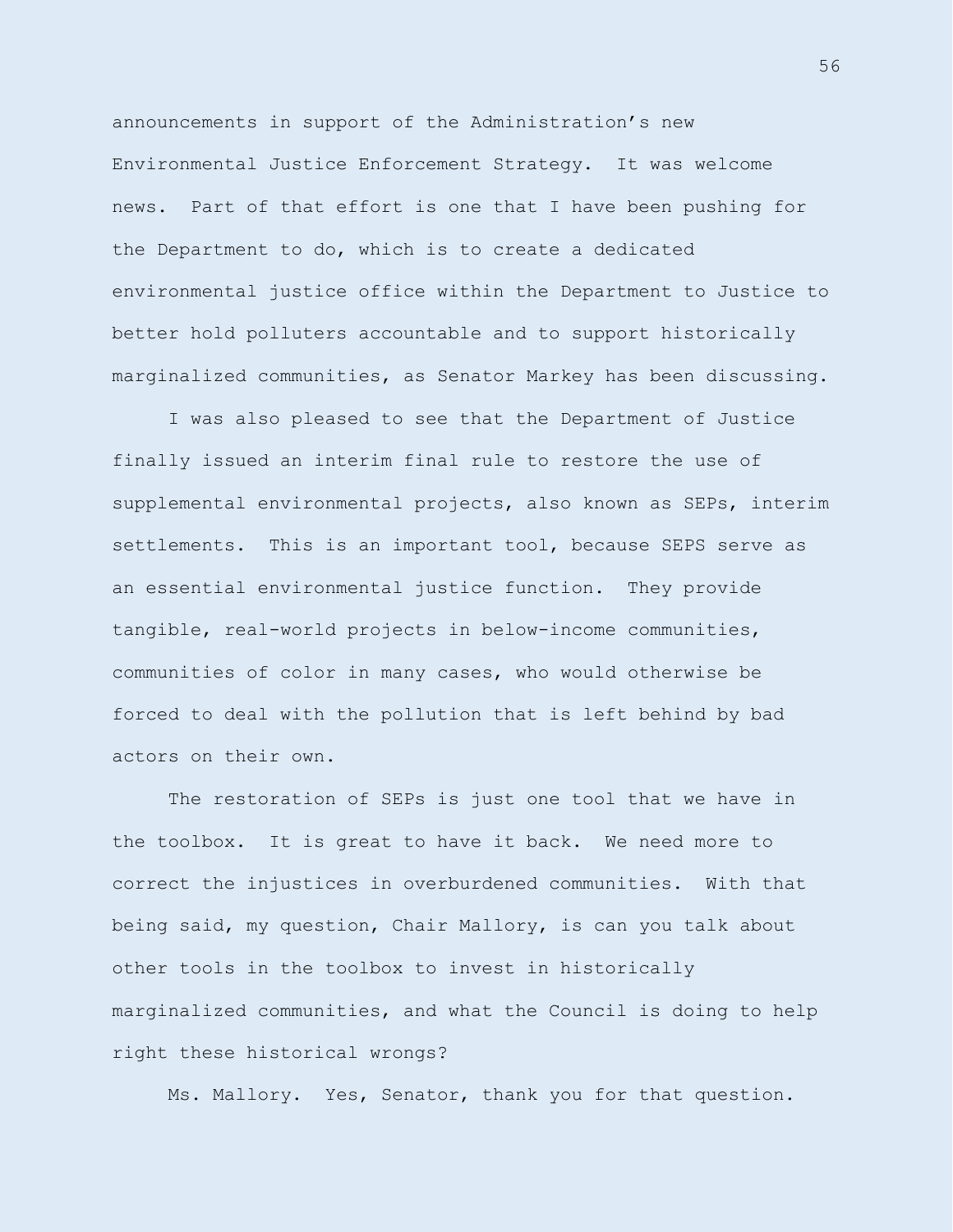Yes, environmental justice is obviously central to the work that we are doing. I can talk about several of the steps that we have already taken.

The underlying message as to all the work we are doing is just trying to make sure that all communities get the benefit of the environmental protection network ecosystem that exists in this Country, that everybody has the benefit of clean air, clean water, and a livable community. So the President's direction to us has been focused on getting the voices in the White House so that we know what people are thinking and we are doing that through the White House Environmental Justice Advisory Council.

We are also doing that in, every time that I go out and visit a community, I make a point to ensure that I am meeting local representatives from different environmental justice organizations who can talk to me specifically about what they are experiencing and how they see the work that CEQ and the White House is doing and can be more helpful. So that is a very important tool.

I think other agencies are doing similar things. If you are tracking any of the work that the Department of Energy or EPA or the Department of Transportation are doing, they are regularly interacting with the communities who are affected by their programs to find out how those communities are both feeling what the Administration is doing and planning, but also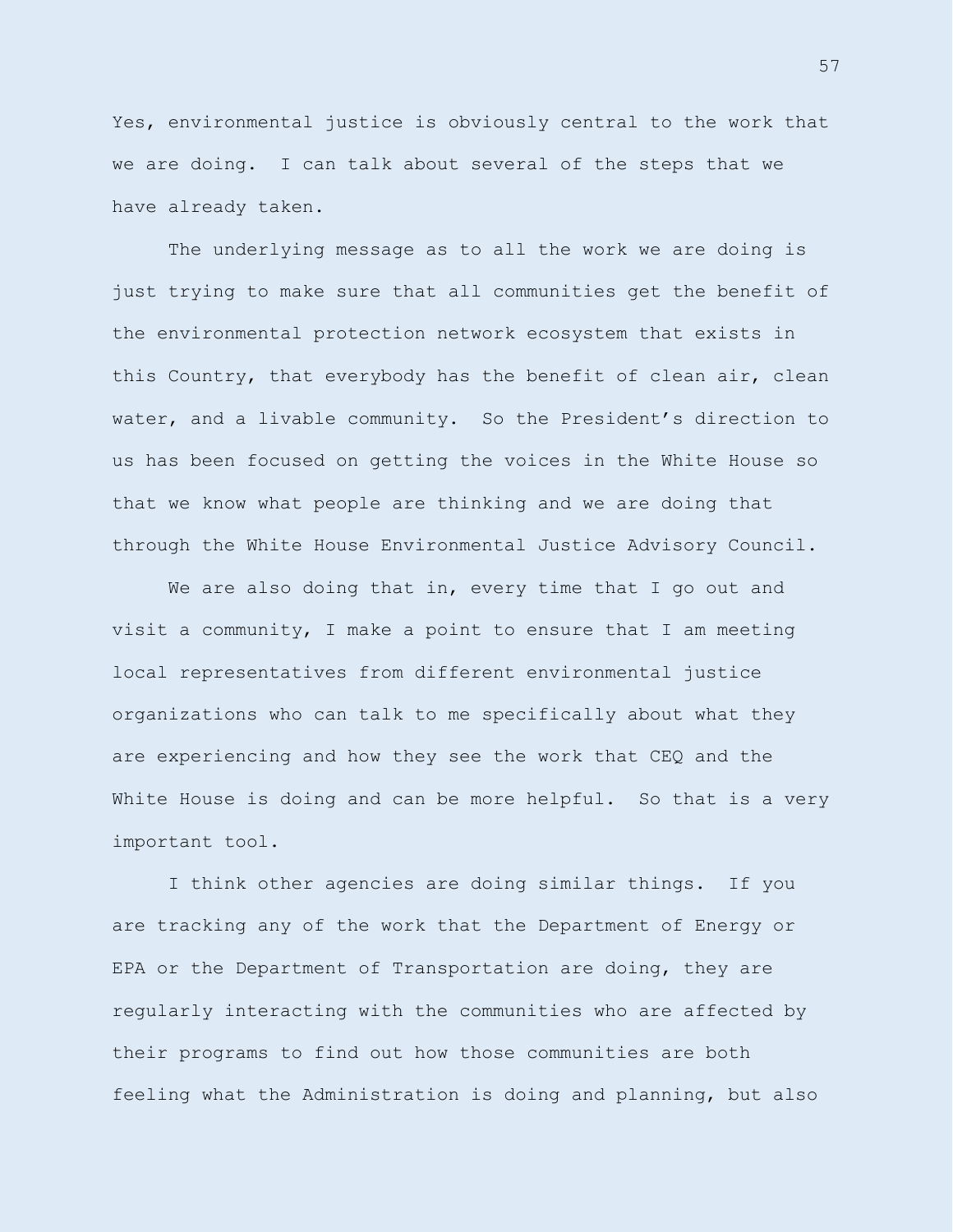how we as an Administration can be helpful in ensuring that the work that we are doing actually has a positive benefit for everyone. That is a very important mechanism that we are using.

Then within the Federal Government itself, the Environmental Justice, the White House Interagency Council is a really important mechanism for making sure that we all know what agencies are doing and can both use the good examples of individual agencies to encourage and inspire work around the federal family, but also to make sure that everybody is aware of how we are taking advantage of the opportunities that are presented by the Bipartisan Infrastructure Law, as an example, how we are taking advantage of that opportunity to make sure that good benefits reach all American people.

Those are the mechanisms that we are using.

Senator Padilla. Thank you.

Mr. Chairman, in the minute I have left, I do have a follow-up question on this topic, but I will submit in writing questions as it pertains to the American the Beautiful framework. I have questions about inclusiveness, what we are doing to ensure input from a variety of stakeholders. The question is if it pertains to PFAS cleanup, that has been brought up earlier at the hearing, and federal procurement opportunities to advance an environmental justice agenda as well.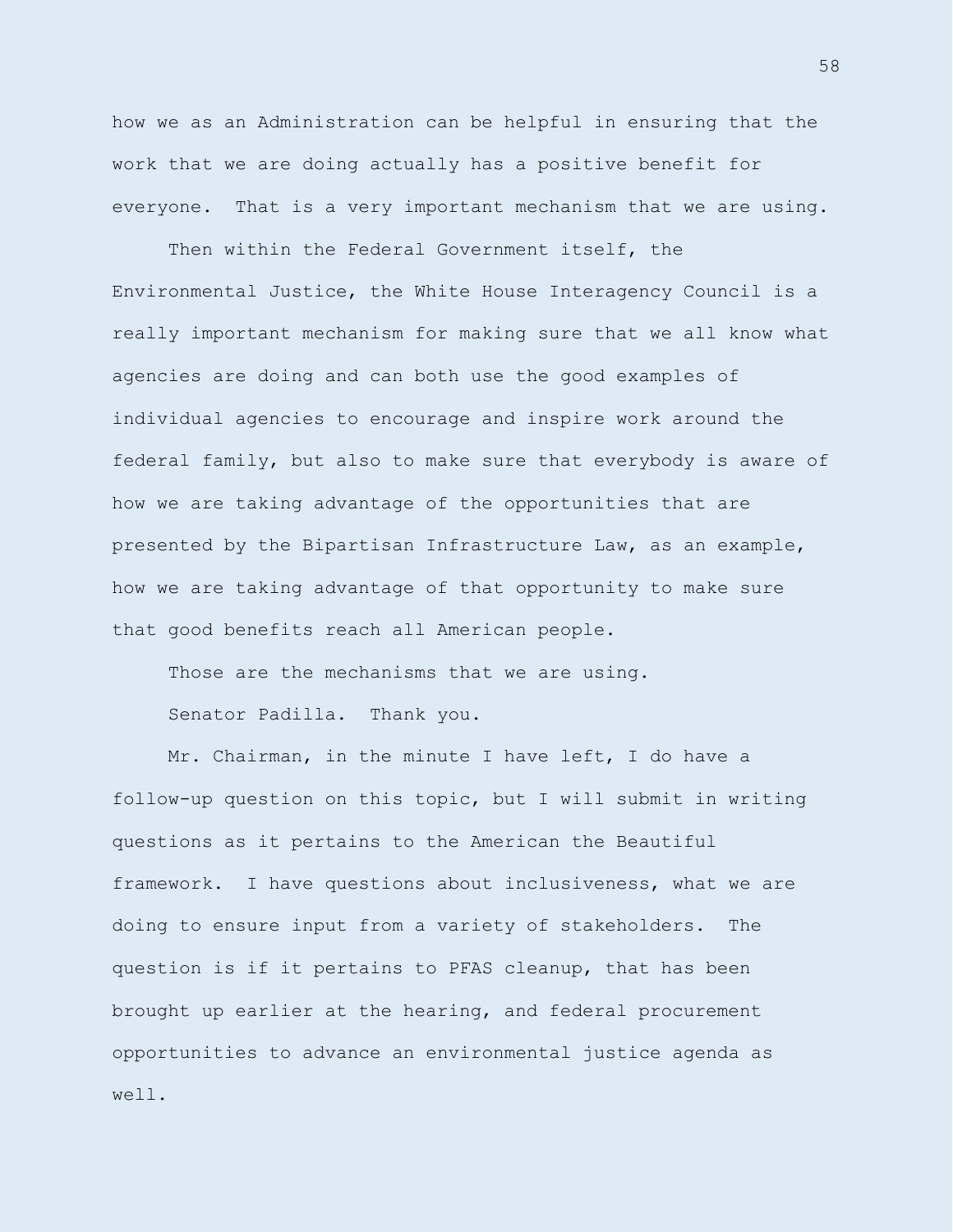But the one specific one, in my time remaining, we were talking about additional tools in the toolbox. If somebody is lost or going somewhere they have never been before, they need one of two things, good directions or a map. I put it simply there, because in the State of California, the State has led, when it comes to mapping tools for environmental justice, with its tool known as CalEnviroScreen. It is identifying how California communities, by census tract, are disproportionately burdened by and vulnerable to multiple sources of pollution. So I think it is a great model for something that we can understand and develop as a federal tool at the national level.

Chair Mallory, can you just briefly describe how the Council can help implement a climate and economic justice screening tool?

Ms. Mallory. Thank you for the question. What I would say to that quickly is just that when we were developing our own tool, we very much recognized that California and New York and several other States had their own tools that are in use. We collaborated with folks who were involved in those processes to both learn what the positive benefits we could take and sort of scale to a national level, but also some of the challenges that they faced and how that might affect federal programs.

So that is, the work that has been done in California and other States was very much front of mind on folks as they were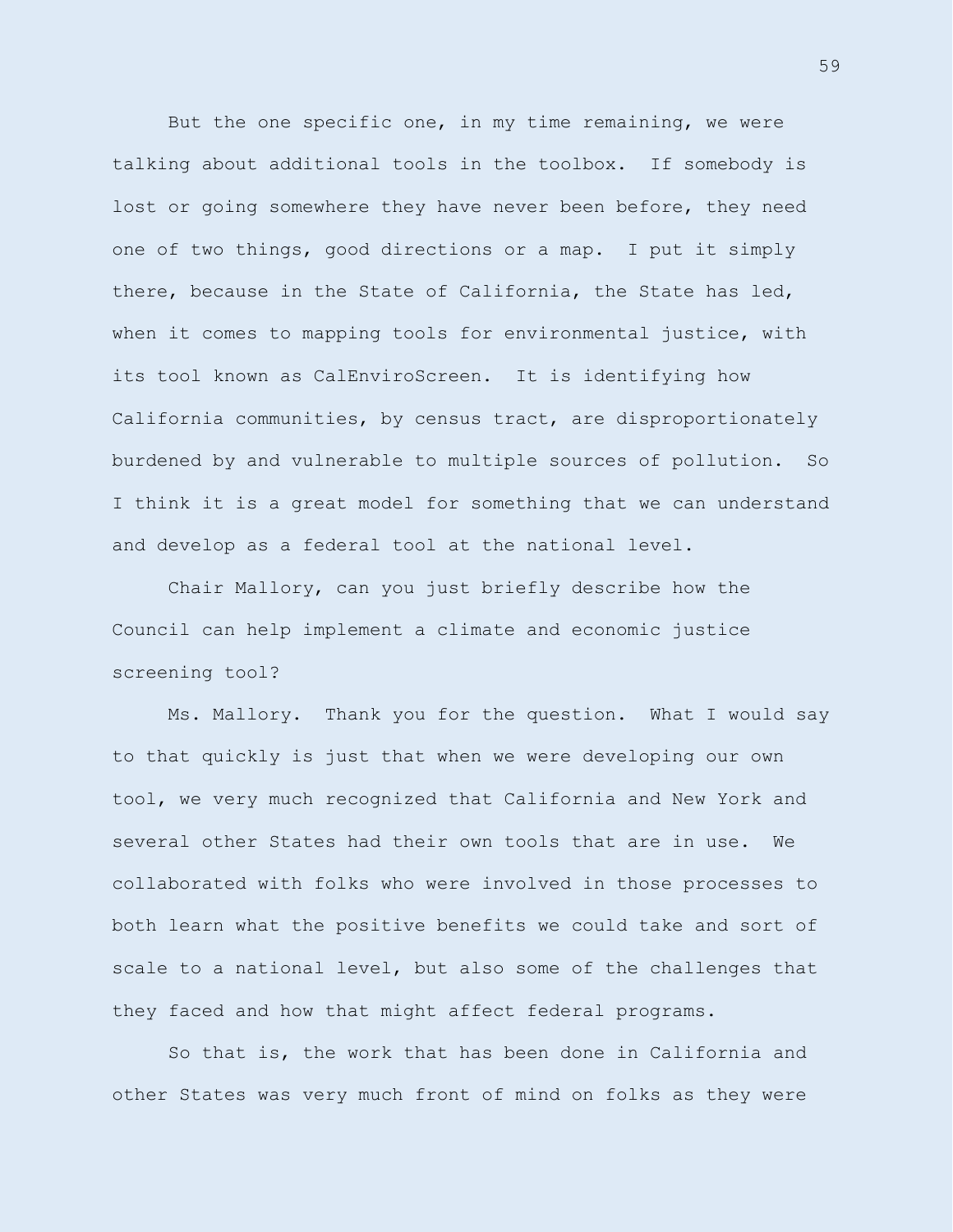developing the tool.

Senator Padilla. Thank you very much. Thank you, Mr. Chair.

Senator Carper. Senator Kelly, I am going to ask you to wait for Senator Sullivan. It is his turn.

Welcome, Senator Sullivan. You are recognized.

Then I believe next is Senator Kelly. I am going to run and vote and leave the committee in good hands to the gentlewoman to my right.

Senator Sullivan. Thank you, Mr. Chairman and Madam Chair, thank you for being here.

I am going to follow up on the questioning that a lot of us have that Senator Lummis started, and that is on this new NEPA reg. I think a, there is very much disappointment in CEQ, what they are doing with this; b, if you talk to the average governor or mayor in America, it doesn't matter if they are Democrat, Republican, I guarantee you they are against this.

Mr. Chairman, I would like to submit this Wall Street Journal editorial, if it hasn't already been submitted, How to Kill American Infrastructure on the Sly, the White House Revises NEPA Rules that Will Scuttle New Roads, Bridges, and Oil and Gas Pipelines.

Senator Carper. Without objection. [The referenced information follows:]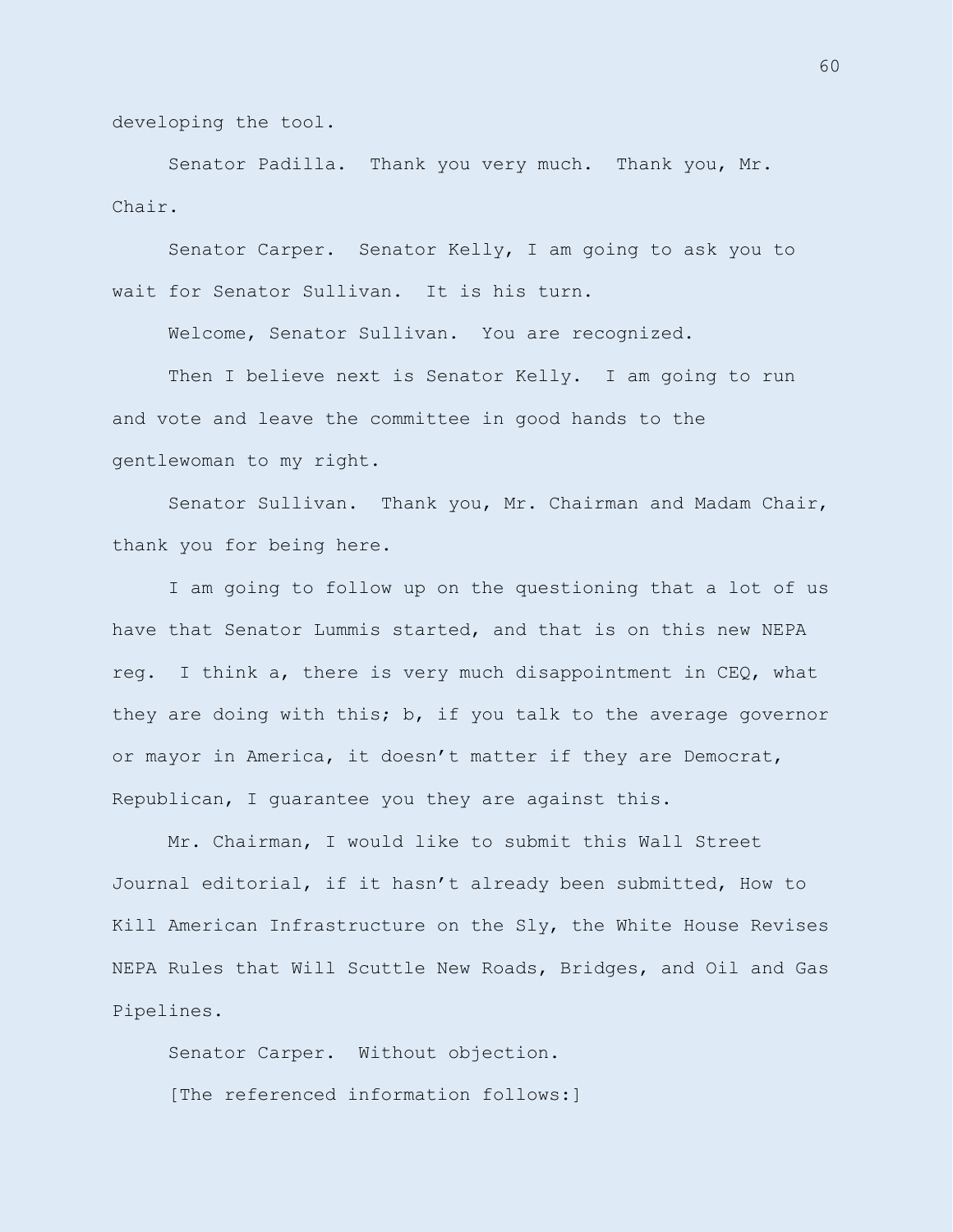Senator Sullivan. So here is the issue. And it is a broader issue, and it is way before you came. But I am firmly of the view when the national Democrats get in power and they have a choice between the working men and women who build things in America, like the Laborers, I am going to quote from them like Senator Lummis did, and the radical elite environmental groups, coastal elites, they always side with the radical far left environmental groups. And the working men and women always get the shaft.

The Democratic Party used to say they are the party of the working men and women. They are definitely not anymore. The head of the Laborers said, they opposed rollbacks, "Rollback of the updates to NEPA reinstate burdensome requirements that will cause excessive permit delays and allow project adversaries to use frivolous lawsuits to disrupt and upend long overdue construction. Once again," I am still quoting from him, "communities in need of vital infrastructure and the hardworking men and women who build America will be waiting as project details are subjected to onerous review." He goes on to oppose this.

Why did you not listen to the Laborers on this? Because you clearly didn't.

Ms. Mallory. Thank you, Senator, for that question. As I have been saying today, our focus and the President's focus as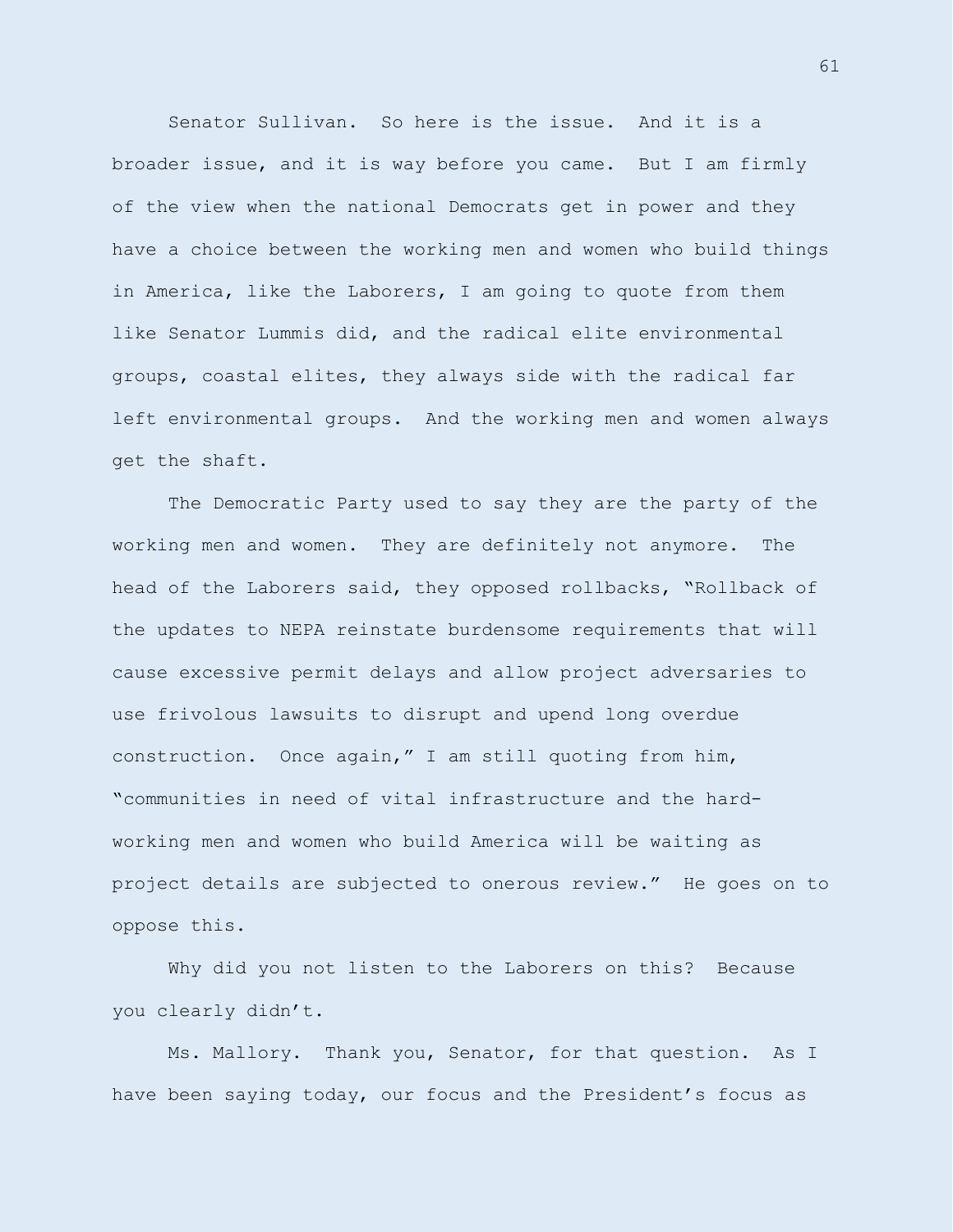we are moving forward in the work that we are doing on the National Environmental Policy Act is to make sure that we are taking advantage of good science --

Senator Sullivan. No, no, no. Let me interrupt. I am sorry. But you guys always fall back on science, and it drives me nuts.

Let me give you another example. The National Petroleum Reserve of Alaska set aside by Congress for oil and gas development, two weeks ago through an Executive Order you took half of that off the table. Almost 8 million acres of some of the most prospective oil and gas land in the Country. It is not even controversial. You guys took it off the table. You cited science. It is ridiculous, okay?

So don't fall back on science, with all due respect. Why did you not listen to the Laborers who clearly oppose this? What about the statement from the Laborers did you disagree with?

Ms. Mallory. Senator Sullivan, what I would say is I will fall back on science, because it is about science. I will fall back on good government, because it is about good government. I will fall back on making sure you look before you leap because - -

Senator Sullivan. Delaying infrastructure is not good government. I voted for the Infrastructure Bill, Senator Capito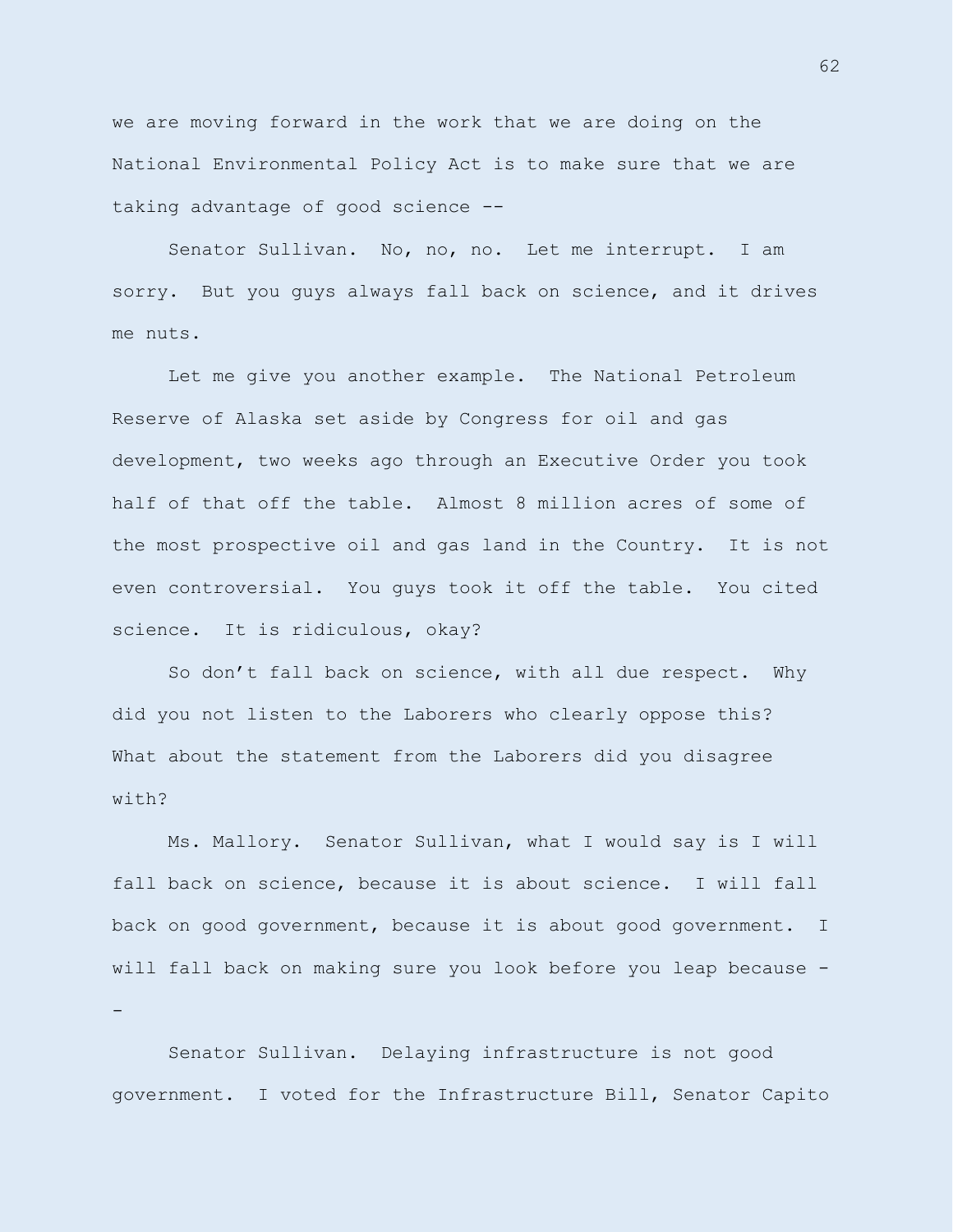voted for the Infrastructure Bill. This completely undermines the ability build infrastructure. The people who build it, like the Laborers, agree with my position.

Let me ask another thing. When you talk about good governance, your rule says agencies have to analyze, compile reports on indirect and cumulative effects, "aesthetic, historical, cultural, economic, social, and health impacts for every federal, every single major federal action." Where is the limiting principle where you have to focus on "aesthetic, historical, cultural, economic, social, and health impacts?"

Could any EIS survive a challenge when you are literally saying you have to focus on everything? What is the limiting principle here? This is an invitation for radical, far-left environmental groups to sue. And that is exactly what this is. Help me in good governance with "aesthetic, historical, cultural, economic, social, and health impacts." Who the heck can do that for every project in America? That is your language.

Ms. Mallory. Yes, and it sounds like it is coming directly out of the statute itself. But the limiting principle is reasonably foreseeable impacts. That is what are focusing on.

Senator Sullivan. How can you reasonably foresee aesthetic, historical, cultural, economic, social, and health impacts for every project?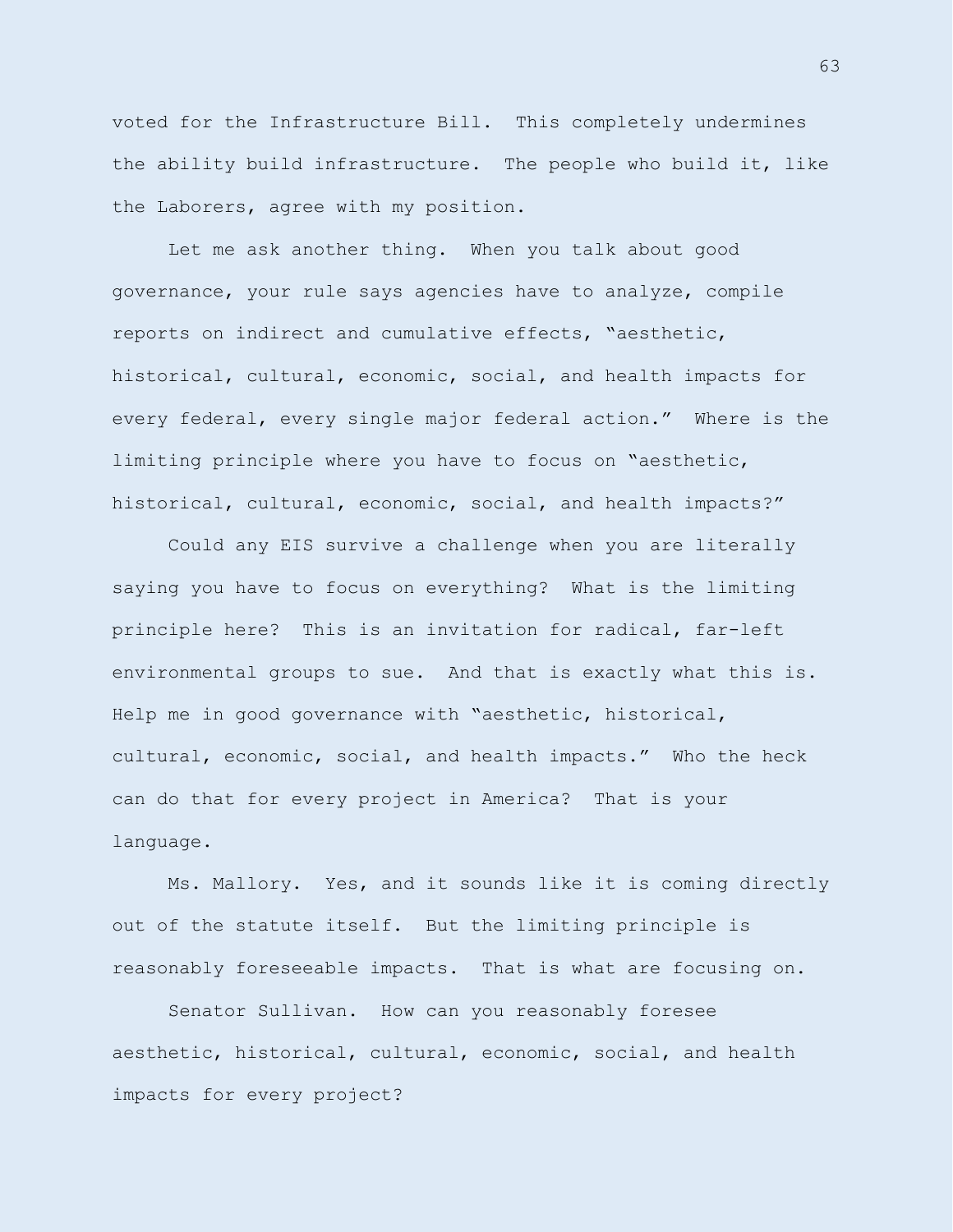Ms. Mallory. It is not as hard as it may sound if you look at it in the abstract.

Senator Sullivan. Really?

Ms. Mallory. No, it is not.

Senator Sullivan. How can you do an EIS that fits that principle?

Ms. Mallory. It is done every day, Senator. There are professionals who know the environmental area and how you do an analysis and it is --

Senator Sullivan. Let me just ask one -- I am sorry, I am out of time. Just, I would like to go back to the question, is, why did you ignore the Laborers' very significant, substantial comments, these are the men and women who are going to build American infrastructure, they know what they are talking about, why did you ignore their concerns?

Ms. Mallory. We did not ignore them.

Senator Sullivan. You did. You did.

Ms. Mallory. The reason that we issued a permitting action plan today is because we are trying to balance those two things: how do we get projects done expeditiously but also done in a way that we are actually doing the analysis necessary. We are not ignoring them. We are trying to do it in a way that makes sense.

Senator Sullivan. You have ignored it, right? They were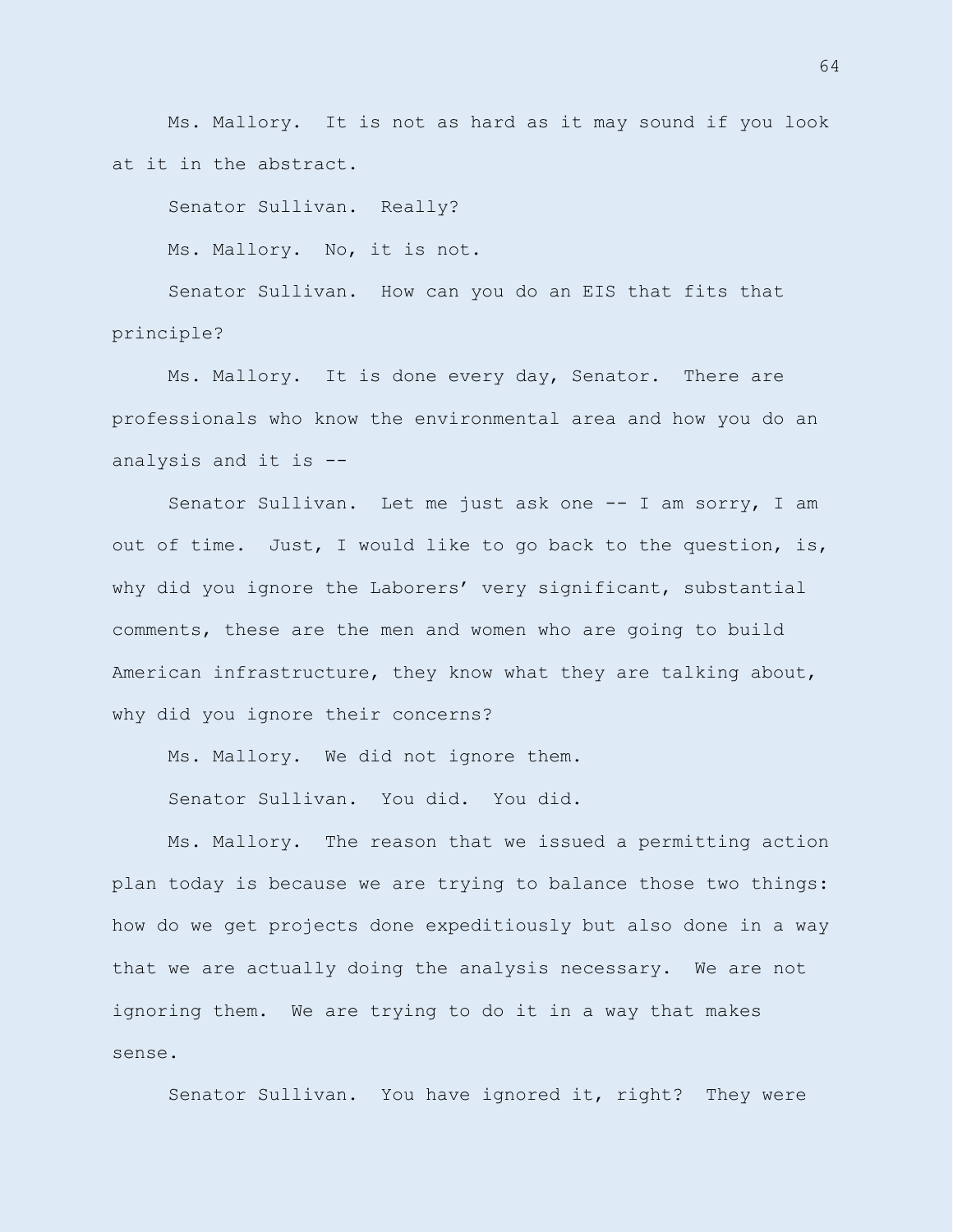against your rule.

Ms. Mallory. That may be, but it was not because they were ignored. We definitely heard their comments. We talked to them, we have talked to them in different ways to try and ensure that the projects go forward in an expeditious way.

Senator Capito. [Presiding.] Senator Kelly.

Senator Kelly. Ms. Mallory, thank you for being here today. I want to discuss, as a I have a number of times before this committee, the effect of a 20-year long drought in the western United States. While a drought of this magnitude is unprecedented, I know that if we act quickly enough we can advance some solutions which can guarantee water security in Arizona and the rest of the west.

That is why I worked really hard to ensure that the Bipartisan Infrastructure Law included \$8 billion for western water infrastructure. I am glad to see that the Bureau of Reclamation is already disbursing some of this funding with projects in the Yuma area receiving funding just this week to upgrade canals and some pipelines.

We are also seeing innovative solutions throughout the west like water re-use and plans for some desalinization facilities which can help boost our scarce water supplies. But time is critical here. A years-long NEPA approval process for a pipeline carrying desalinated water or delayed updates to a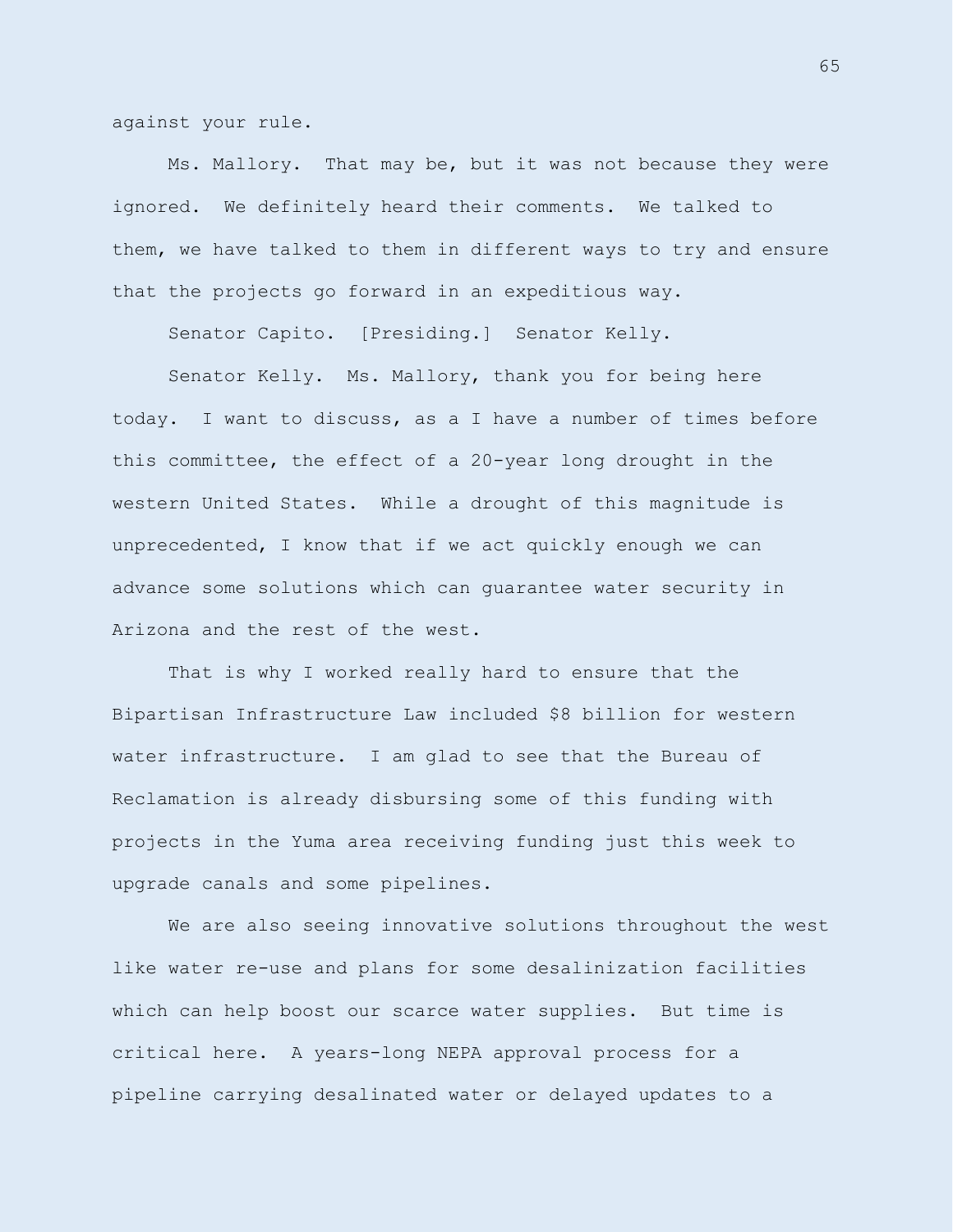dam's flood control manual can have some real consequences to our water security.

Ms. Mallory, can you share how the regulatory actions undertaken by the Council on Environmental Quality in recent months will help ensure that projects which conserve or bolster scarce water reserves in the western United States are able to move through the environmental review and permitting process quickly and efficiently?

Ms. Mallory. Yes, Senator, thank you very much for that question.

As I have been saying, with NEPA, the goal of the very targeted changes that we made to NEPA last month is to make sure that we are looking at the important suite of impacts that really are going to affect a project. For example, on any project that has to do with water in an area where drought is so profound, we are going to want to make sure that that analysis is fully considering not only the direct impacts of what is being built, but also what are going to be the repercussions of that. So what we are doing in the rule itself was to just make sure that we get that on the table.

The work that we have done in the permitting action plan and other mechanisms that the government has used are designed to help move things in the expeditious way that you are talking about, that are designed to bring the senior leadership to the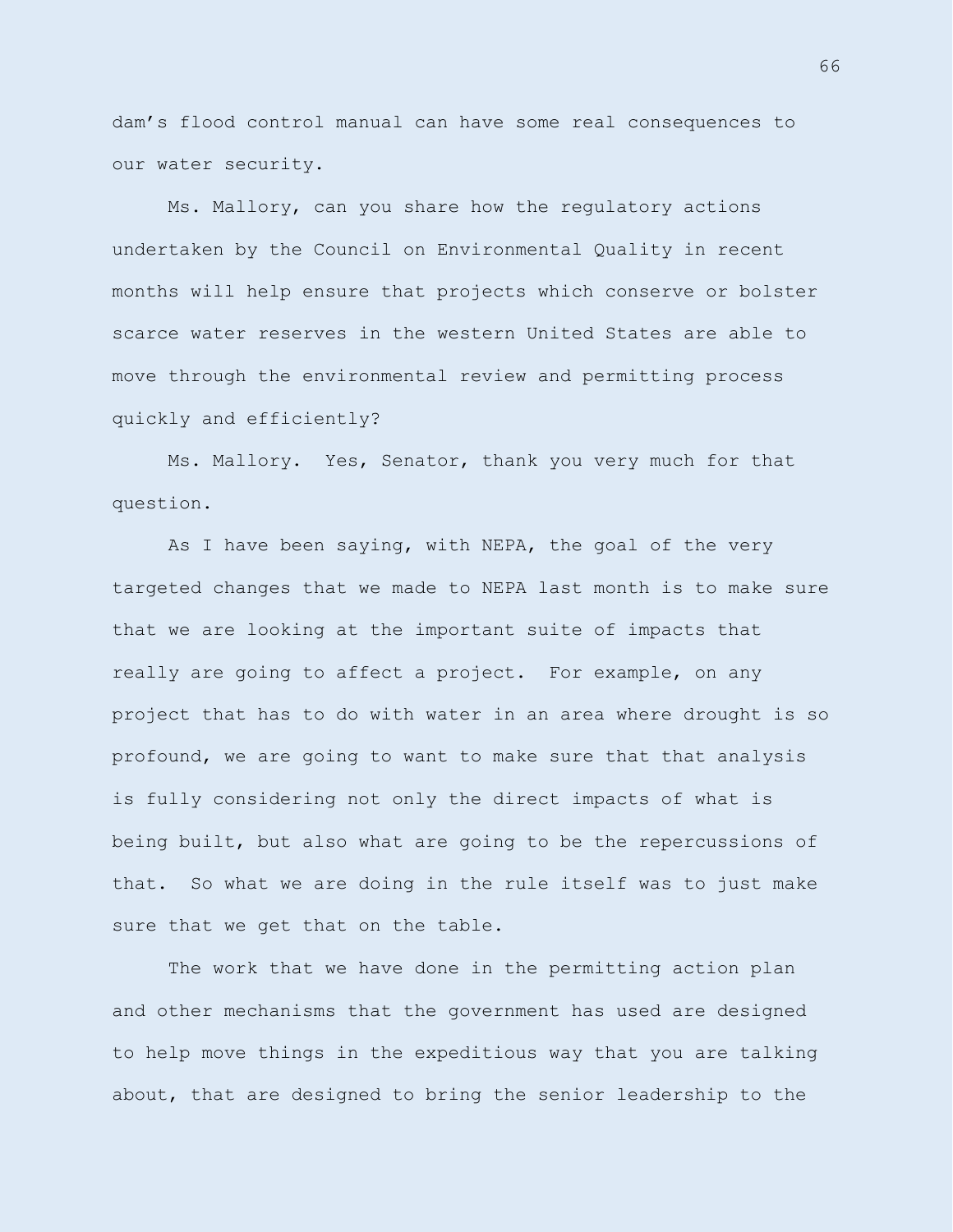table to help resolve some of the sticking points that may come up on your projects. I don't know your specific projects that you were referencing.

But the idea is, we know there are times at which we have to have everybody engaged and involved in coming to the solutions that are necessary to resolve those projects. Those are the things we think will help resolve your concerns.

Senator Kelly. So a hypothetical desal plant somewhere in the western United States requires a hypothetical pipeline to ship the water some distance. Could you give me an estimate for how long that NEPA process, that you would that would take?

Ms. Mallory. I can't give you a specific estimate on that. I think the goal is that we are striving to make the projects go as quickly as possible, given those circumstances. Your project is obviously going to be very different than a narrower project that doesn't transgress over large areas of land and that have impacts on the numbers of species along the way. Those are going to be slightly different projects than a more narrow one.

But I think the goal is to, at the beginning of the project, identify what we think is necessary in order to complete the project, to give an estimate on what we think the timeline is going to be. That is what we are committing to in the permitting action plan, then we would lay out a schedule, and then to work with the parties who are involved in it to try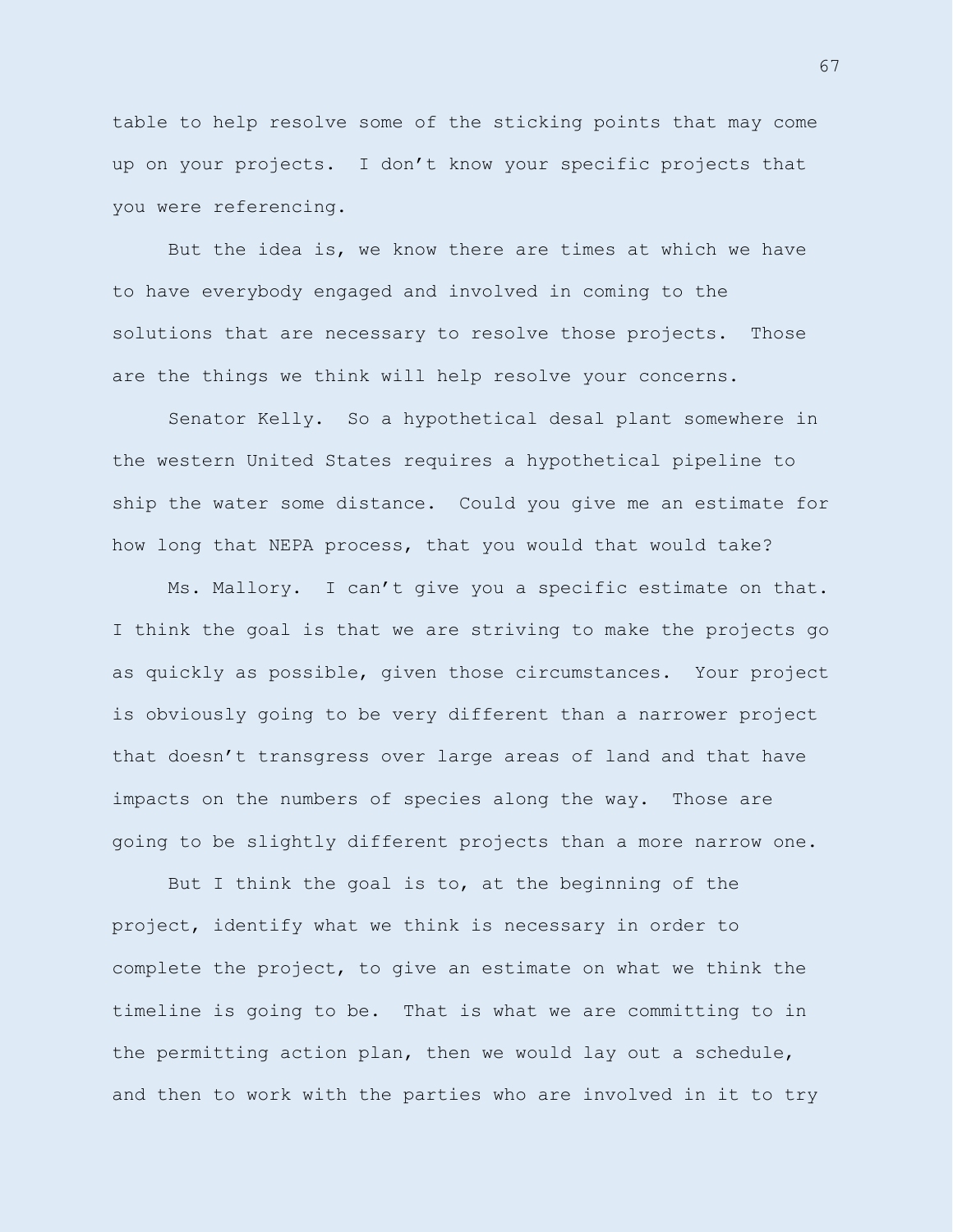and make sure we can meet that expeditiously. That is our plan.

Senator Kelly. The One Federal Decision rule, I believe it targets less than two years to get something through permitting. Would you expect this process to take less than two years on new infrastructure in Arizona that would help solve our water issues?

Ms. Mallory. Yes, what I would say is, it depends. It really depends on the circumstances, whether there is other information available that doesn't require you to re-do analyses, like existing analyses that can be used. The circumstances will really affect it.

Our goal is to try to identify a schedule that will allow you to move as quickly as possible. That might be two years, that might be under two years. That is the goal. Then to try to use the accountability and oversight mechanisms to keep people on track.

Senator Kelly. Thank you.

Senator Capito. Well, I think that concludes our first round. In waiting for the Chairman to come back, I will go ahead and take his spot and start the second round.

In a filing to the Federal Energy Regulatory Commission last year, the EPA "recommended that attention should be paid to the costly irreversibility of constructing natural gas pipelines." EPA stated, "An important question to consider is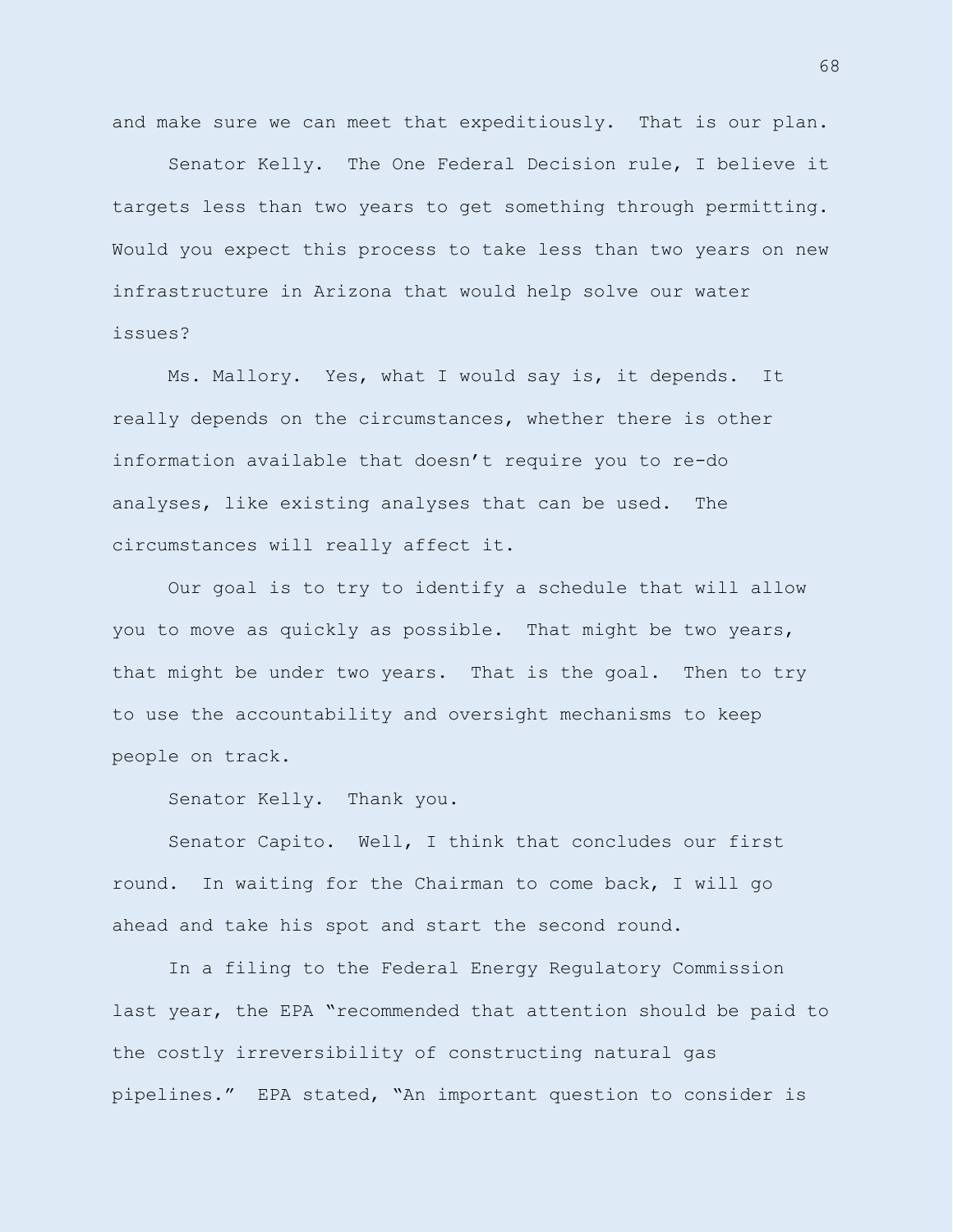whether pipeline construction will lock in natural gas production and use at the expense of substitute energy sources with lower social costs." I would remind you that according to the WHEJAC, some of those projects that would be eliminated would be the CCUS projects, the Direct Air Carbon Capture Projects, nuclear projects.

I am very concerned to see a similar line of thinking incorporated into the NEPA regulatory changes that you signed last month. Under those regulations, the government defines the purpose or need of a project under NEPA and can override a project developer's purpose.

As I understand it, under the new regulations an energy company could request permits for a natural gas plant and the Federal Government could instead say, through the NEPA review, that solar generation should be developed instead, regardless of what the business case is. Would you say that is a fair characterization?

Ms. Mallory. Again, thank you, Senator. I think obviously you know how important this issue is for CEQ and for the President. So I appreciate the attention that we are getting.

What I would say about that particular provision, what we were trying to address is the reality that various factors go into identifying what is the reasonable alternative or range of alternatives that should be considered. What the previous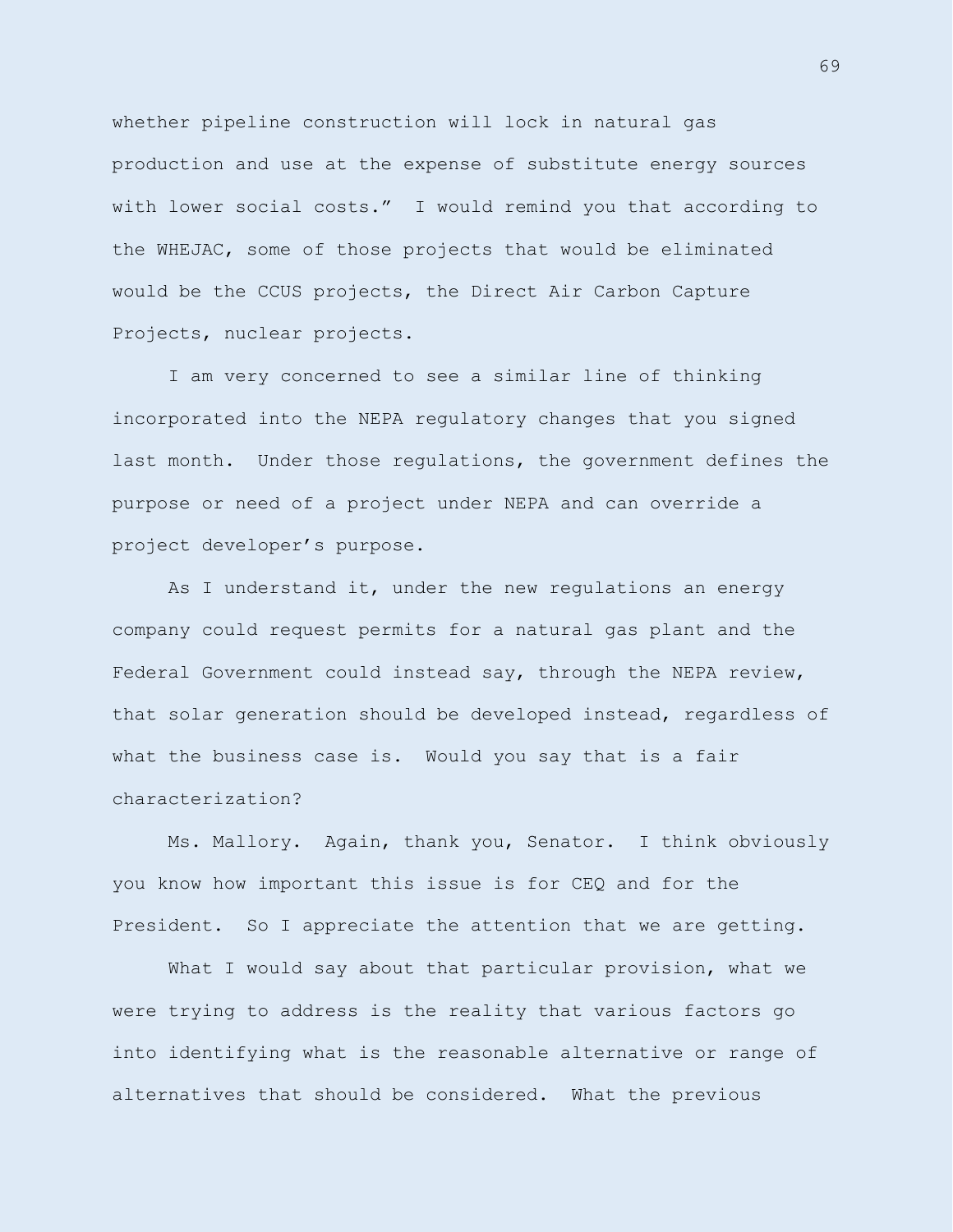Administration did is they made a change that made that scope very dependent on what the applicant said it was. All we are saying is that this is a public statement, this is what the agency sees as the available, reasonable options that should be analyzed, even if it would mean that this particular applicant isn't the applicant who would do the permit.

The answer to your question is, the circumstances really would depend, that sounds to me like something like that would be different than what I would expect the agency to ask.

Senator Capito. It is funny, from what your explanation was, it sounded to me like the answer to that was yes, that the determination could be made that the applicants or the applicants' idea or purpose could be to provide more power to a certain area and that the method by which that is delivered through that developer's and private entity could shift.

But I will shift to another question here. One of the key project delivery provisions of IIJA, I talked about this, was the codification of One Federal Decision for major transportation projects. In today's fact sheet on permitting action plan, you state that the IIJA's provisions "enhance efficiency, accountability, predictability, and will provide the tools needed to ensure timely and sound delivery of these historic investments." You seem to recognize the critical role One Federal Decision plays in the environmental rule review and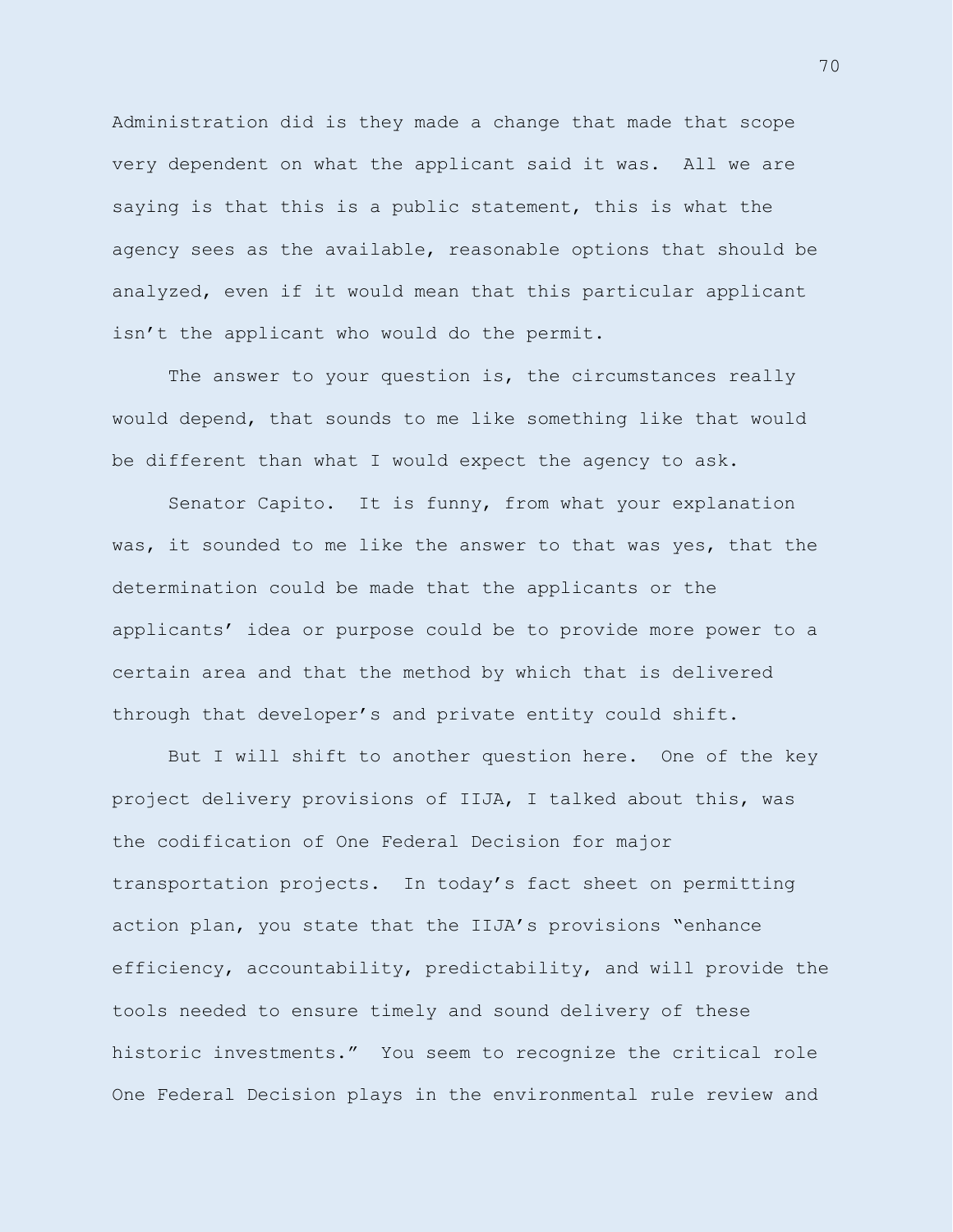permitting process.

So as you move forward to phase two of your update for NEPA, do you commit to keeping the elements of One Federal Decision as part of these regulations?

Ms. Mallory. Thank you for that question. What I can commit to you on a rulemaking process, Senator, is that we will certainly have discussions about that is included in that rule and reflect the fact that you have made this request.

Senator Capito. I think you really have to follow the law here.

Ms. Mallory. Absolutely.

Senator Capito. It is in the law.

Ms. Mallory. It is in the law and we are following it. What I am saying is, whether it is part of the broader rule that will go beyond what the Bipartisan Infrastructure Law covered is the issue.

Senator Capito. Yes, you stated we are going to be building a lot. We are not going to be building a lot if we don't stick with these, a lot, efficiency, and as we see, with inflation and everything else, this is a real issue. Time is money here. I think it is very concerning.

I would like to go to, I come from a State that has economic challenges, as you know. We talked about this. We have communities of real downturn and hopelessness. The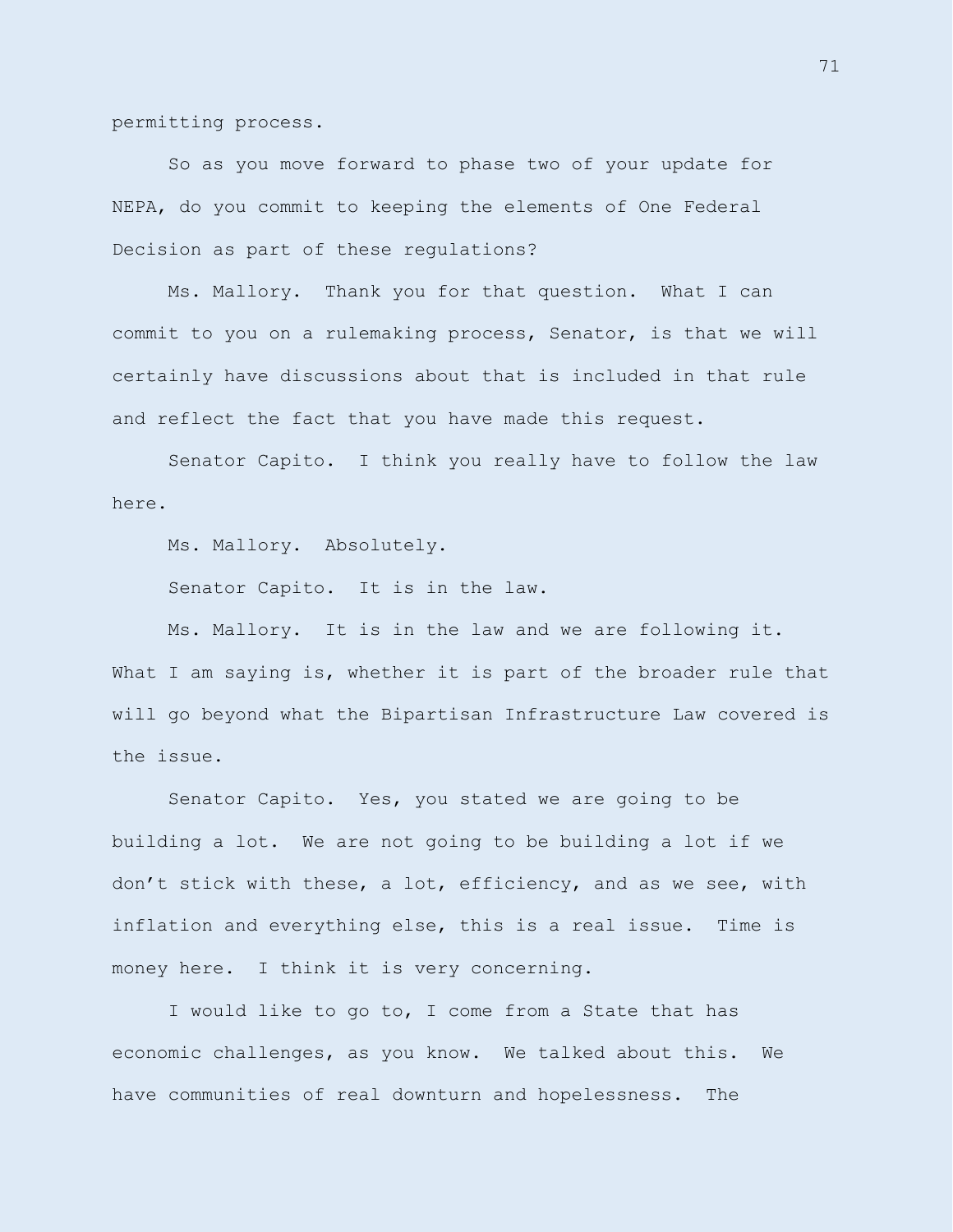statistics that just came out on drug deaths today, I read 108,000, I think it was, Americans lost their lives. Unfortunately, our State is subject to some of that.

I think that a broader view of what is going to bring people out of poverty needs to be taken here by the Administration. I understand the clean air and the clean water, and that is what we all want. But at the same time, to exclude a highway expansion, a community might not have a way out. I know certainly in Senator Sullivan's case, in many of the communities in Alaska, they have no infrastructure to move, to progress, in some cases, both on the water and the transportation.

So I think a broader view of how this can open up communities and pull people out of poverty which is ill health and drug addiction and everything else that goes along with that sometimes, is what I think a lot of us are trying to make the point that you can't exclude communities who have been treated poorly, and that we want to have them treated like the Golden Rule. You have to have all the options on the table here.

And I know you said we have to listen to these communities, and I know you are listening to the communities. But there are conversations that go on with the communities who want to have cheaper energy, who want to have the availability of power costs that are going to be reliable and that are going to be there for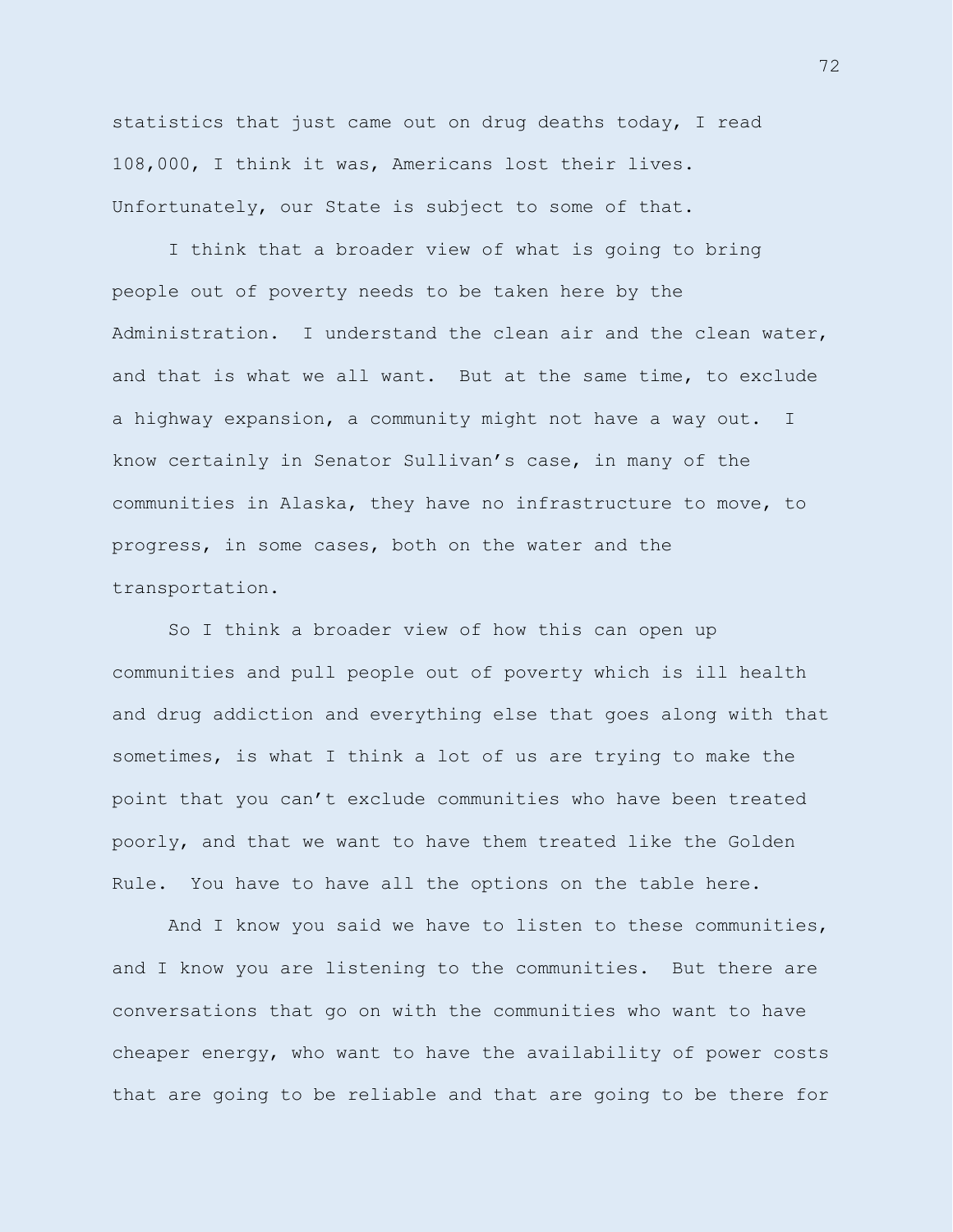them and for their children when they grow up in and around.

You know, I am from a small area. A lot of our folks don't want to move from where they are. So the solutions I think, I think that is the frustration that I feel listening to the testimony, is the narrowing of the view of, it almost gives us, me, an impression of, I know better what is good for you than what you know is good for yourself.

So I would just ask you to take that thought with you as part of my impressions today. Thank you.

Ms. Mallory. Thank you, Senator. I appreciate your making those comments. First of all, I just want to be clear. Again, I feel like people are equating all of our views with the views that were expressed to us by the environmental justice advocates. We believe that those are views that we have to consider along with other views as well. We are not just limiting what we think and how we behave simply to recommendations. We are trying to make sure that those recommendations are part of the process of thinking how we move forward.

I am making an effort, and I think other members of the Administration as well, to get out and reach out and talk to all communities. It is not that are simply limited to our experts that are interacting with us through the Advisory Council. In our interactions with other people, we are listening to other

73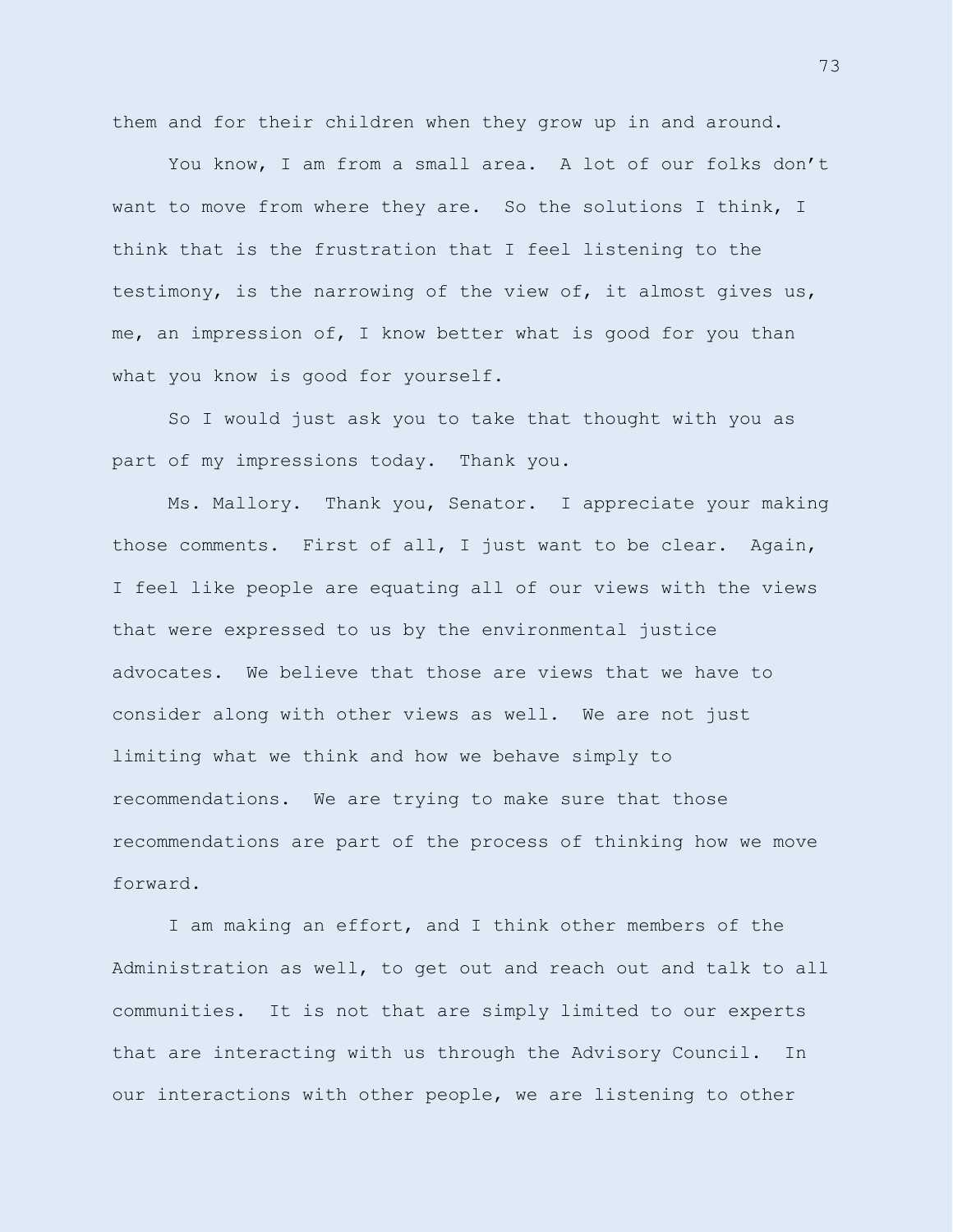people, and we are hearing different views. This is a big Country and in different regions people have different ideas about what is the best approach. We are trying to take all of that into account.

Senator Carper. [Presiding.] Thank you for presiding over this hearing while I had to run and vote. I think we have some more votes coming up.

This is my second round. I would like to lead it off by giving you the opportunity, if you want to, to respond to some of the questions that Senator Sullivan raised that you may not have had a chance to respond to earlier. If you want to take that opportunity, it is yours.

Ms. Mallory. I am not sure that there is not much new to add. As I was trying to say to the Senator, I think basically on the issues of carbon capture and sequestration, which is obviously something that we talked a little bit about, and how that is an important part of the President's agenda, and how we are approaching that issue, I don't know that there are new things to say on that.

What we are trying to do is to make sure that we invest in the technology and conduct it in a way that we are not harming people who are living near or close to related facilities, and that that is as important a consideration as everything else in the planning. That is really the main point that I was trying

74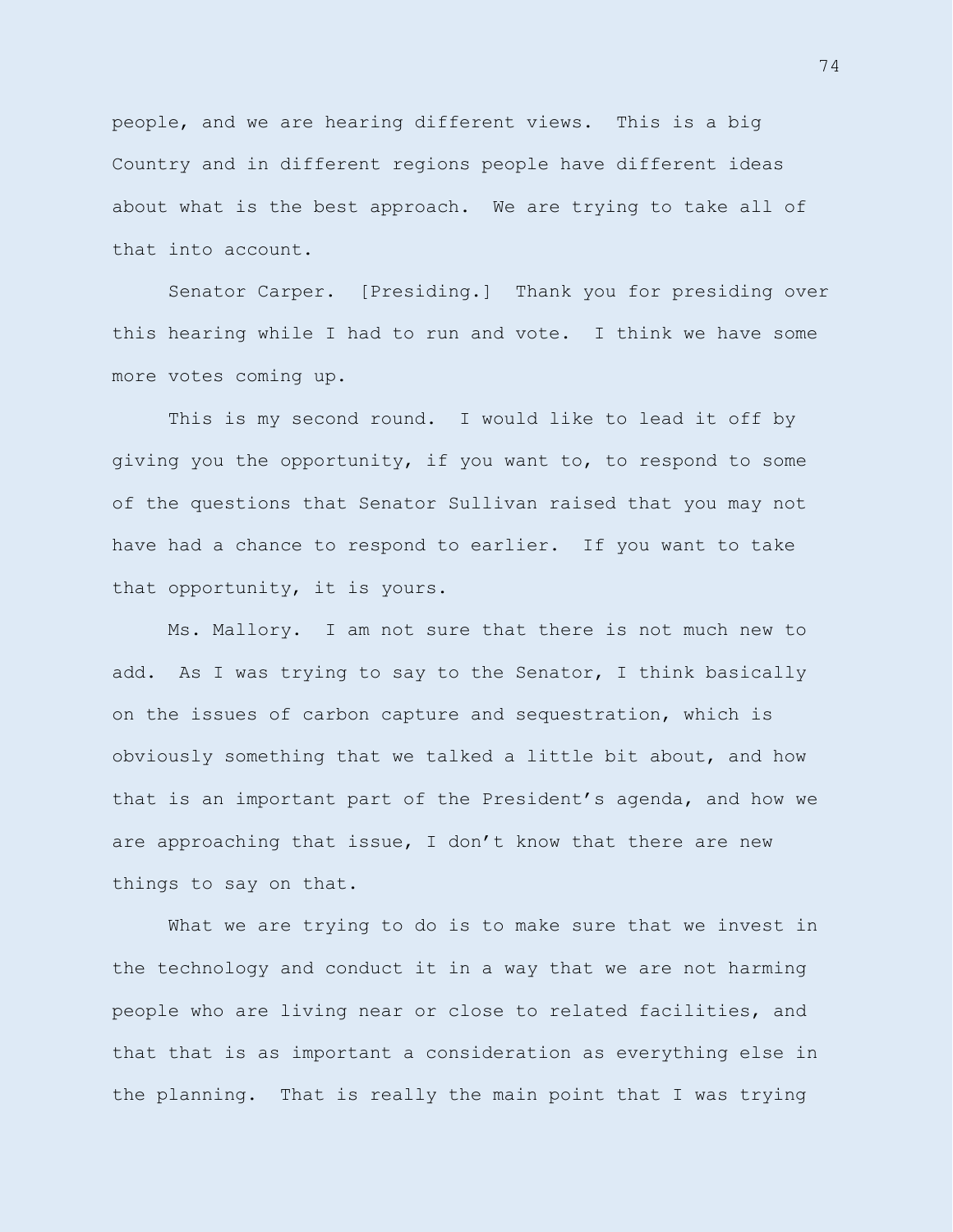to reflect.

Senator Carper. All right. I am not going to dwell on carbon capture sequestration, which is something that I am strongly interested in, as are other Democrats and Republicans.

I would note that the issue of regenerative agriculture, in my State, we raise a lot of chickens, a lot of soybeans, a lot of corn, a lot of lima beans. We are always concerned about overdevelopment in our State. We have these beautiful beaches in southern Delaware, and there is a lot of interest from people to live in southern Delaware, and developers want to overdevelop southern Delaware.

So we are always looking ways to keep farmers on the land. One of the ways to do that is make sure they have greater income, have more fertile soil, and regenerative agriculture is something we are hugely interested in, as are the farmers. So I would just share that with you. We will come back later and talk about it.

My next question would be, last month the Columbia Journal of Environmental Law published a study on NEPA's implementation at the U.S. Forest Service. The study reviewed over 40,000 NEPA decisions completed by the U.S. Forest Service between 2004 and 2020, over 40,000 decisions by the U.S. Forest Service between those years. It uncovered that one of the biggest hurdles to quick or timely environmental reviews is lack of agency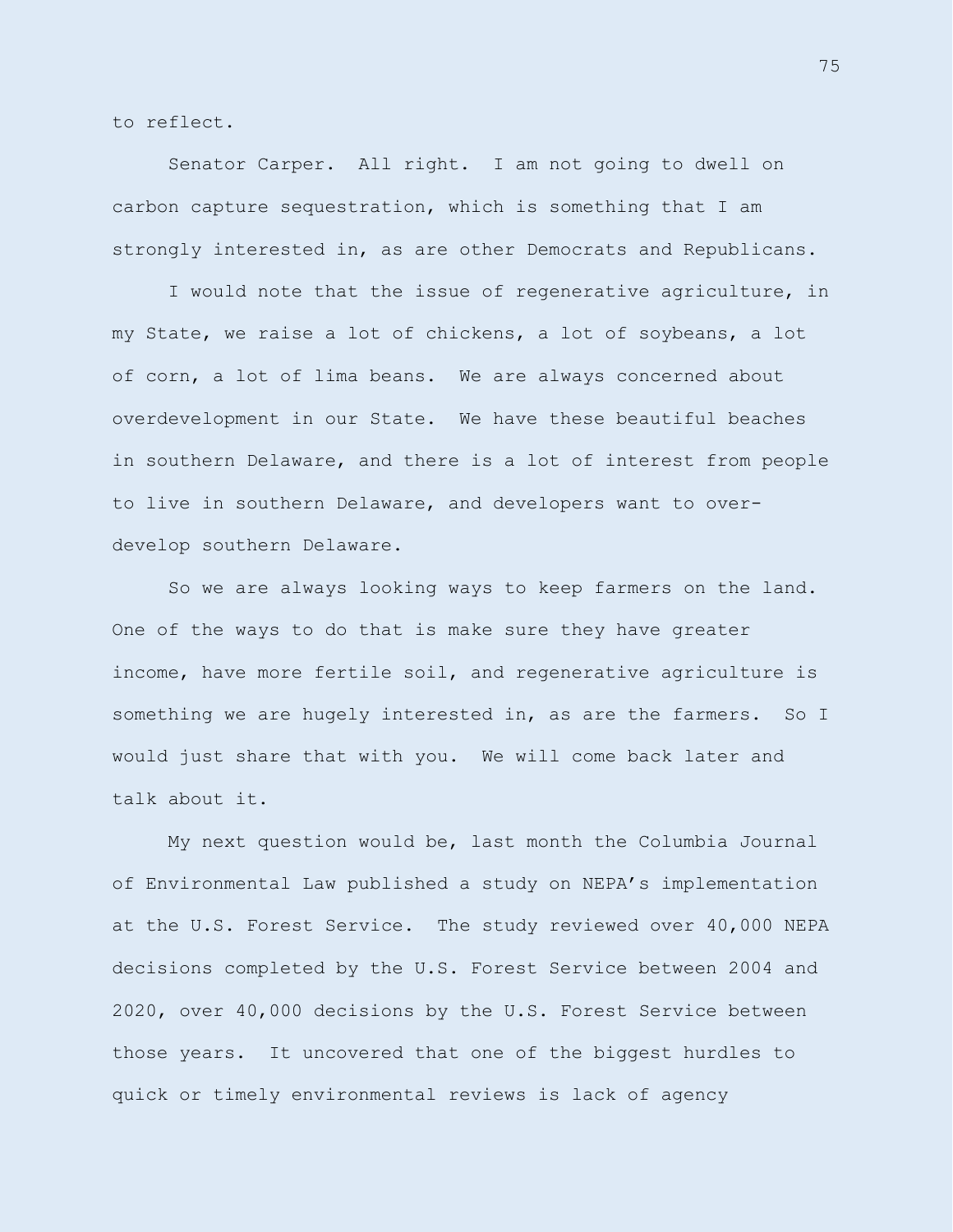resources, lack of agency resources. Contrary to popular belief, less rigorous analysis does not actually lead to faster decision times.

However, not having the right staff or sufficient resources to conduct NEPA reviews leads to slower decision times. This means that the past Administration's efforts to starve federal agencies of staff and resources did not make the reviews move faster. It actually made the delays worse, not better.

My question: do these findings surprise you? What are you and others in the Administration doing to ensure that the Federal Government has the resources and staff to conduct environmental reviews in a timely manner?

Ms. Mallory. Thank you, Senator, for that question.

It doesn't surprise me, having been a career staff person in the Federal Government for 14 years before I took on my first political position. What we know is that agencies are going to work to whatever you establish for them as the goal. What gets cut is the quality of what gets done. That is why I think we are trying, in the action plan, one of the key pillars of that is to try to make sure that the agencies are assessing what their needs are and deploying the staff in places that are necessary, or at least working as a federal team to try to help each other do well, to work in a way that we help each other, so that the resources that are necessary in order to conduct the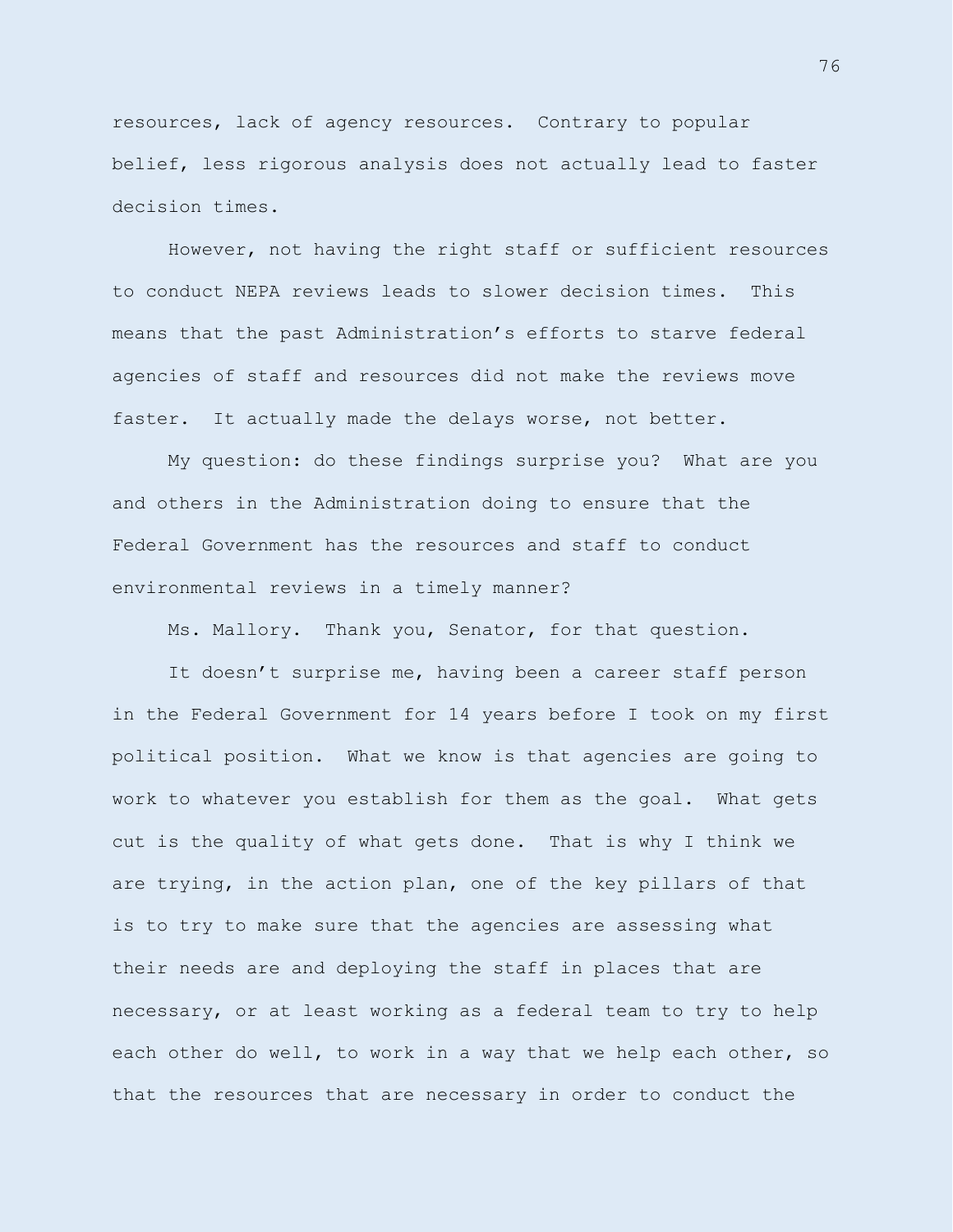whatever is necessary for the permitting is available. That is part of having the leadership in regular interaction around our permitting progress.

Senator Carper. Second question. Given that, this involves State and local governments given that State and local agencies implement so many federal programs, what guidance, technical assistance, and support do you anticipate providing to our partners at the State or local level with permitting action plans?

In your answers, if you could clarify something for me, I would be grateful. In the action plan and recent rulemaking, did CEQ roll back any of the timelines for decision-making? Did you roll back any of the timelines for decision-making? And also, are the changes intended to delay the investments we are making in the Bipartisan Infrastructure Law? I don't think that is the case, but I would like to hear it from you directly on this issue, please.

Ms. Mallory. First of all, on the action that we just took recently, it was three very targeted actions that did not affect the timelines or the One Federal Decision process, or any of the efforts that were specifically efficiency focused. That was not covered in our most recent rule.

On the question about the resources and what we need to do there, the action plan itself is designed to help us or make the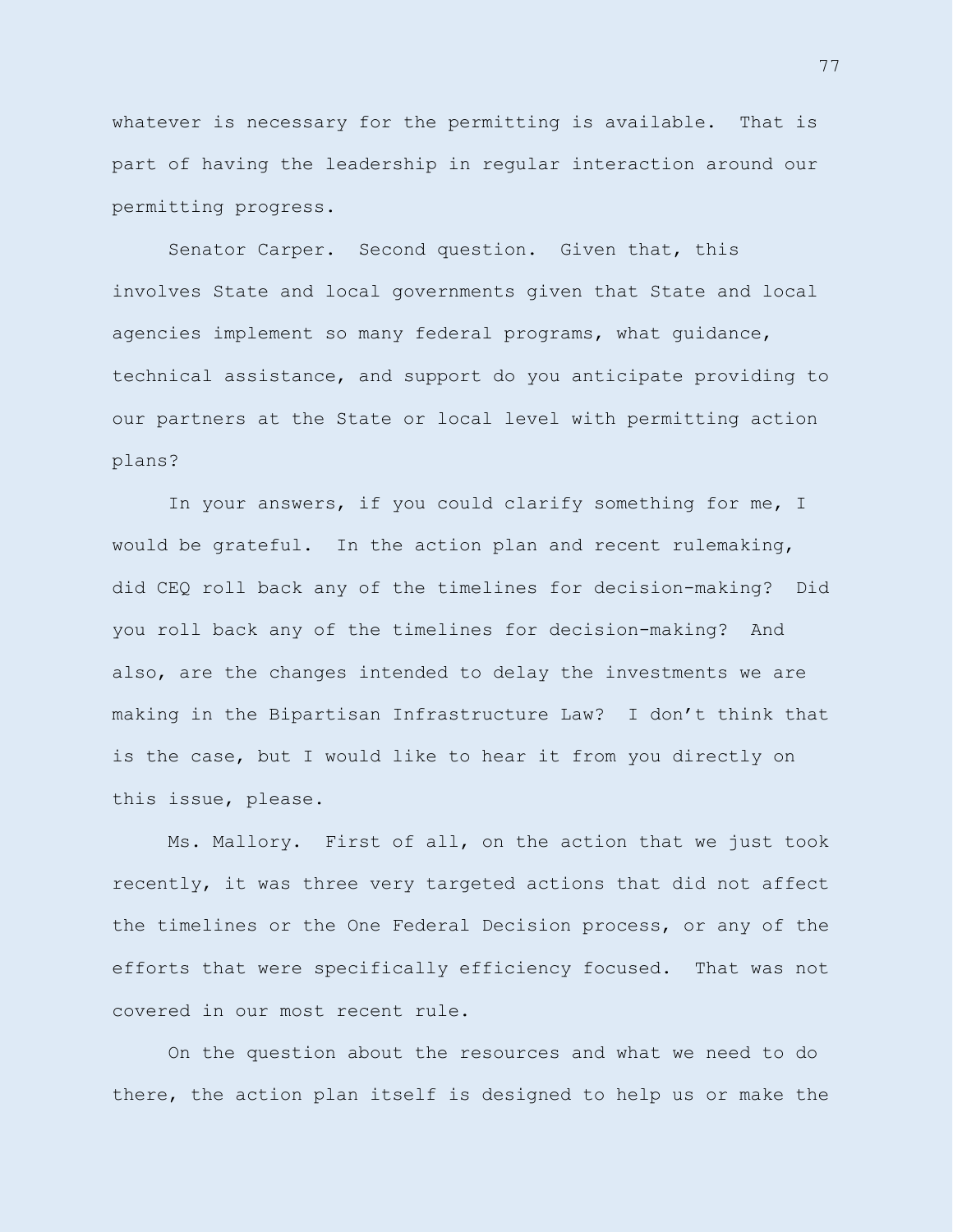connections with the State and local entities who are very active in actually implementing the rules. It does not say specifically what we are going to do, but we identify that as an area in which we have to get together with preferably like national level bodies that are coming from cities like the League of City Voters, that is not the right name, that work at a level that is representative of both States, ECOS is an example of a body that we would envision kind of creating a relationship to help figure out how we can best work together with States.

We can improve our part, but our part is only one part. We can get the funding necessary to do our part. But ultimately, for a lot of the projects, it is really important that State and local entities be able to also do their part.

Senator Carper. All right. We have just been joined by Senator Wicker. I am prepared to yield to him if he and Senator Sullivan are okay with that. But let me ask one unanimous consent request of my colleagues. I ask unanimous consent to submit for the record a Congressional Research Report entitled The Role of the Environmental Review Process in Federally Funded Highway Projects, Background and Issues for Congress, which includes the environmental reviews mandated by NEPA do not result in infrastructure project delays when early stakeholder engagement is part of the project planning process.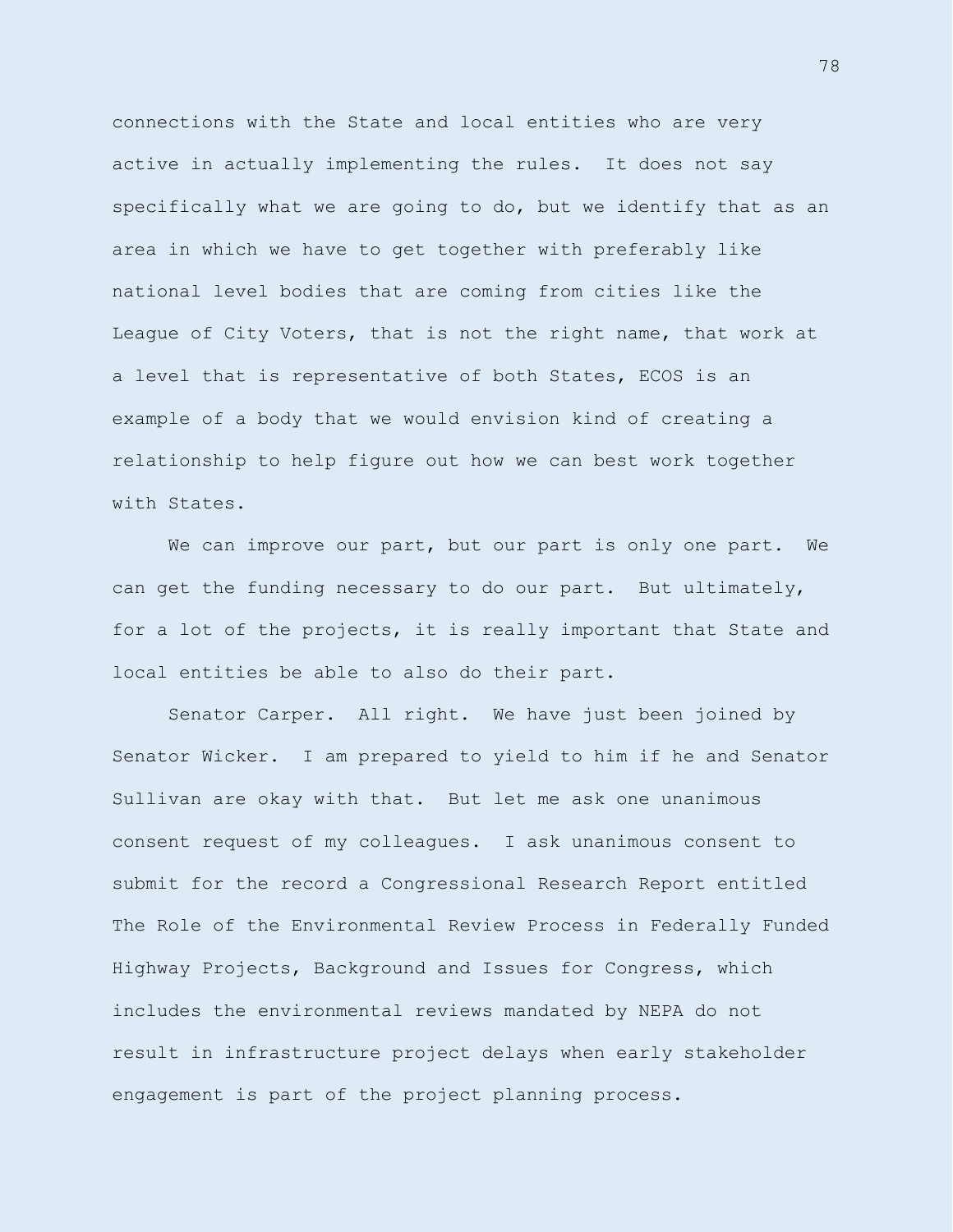[The referenced information follows:]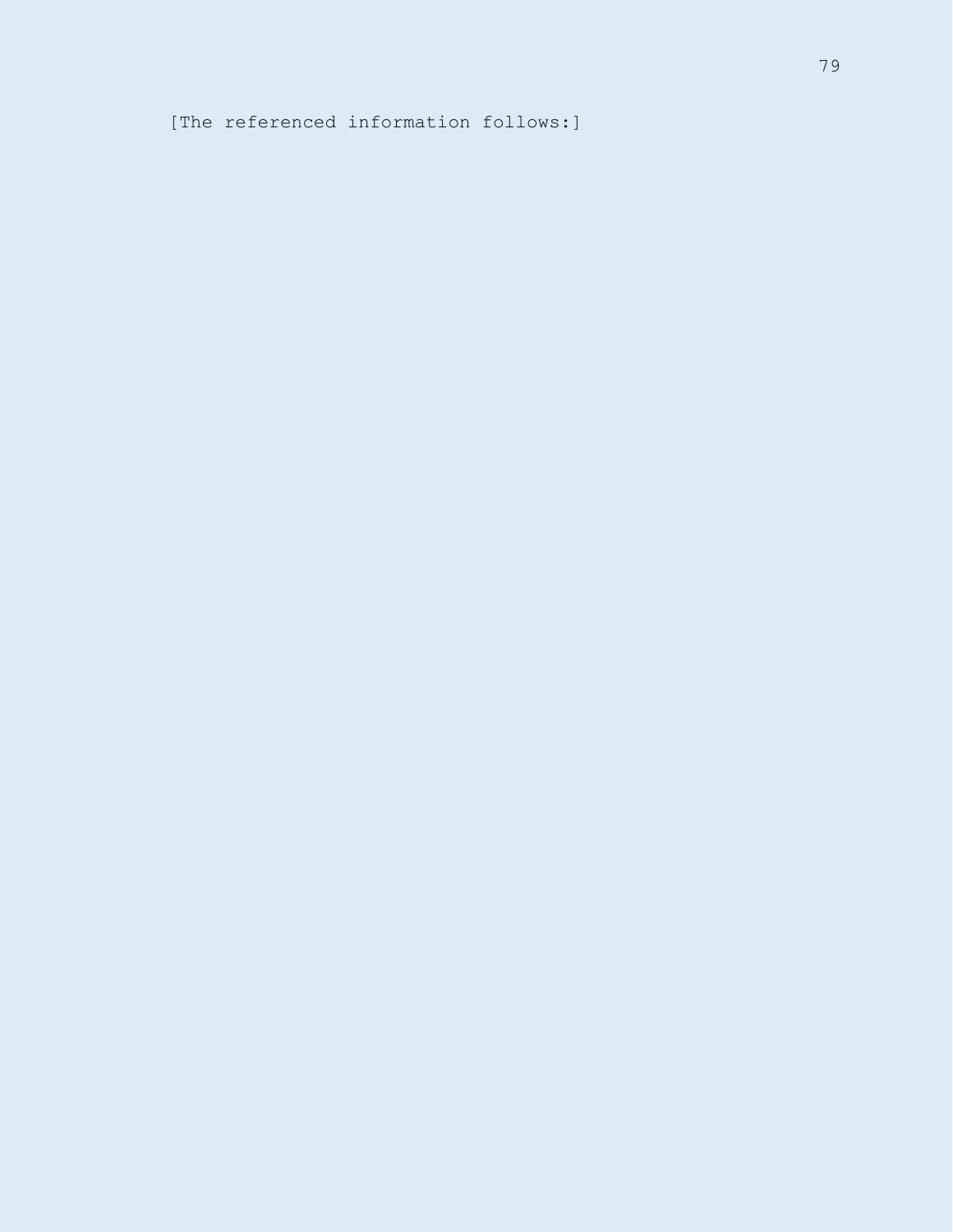Senator Carper. I should yield to Senator Wicker.

Senator Wicker. Mr. Chairman, I would defer to Senator Sullivan. He has not yet voted, and I have.

Senator Carper. Okay.

Senator Sullivan. Yes, I am getting screamed at. This is too important for me.

Senator Carper. Second bite out of the apple. Go ahead. Senator Sullivan. Hopefully they will keep the vote open for me.

Madam Chair, I am obviously, I am expressing frustration, it is no, I am not trying to be rude to you. But this Administration, the Biden Administration has issued 22 Executive Orders or Executive Actions solely targeting Alaska, 22. I guarantee you they are not doing it to Delaware. And my constituents are up in arms, because it is targeting their livelihood, it is targeting their access to federal lands.

Deb Haaland, Secretary Haaland was in Alaska three weeks ago. She meets with the Inupiat People of the North Slope, who every single one of them said no more regulations to lock up our lands. She smiled, nodded, she got back and 72 hours after her return, she issued a giant Executive Order taking, as I mentioned, half of the National Petroleum Reserve of Alaska off of the table and had the audacity to put in their rule that they were doing it because the Inupiat People wanted their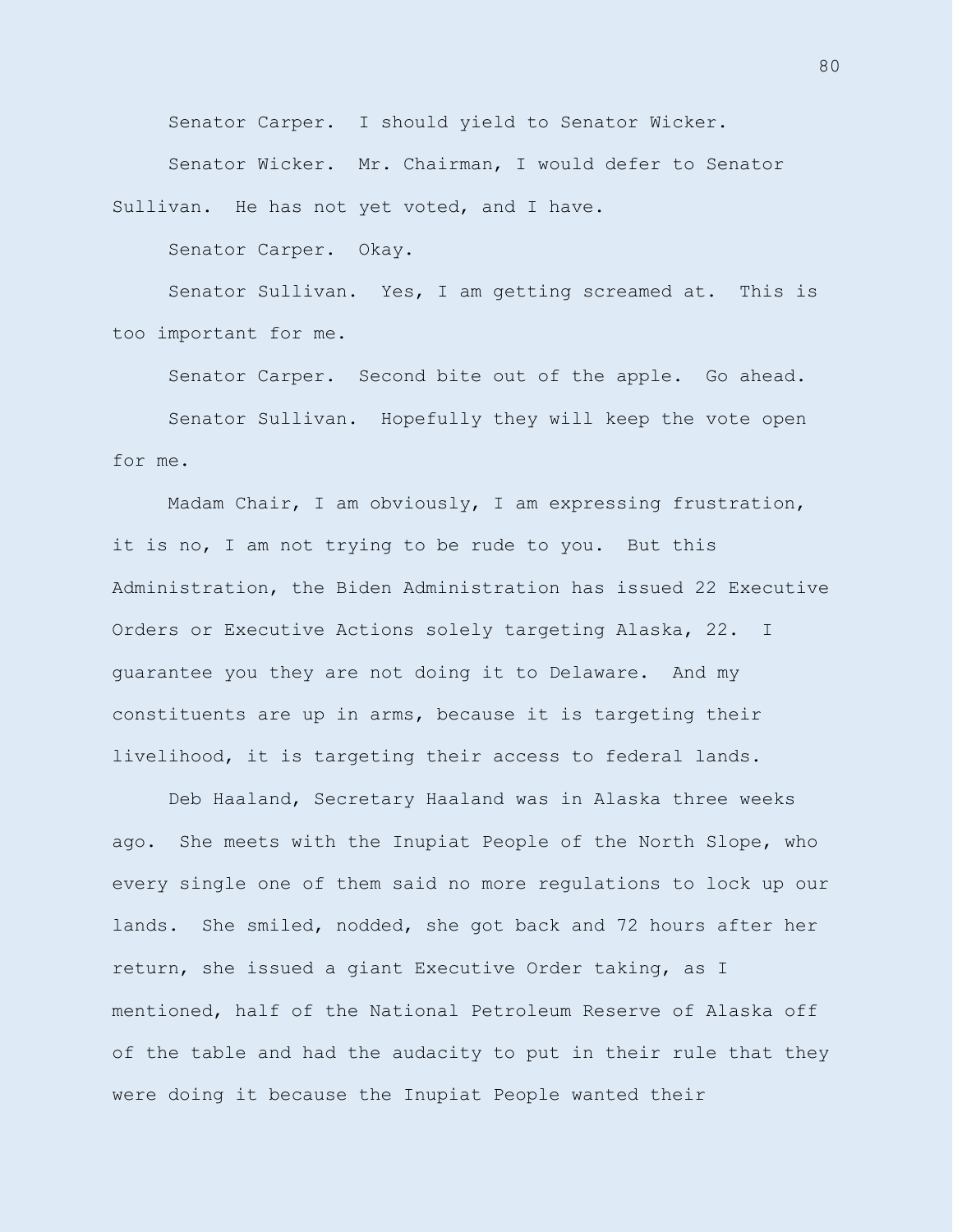subsistence right protected. She had just met with them. And that is not at all what they said. It was an insult.

So I am very frustrated. And I am frustrated on behalf of my constituents.

Senator Kelly's question, I am sure you know, the average EIS takes almost four years. That is average. One-quarter of all EIS' take six and a half years. Do you think those timelines are good for our Country?

Ms. Mallory. Senator, as I was saying, one of the reasons that we have released the permitting action plan is that we are trying to get the processing efficiencies in place in a way that will allow us to --

Senator Sullivan. There is a lot of smart people who think your NEPA rule will do the exact opposite and will give radical environmental groups the opportunity to sue away and delay more. I had a gold mine in my State. It is called the Kensington Gold Mine. Took 20 years to permit, 20 years. Do you think that is good for the Country?

Ms. Mallory. I know that there are extreme examples out there that we are trying to make sure that we address.

Senator Sullivan. Let me ask, just with regard to the rule, as you know, under federal law, you do not only have to push that in the Federal Register, the rule must then be submitted to the House and Senate before taking action. When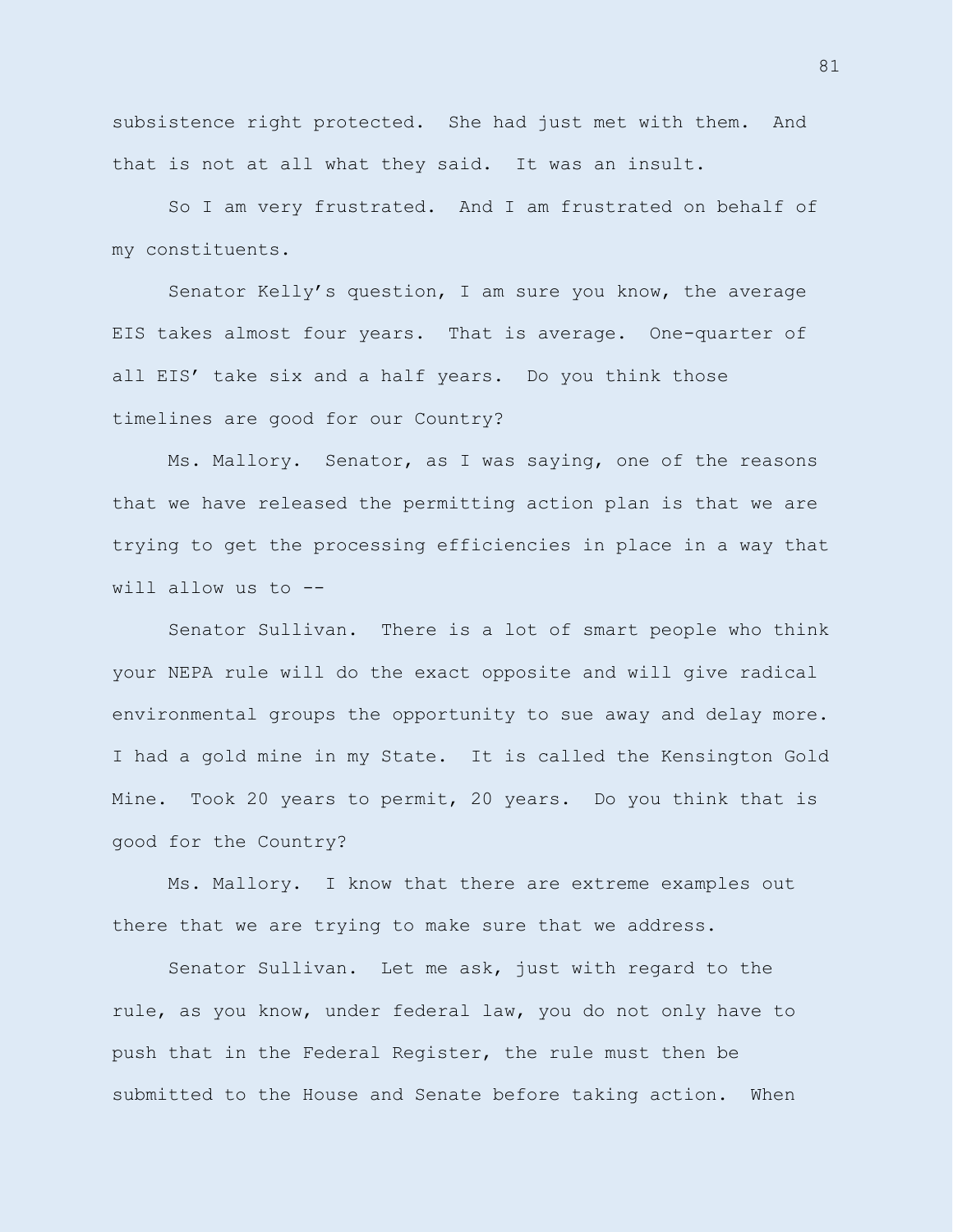does CEQ intend to do that? That is a federal law requirement. Ms. Mallory. I will have to get back to you on that. Senator Sullivan. Okay. That is important.

Let me ask just one final question. The President made this big deal about the lack of critical minerals, which really hurts our defense industrial base, our renewable sector, renewable technology, and that the Administration is going to do all this great stuff to make sure critical minerals are from America, not China.

I had a recent amendment in terms of instructions for our conferees on the USECA conference that passed unanimously. Every U.S. Senator said, hey, we should get our critical minerals and technology from America, our allies, not China and not Russia. So, pretty broad bipartisan support for that.

And yet, and yet this Administration reversed the Ambler Mining District road decision in Alaska. Huge stock of critical minerals for our Country in the Ambler Mining District. You guys reversed it about eight months ago.

And then the big nickel, I believe it is nickel prospect in Minnesota was also recently reversed. These again were super big goals of the radical left environmental groups. And the President is saying, we are going to do this, and yet the actions you take, the clear actions are harming America's ability to actually mine and process critical minerals. That is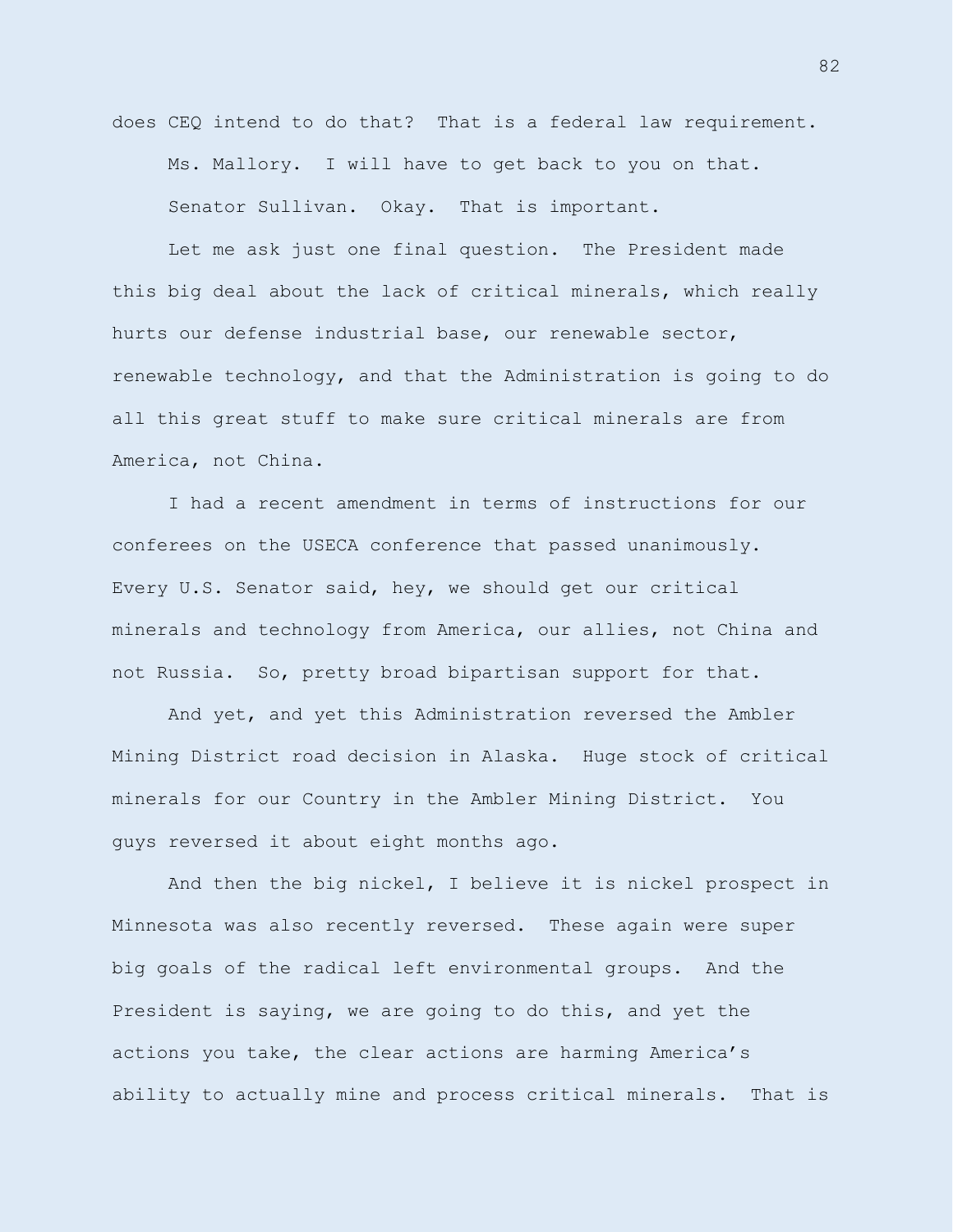two examples, Minnesota and Alaska.

So what is CEQ's role to oversee the Administration's implementation of addressing the shortage of critical minerals that we need desperately in our Country across the board, including for EV technology and batteries and military issues as well?

Ms. Mallory. Thank you, Senator, for the question. Again, this is an area where the President has put some attention on the importance of our putting ourselves as a Country in a better position on critical minerals. He has also recommended that we pursue mining reform based on principles that will essentially bring our modern ethos around environmental protection into the way that we proceed on mining.

So CEQ is actively engaged with other members of the White House on those efforts and initiatives.

Senator Sullivan. Thank you.

Thank you, Mr. Chairman.

Senator Carper. You bet.

Senator Wicker, thanks for joining us today. Before you go forward with your questions, let me just make another unanimous consent request.

I ask unanimous consent to submit for the record materials that show that U.S. oil production continues to recover despite claims that the Biden Administration's actions have slowed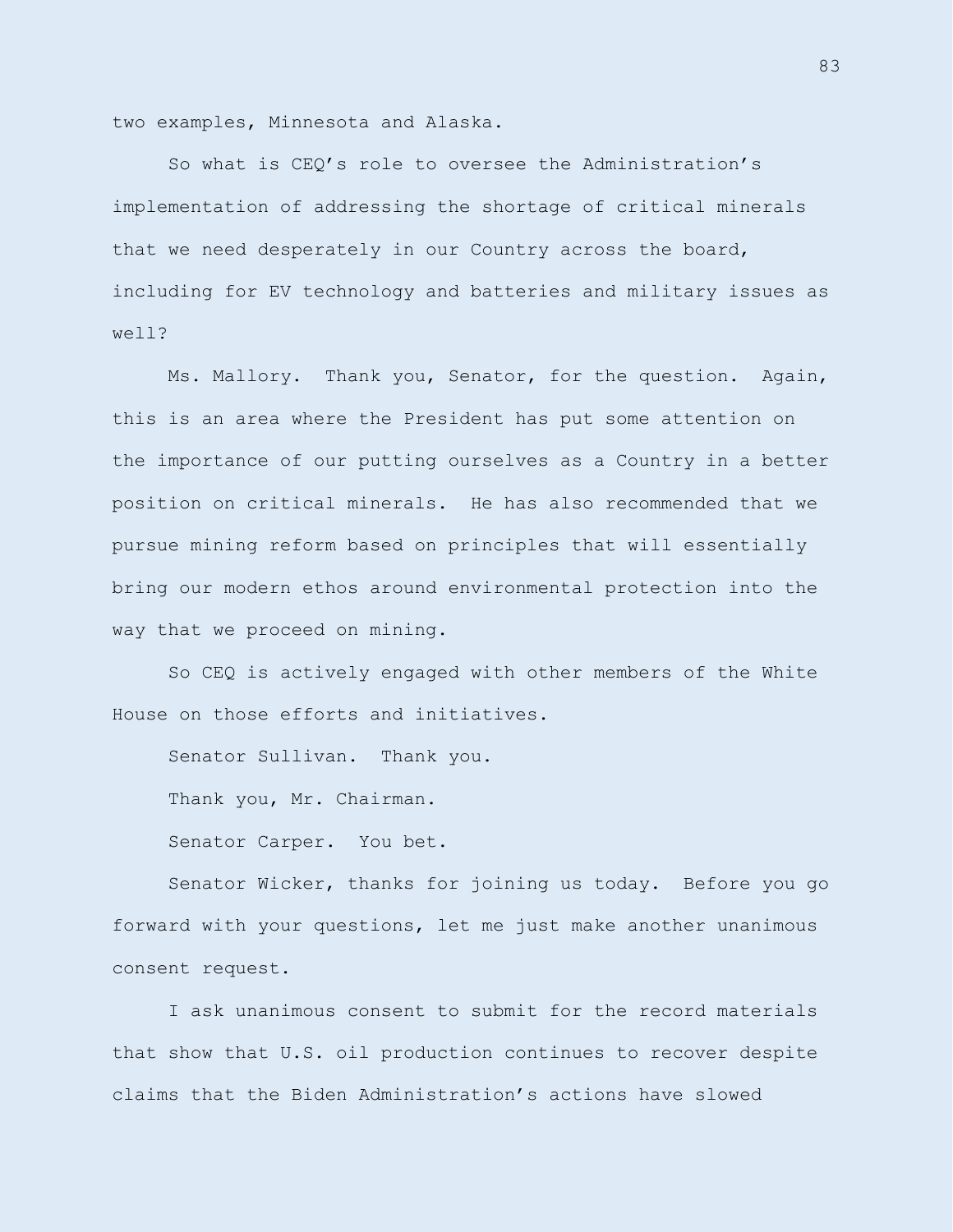drilling. Without objection, that is so ordered.

[The referenced information follows:]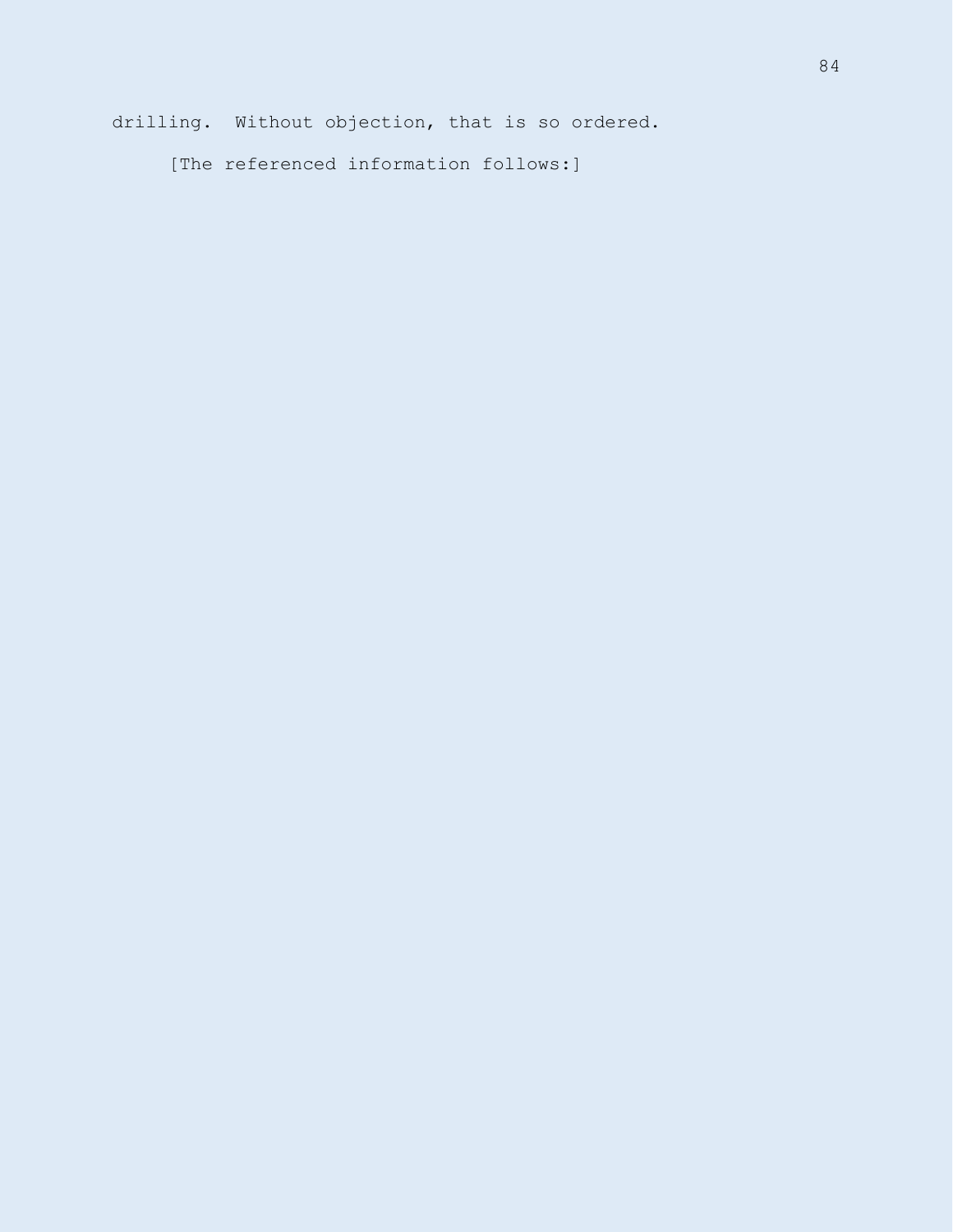Senator Carper. With that, Senator Wicker, the stage and the floor are yours.

Senator Wicker. Thank you, Mr. Chairman. I look forward to seeing that document that you just entered by unanimous consent.

Madam Chair, thank you so much for visiting our State of Mississippi, and thank you for meeting with me earlier today about a grave problem, man-made flooding problem that we have in the south Delta concerning the Yazoo Pump Project. I very much appreciated that.

You visited our State in February. In a nutshell, can you share with the committee what you learned?

Ms. Mallory. Yes. It was a several-day trip in Mississippi with Secretary Haaland, who basically was looking at some historic sites in the area as part of a direction from Congress. So it was my opportunity to visit the Medgar Evers site, to visit the area that was involved in the killing of Emmett Till, and then we saw another site that was related to those two projects. Then I left her and I joined the Corps of Engineers, and we visited the Yazoo Pump area.

Senator Wicker. Let me just interject. All of those sites are very important to me also, so I am glad you did. But specifically, you were about to get to Yazoo.

Ms. Mallory. Yes, to Yazoo. The purpose of that meeting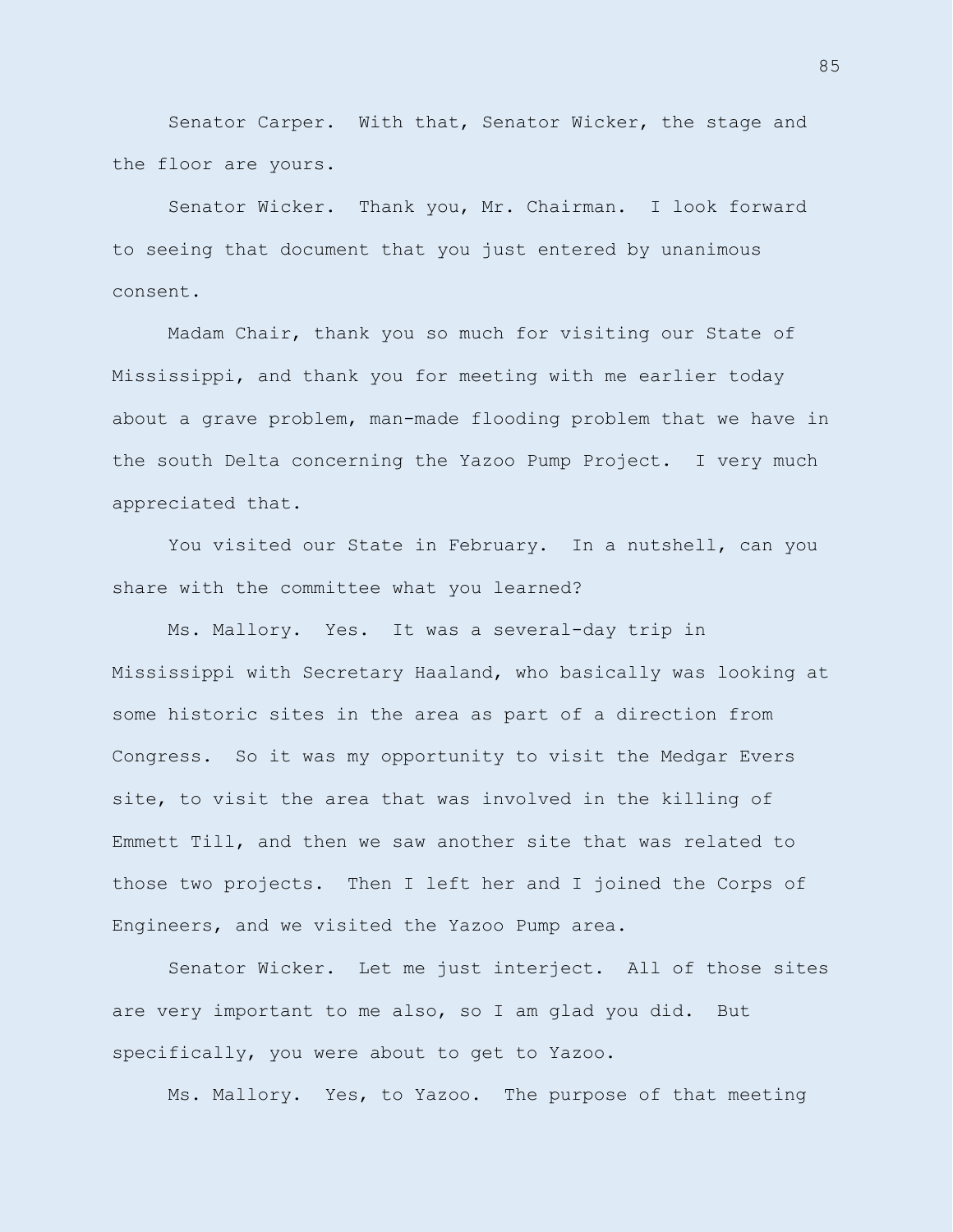was because, obviously, there is action that was taken by the Environmental Protection Agency that reinstated basically the 404(c) veto that had been used over that area. So we are at a place where the question is, now what? What do we do about what has to happen in this area in order to address the regular flooding that is occurring for communities, and to make sure that we are doing it in a way that balances with the ecoconcerns that have been raised previously?

So that was the point of my seeing the area and having a chance to hear from the Corps' experts on what they thought that the issues and opportunities were.

Senator Wicker. I realize I asked you a very general question. But you saw the area where the recurrent flooding takes place, is that correct?

Ms. Mallory. Correct.

Senator Wicker. It is indeed a man-made problem, caused by a project built by the Federal Government, is that not correct?

Ms. Mallory. That is correct.

Senator Wicker. Thank you so much about that, and also thank you for meeting with me earlier, as I already said. I think we agreed that a schedule has been pretty much finalized concerning getting all of the relevant agencies together and moving by the middle of July. I do appreciate that, and I appreciate your assurance that you will get a copy of that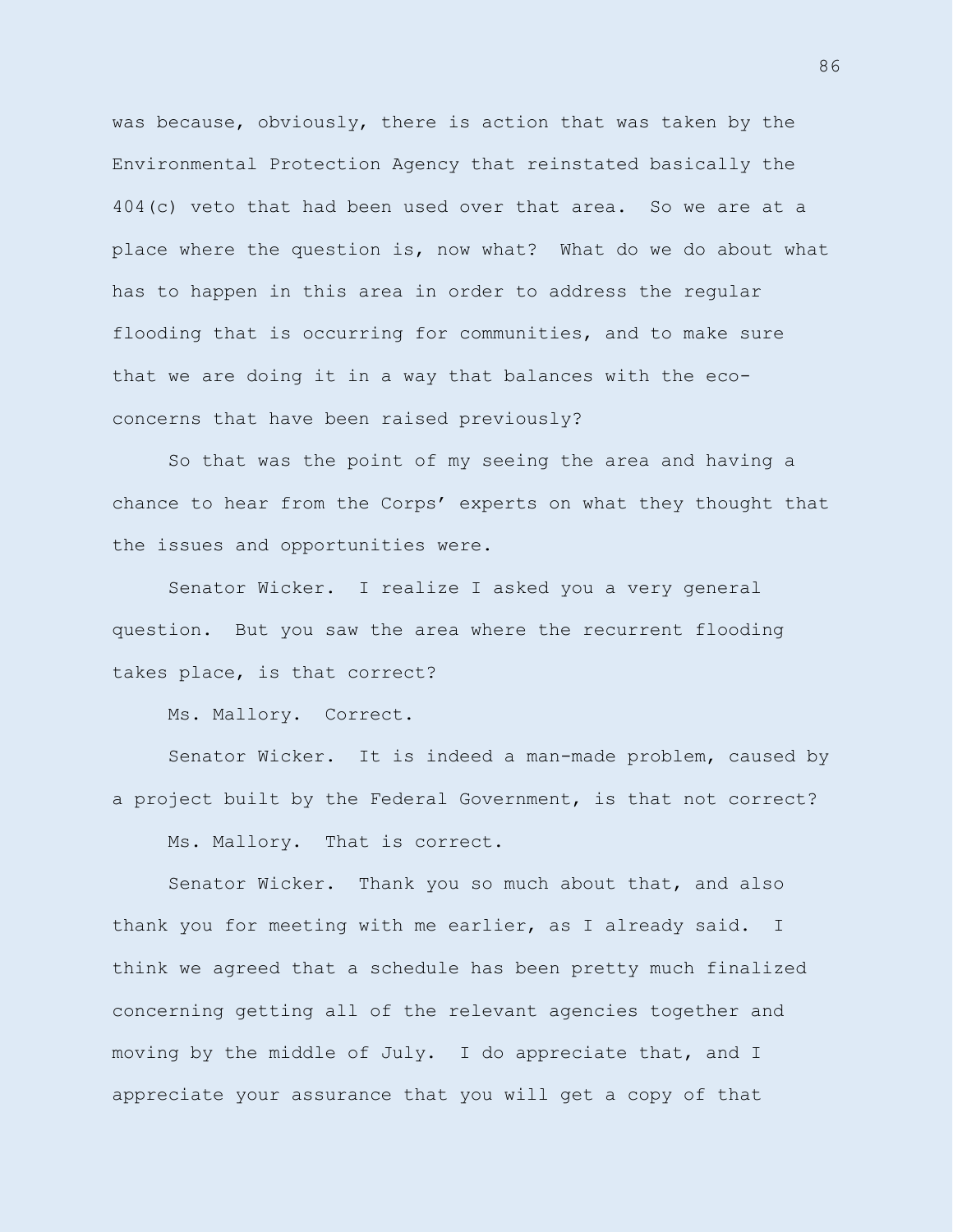schedule to me. You are planning to do that, are you not? Ms. Mallory. That is correct.

Senator Wicker. Then I think there is a two-pager where you and other agencies that are involved in this have sort of boiled down the relevant issues with regard to this proposal, and you are going to get that to me also?

Ms. Mallory. I am going to talk to the agencies about that. We are going to have some discussion about that.

Senator Wicker. Okay. Well, I hope you will do that. So I might ask you also to get back to us on the record about that. But I hope you will.

The six counties most affected by the flooding near the proposed Yazoo pumps are Sharkey County, where 30.3 percent of the residents are in poverty; Issaquena County, 43.3 percent of the residents there are in poverty; Humphreys County, 33.3 percent of the residents in that county are in poverty; Yazoo County, 31 percent of the residents are in poverty; Warren County, 19.2 percent of the residents are in poverty, the best one of the group but still way, way too much. And Washington County, 27.7 percent of the residents are in poverty.

The President has made environmental justice central to his environmental and climate agenda. I understand you have been asked about that earlier. But would you agree that the statistics that I have read to you argue strongly for looking at

87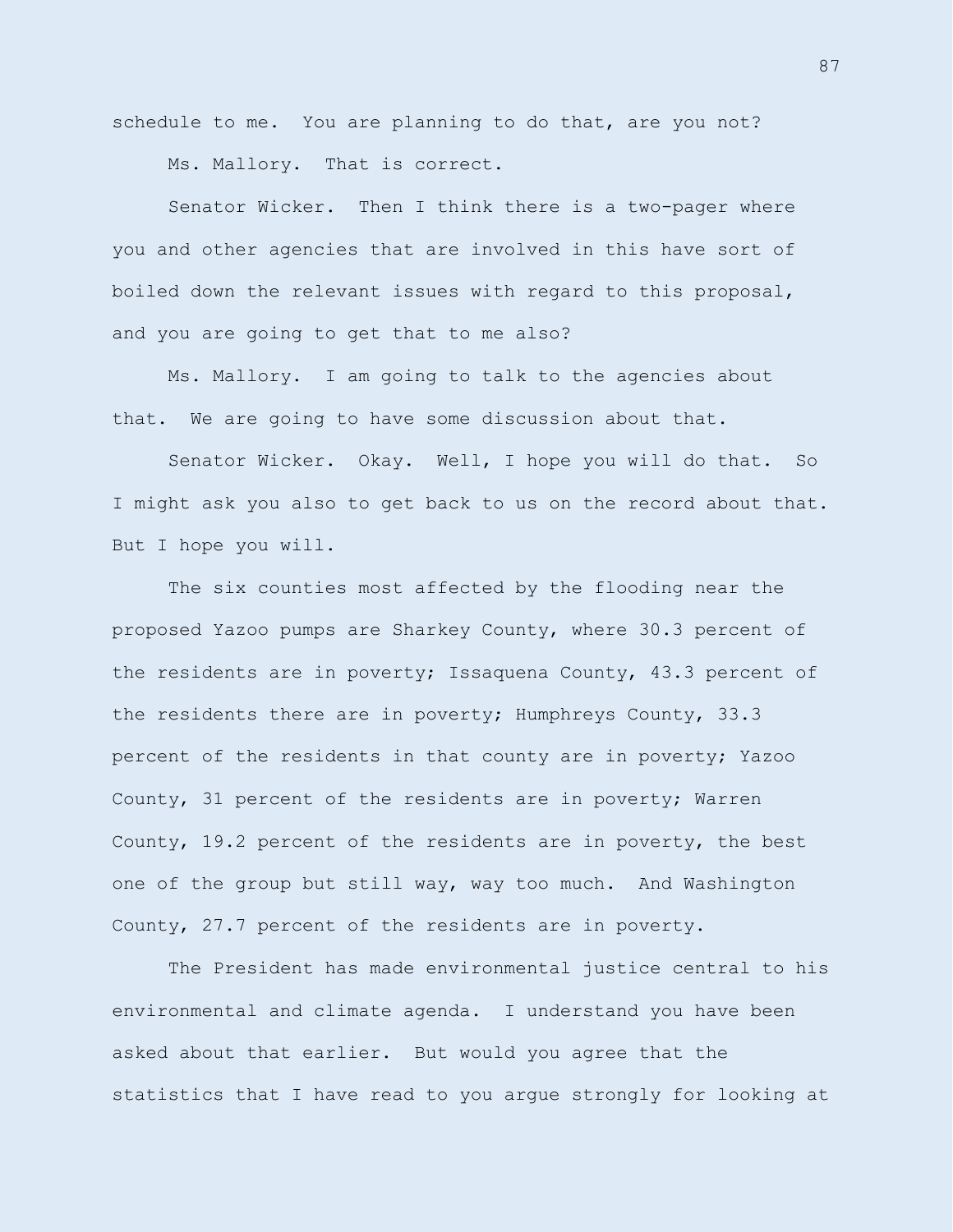this proposed projects in terms of environmental justice?

Ms. Mallory. I will say, Senator, that is actually one of the things that is high on my list of follow-up on this project. I have not yet had a chance to talk to the communities or even community leaders about either the project or just their own situation. So that is something that is definitely on my list of things to do on this project.

Senator Wicker. Okay. I think we agreed in our meeting earlier, which again I appreciate so much, that maybe some weekend soon, a long weekend, a break, or during the August break, at least by then, you might facilitate a team coming down and looking, talking to stakeholders, the low-income populations are very much in support of this project, the minority populations who are in support of this project.

So I appreciate your working with us. I think we are on the road to a schedule that gets us to a point in mid-July of actually decision-making. I certainly look forward to learning as much as I can about the list of the issues that they boil down to.

So thank you very much for working with us on behalf of the residents of the south delta. And thank you, Mr. Chairman.

Senator Carper. Thanks so much for joining us, and for your persistent focus on this issue. As our colleague knows, one of the things that we talked about is the level of poverty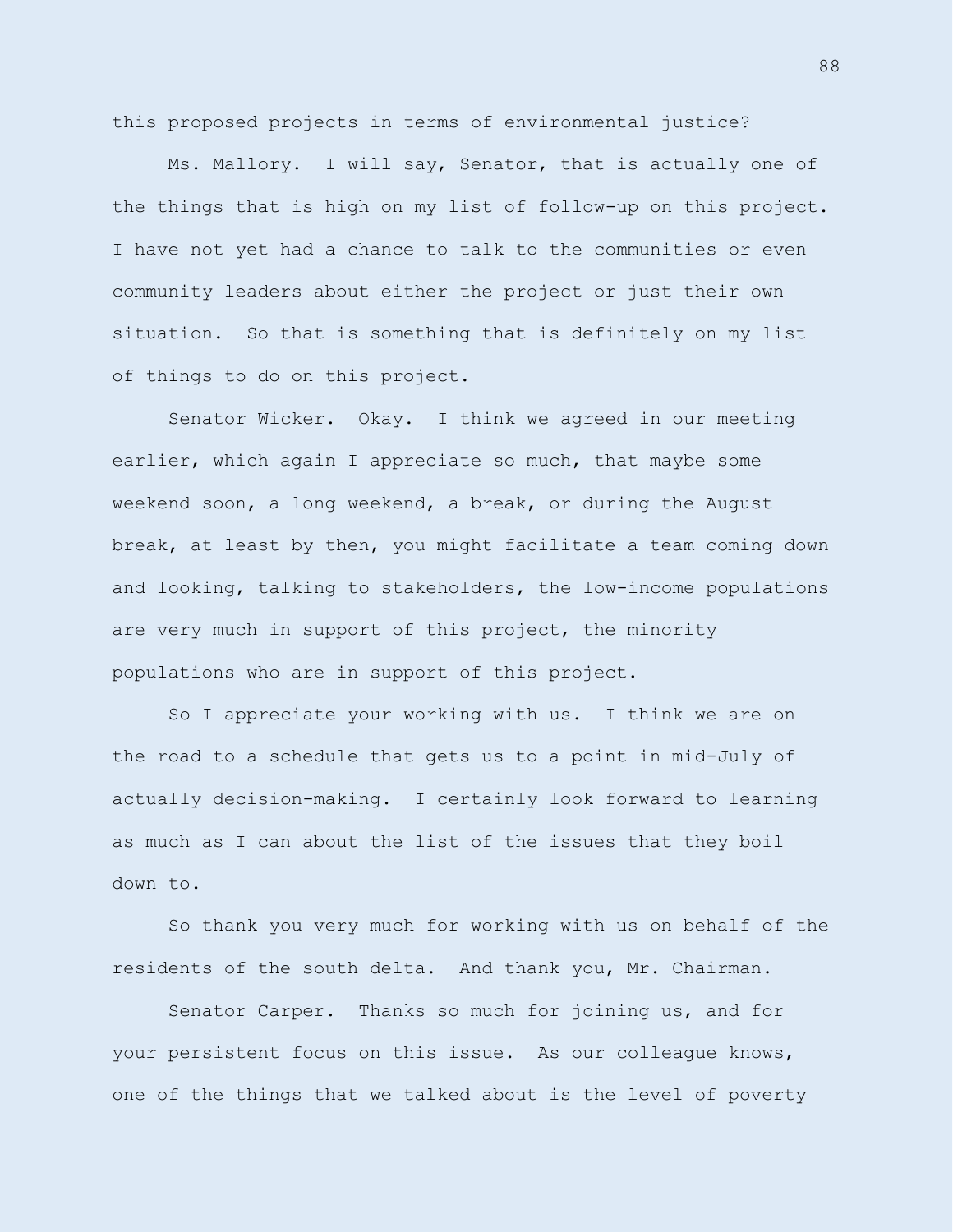in some of those counties, which is almost unbelievable. One of the things I have found in my own work as governor and chairman of the National Governors Association, a huge focus, I have always hugely focused on job creation and job preservation. If you want to help somebody, best way you can help is make sure they have a job and that they can lift themselves out of poverty.

The eight years I was governor in Delaware, more jobs were created in those eight years in Delaware than any eight years in the State. I didn't create one of them. We helped create a nurturing environment for job creation and job preservation, and one of those factors, workforce is important, tax is important, reasonable regulation is important. Also important is the quality of the environment, is the water drinkable, is the air something you can breathe. How about landfills and pollution and that sort of thing? All that is important as well. It all works together. I don't know of any business that want to live or operate in a place where the water is undrinkable and the air is something you cannot breathe. That is not a good thing.

Having said that, I am going to give you a couple minutes, if you wish. I am going to ask one unanimous consent request, and then I am going to give you a minute or two or three to come back and wrap up anything you feel like you would like reemphasize, maybe something you didn't have a chance to respond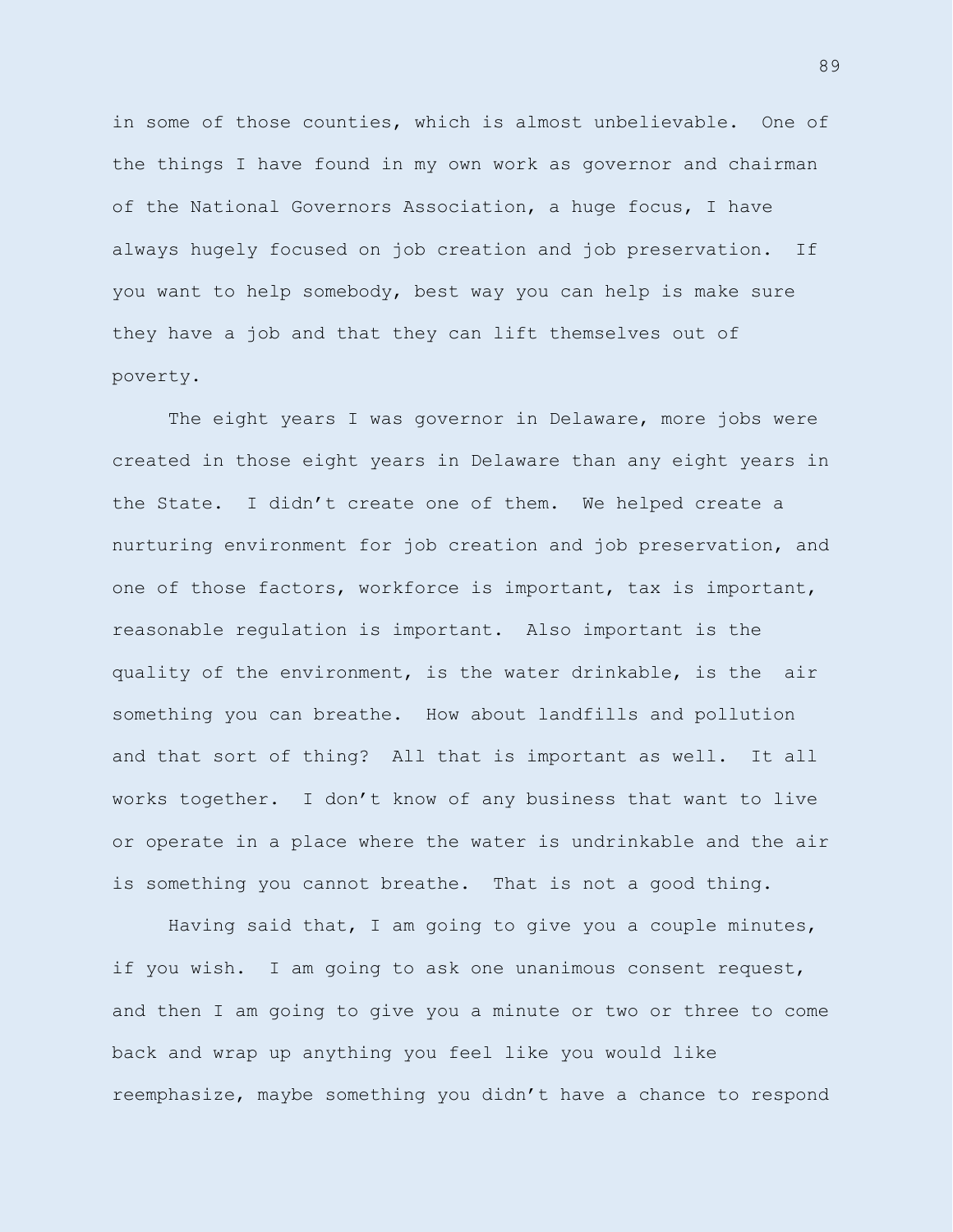to. While you think about that for a moment, I am going to ask unanimous consent to submit for the record a report from the Federal Highway Administration which found that between 90 percent to 99 percent of all road and bridge projects are completed as categorical exclusions, and therefore are not subject to lengthy review under NEPA.

That is worth repeating. I ask unanimous consent to submit for the record a report from the Federal Highway Administration that found that between 90 to 99 percent of all road and bridge projects are completed as categorical exclusions, and therefore are not subject to lengthy review under NEPA. That surprises me, and probably surprises you and others on this committee.

[The referenced information follows:]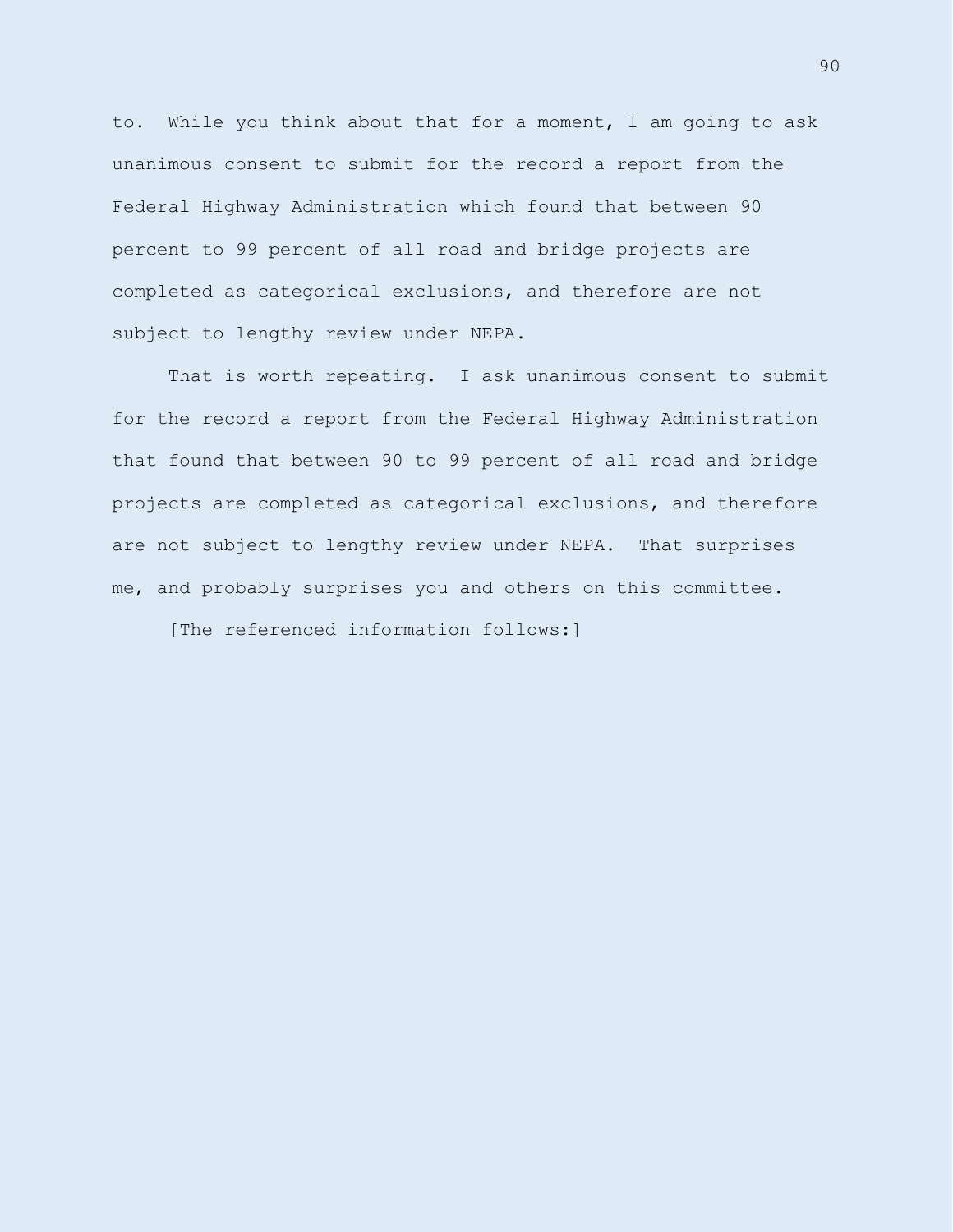Senator Carper. All right. That being said, I have something I am going to say, I call it boilerplate, right at the end. But I want to give you the opportunity to say something you didn't have a chance to say, question that wasn't asked that you wish had been. The time is yours.

Ms. Mallory. First of all, thank you, Senator Carper. I really appreciate it. And I really appreciated the opportunity to be here today to share some of the work that CEQ is doing. I hope that my pride in the work that we are doing and of my staff and all that we are doing for the American people have come through in the discussion. I think we have accomplished a lot in this first year. We have much more to do, obviously, because the President has a very ambitious agenda. We are working hard to achieve that sort of balance that really comes through in every single issue.

I have probably used the word balance many times today, but what is important is trying to meet the multiple goals that the President has set out. We want to have well-though-out, analyzed decisions that will endure, that will not be problems that are affected by flood plains that we fail to analyze. We want to make sure that the choices that we make reflect the public's expectation and investment in the Federal Government that we are using our funds in an effective and a thoughtful way.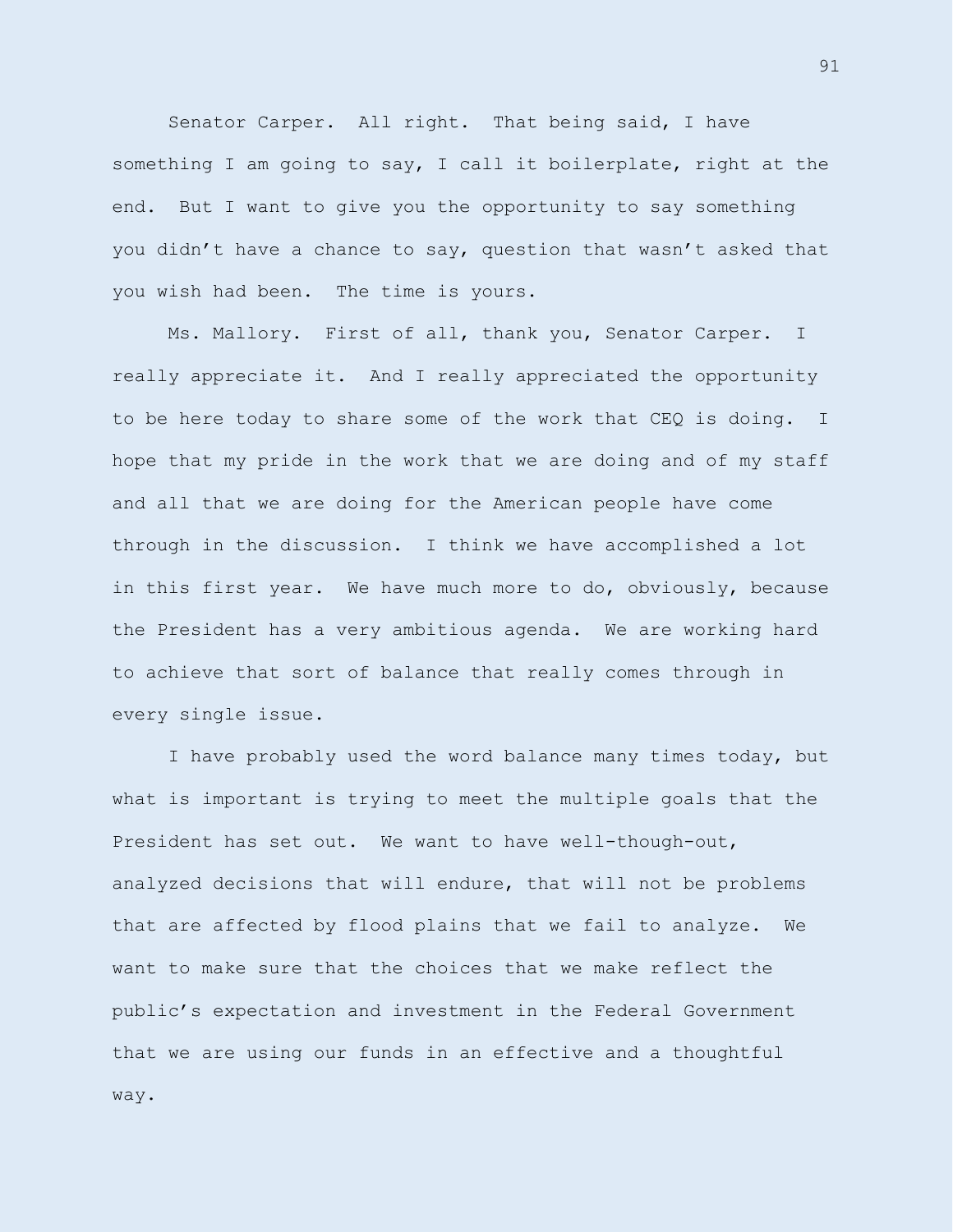So I think NEPA continues to be, it is a hard issue for people, because people want their projects fast. But they also want them to last. So what we are trying to achieve through the NEPA rules is that.

The focus on environmental justice could not be more important. It is central that we reset the way in which we look at our approach to communities, our willingness to bring them into the process early, our willingness to make sure that they are part of our decision-making. That doesn't mean we are going to agree on everything. But I think we ought to be working in a way that we are trying to minimize the impacts that people are feeling, even if we don't agree on an actual technology or approach. But we should be trying to set things up so that people are not suffering because of choices that we are making. So I think that continues to be really important in the work that we are doing.

We didn't get into a number of areas that CEQ is working on, we didn't talk much about sustainability today or a lot of the work that is going on in the conservation area. But I can assure you that we are pursuing all of our issues with that same focus: what is going to benefit the American people under the agenda that this President has set? How do we do it so that all Americans get the benefit of it? And how do we do it so that we are being good servants and ensuring that the work is done in an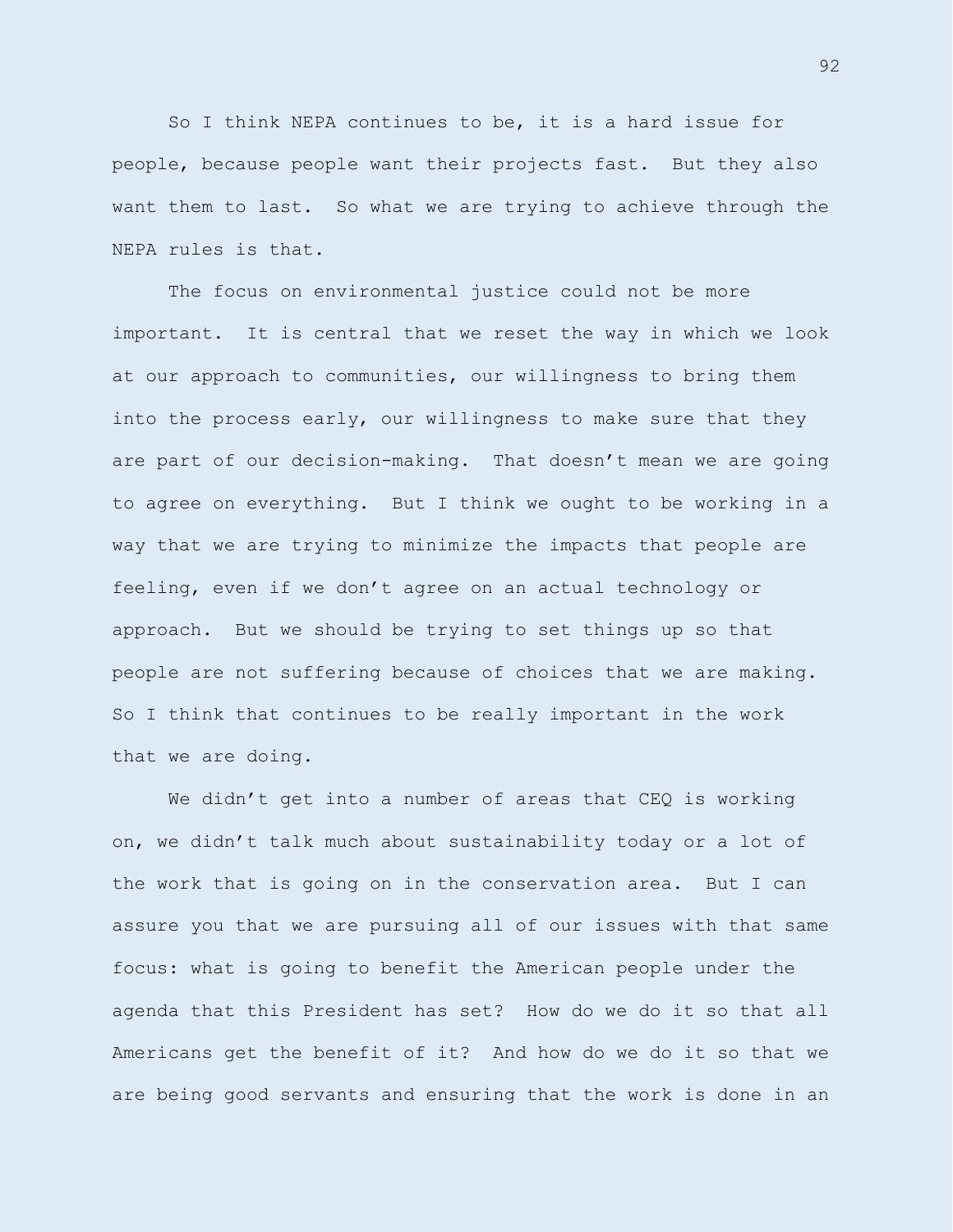effective way?

I will end there. Thank you so much for the time.

Senator Carper. You bet. Thank you for those comments. Those were worth waiting for.

This is a wonderful committee, and I feel privileged to help lead it with the great leadership of Senator Shelley Capito. Members of this committee don't agree on everything, but we work hard to try to find consensus and principal compromises where possible.

It is important, I use the phrase often, we can walk and chew gum at the same time. That thought comes to mind as we discuss some of these difficult issues.

Thank you for coming today and joining us and sharing and update of what you all are up to at CEQ and the important work that you and your team are doing, not without its challenges. But I think that you demonstrated today, and in the last months, that you are up to the challenge. Thank you again for joining us on Earth Day in Delaware, for your attention to the concerns raised by Senator Wicker. I think I heard in his comments an invitation to head down to Mississippi sometime later this year. If you can do that, I know he would appreciate that. I would, too.

Before we adjourn, a little bit of housekeeping. Senators will be allowed to submit written questions for the record